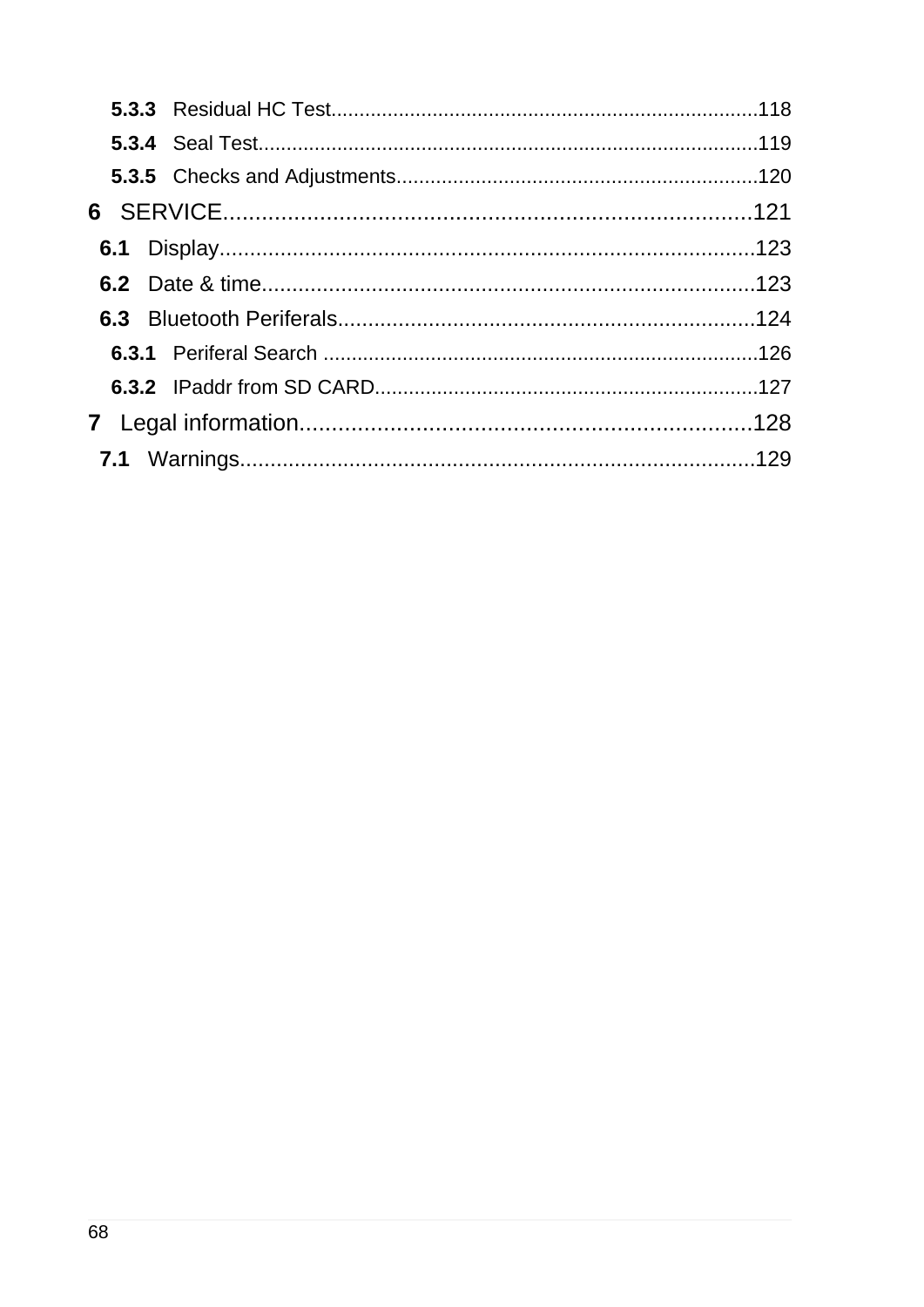# GAS MOBILE OPERATING MANUAL

# **Introduction**

Dear Customer,

Thank you for choosing one of our devices for your car repair shop. We are sure that you will be completely satisfied with it and that it will be very useful for your work.

TEXA S.p.A is a company that designs and develops tools for multibrand analysis and emissions tests on cars, motocycles and industrial vehicles. Today it is one of Europe's most important companies in this field.

TEXA S.p.A. offers a complete and constantly updated range of products and services. We guarantee maximum reliability of our tools and software and ensure maximum benefit from their use in your repair shop.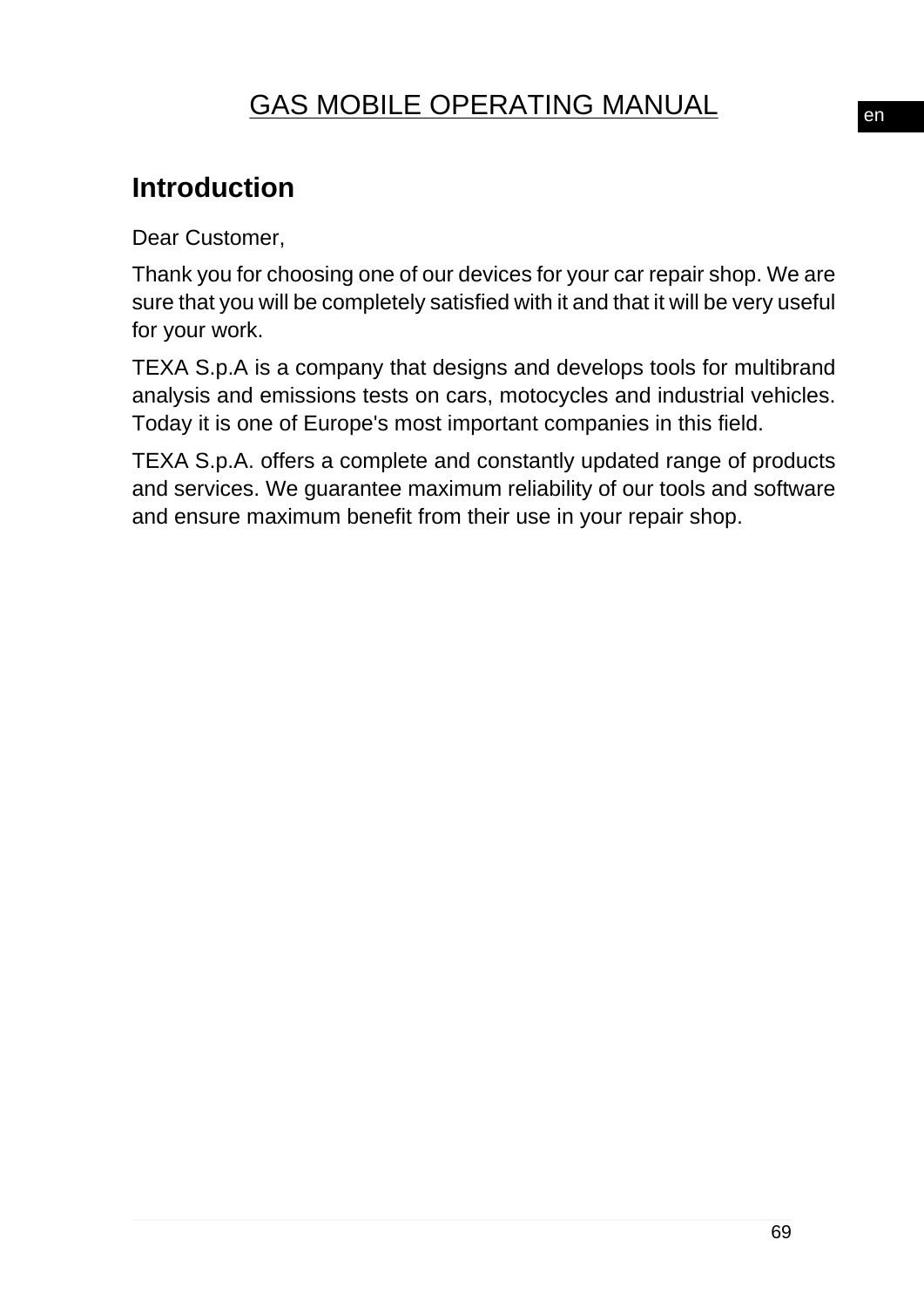# **Consultation Guide**

This manual is divided into the following chapters:

- *1.* **Safety:** *this chapter contains important information for the safety of the user and the safety of his/her work environment. It also includes a legend of all the symbols used in this manual.*
- *2.* **Software description:** *describes the general characteristics of the software.*
- *3.* **Main Menu:** *describes the main menu of the software and preliminary test procedures.*
- *4.* **Diesel Measurements:** *describes the emissions analysis functions for diesel engines.*
- *5.* **Gas Measurements:** *describes the emissions analysis functions for petrol engines.*
- *6.* **Service:** *describes the service functions of the software.*
- *7.* **Legal information:** *gives the user important legal information, legal warnings and copyright information.*

In this document the term "**device**" refers to:

*• GAS MOBILE*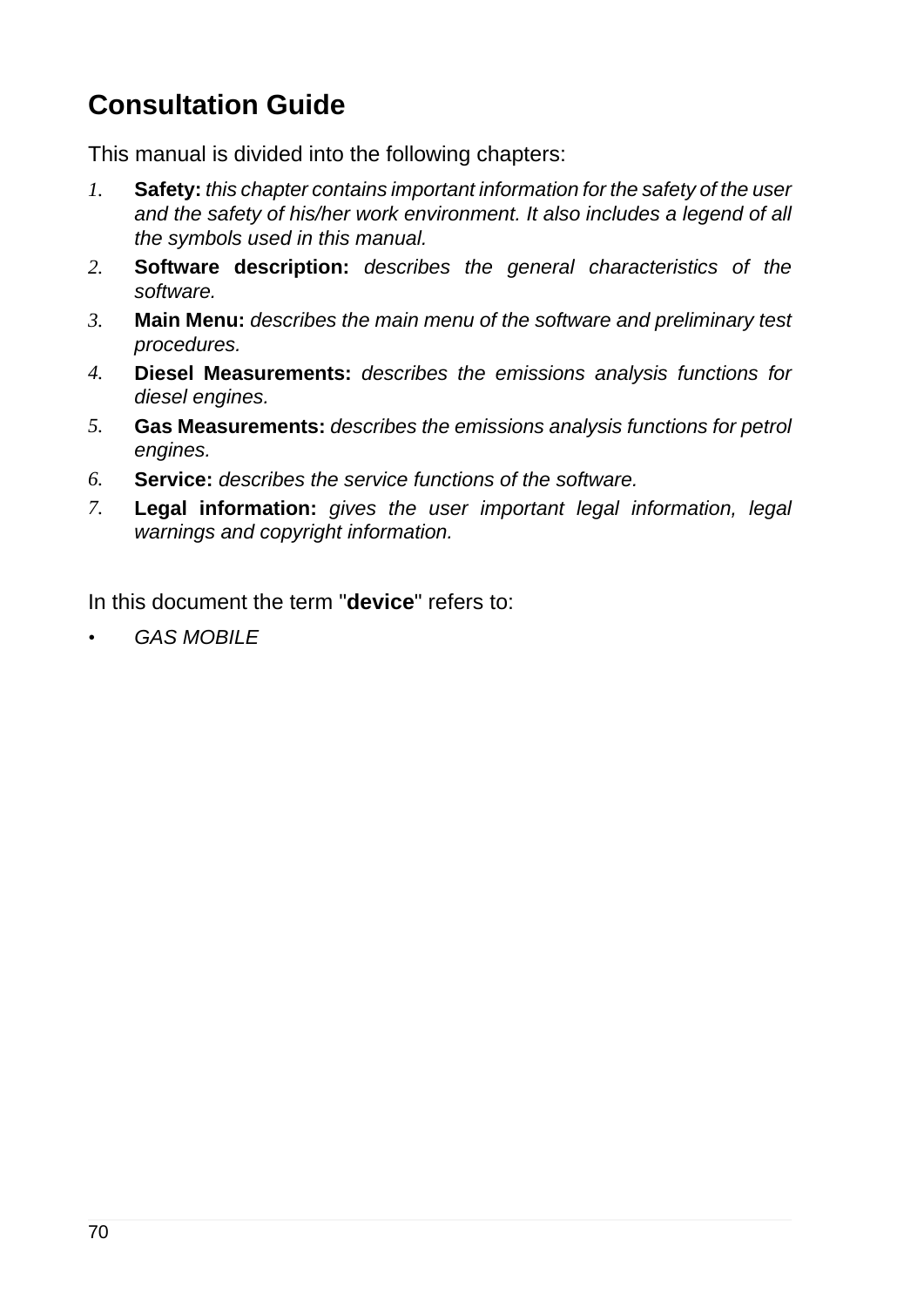# **1 Safety**

This product has been designed and developed to guarantee maximum safety for its user and for his/her work environment.

It is intended for technical personnel, specialized in the automotive field, such as motor vehicle electricians, mechanics, and/or technicians and engineers with a specialization in motorized vehicles.

For your safety it is essential that you always keep in mind several behavioural rules explained in this chapter.

Below you will find the **legend** listing several conventional symbols used within this manual.



Indicates a potentially hazardous condition which, if not avoided, can cause serious or fatal injuries.



Indicates a potentially hazardous condition which, if not avoided, can cause light or limited damages or injuries.

# **HIGH VOLTAGE**

Indicates generic hazardous situations due to dangerous power sources that may cause burns or electric shocks.

Indicates a particular situation in which you must be careful how you use the tool.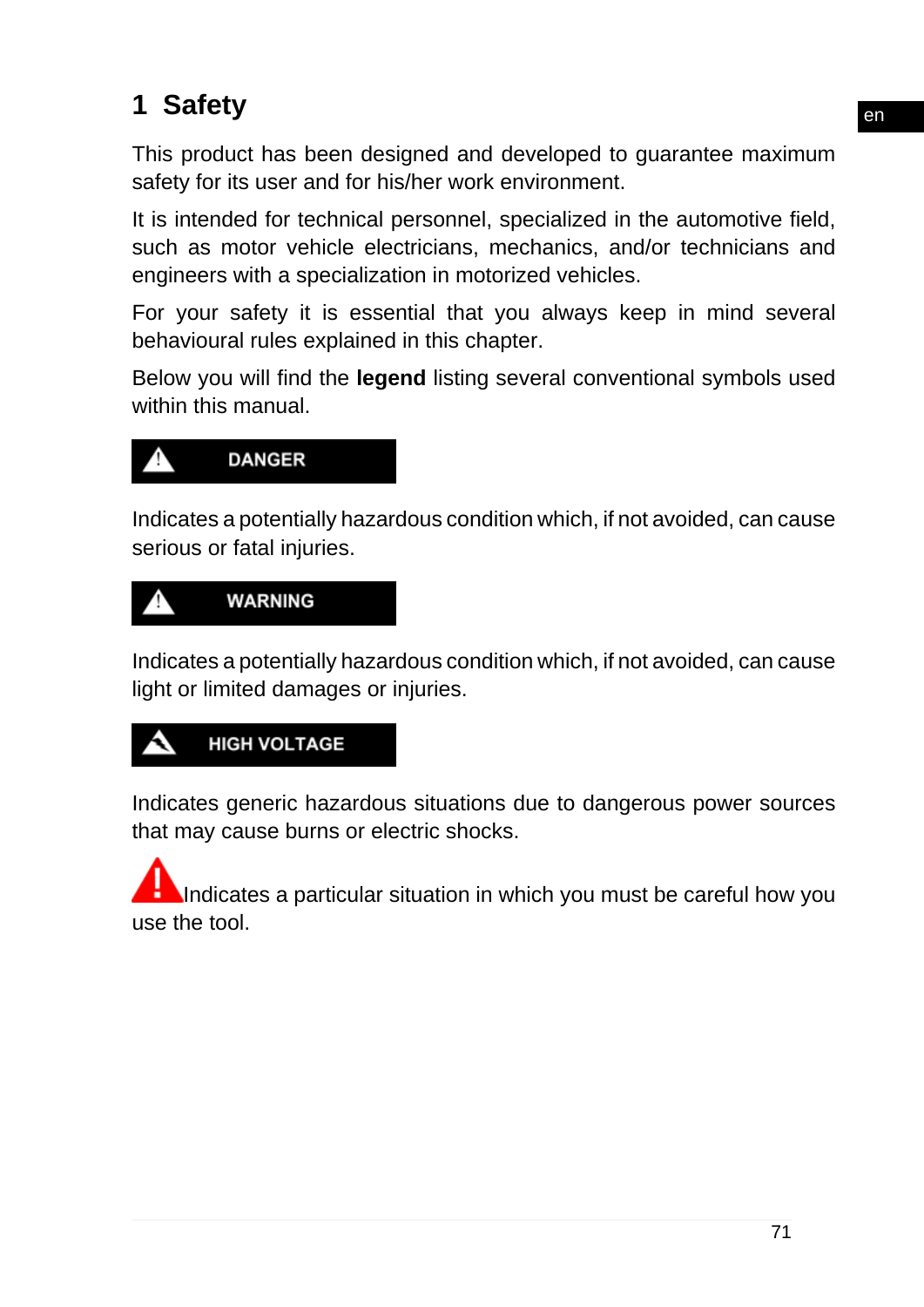# *1.1 General Safety Standards*

What to do:



Electromagnetic compatibility tests on the product ensure that the device can be adapted to technologies normally used on vehicles (i.e.

1. engine checks, ABS, airbag, air-conditioning, navigator, radio, Hi-Fi system). Nevertheless, if a malfunction occurs you need to contact the retailer.



2. Position the device making sure it can be properly ventilated.



3. Keep the tool in a dry environment. This will guarantee that the electronic circuits of the device will remain in perfect working order.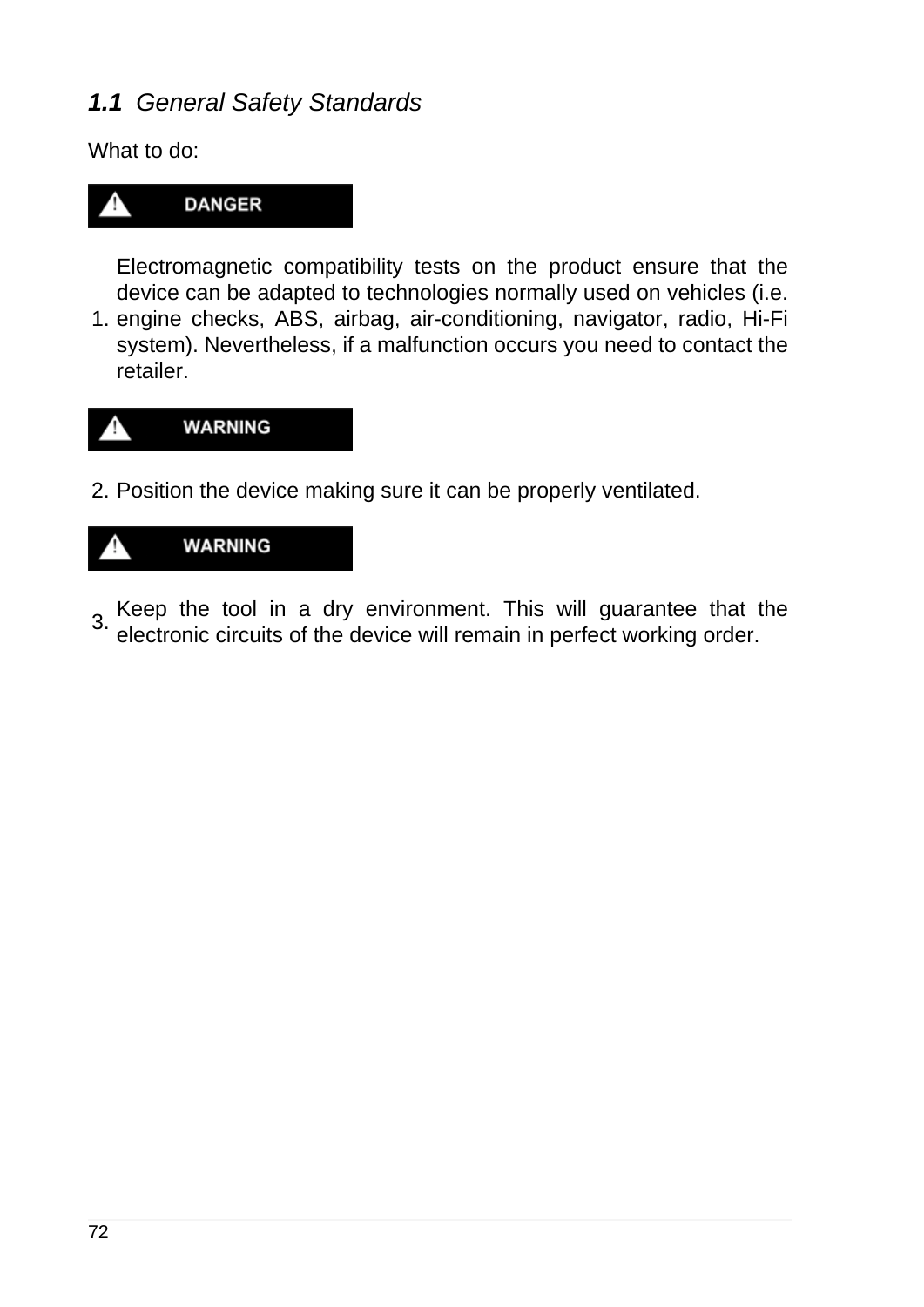

1. **DO NOT** allow unqualified personnel to use the appliances in order to avoid injuries and/or damage to the tool.



2. **DO NOT** carry out any type of intervention that may damage the tool or compromise its functioning.



3. **DO NOT** drop, hit or shake the device for it may cause irreparable damage to the internal circuits.



4. **KEEP** the tool AWAY from heat sources.



**DO NOT** use corrosive chemicals, solvents or harsh detergents to clean<br>5. the devise the device.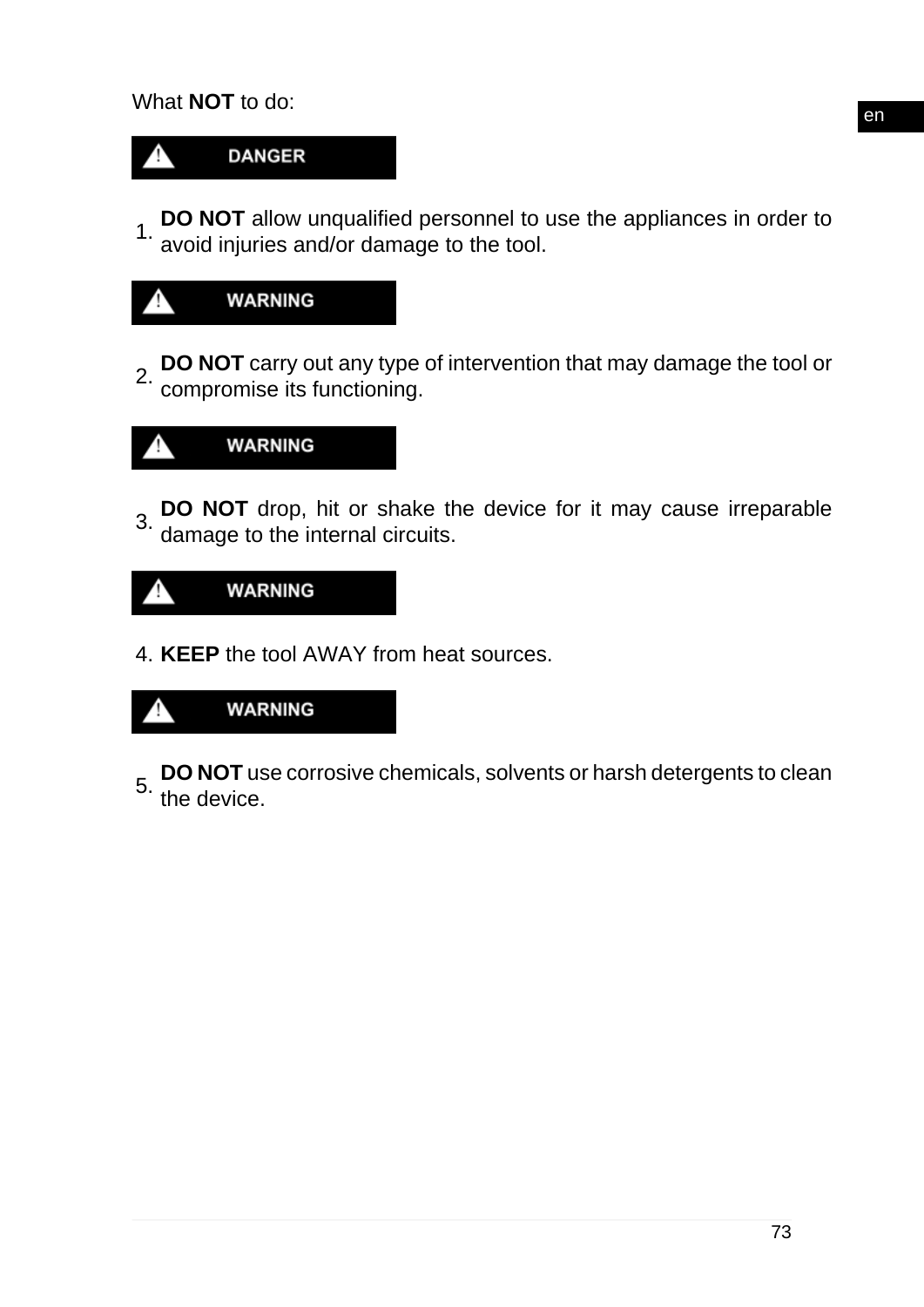# *1.2 Work environment*



The work environment must be dry, sufficiently lit and well-ventilated.

Please note: a car diagnosis which requires turning on and running the engine needs to be done in a place equipped with an exhaust fan system.

Inhalation of carbon monoxide (odourless) can cause unconsciousness and death due to asphyxia.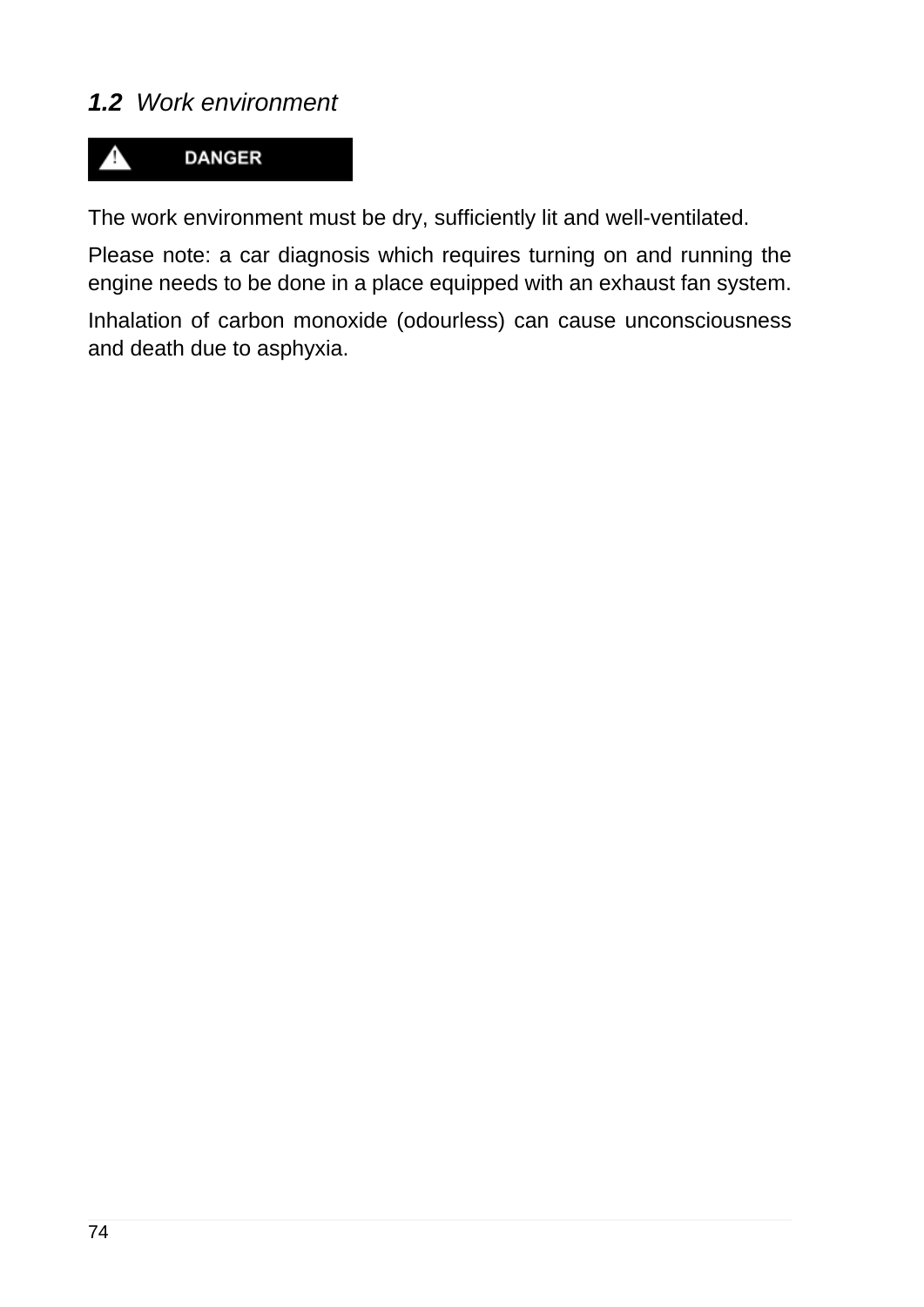# *1.3 Working on Engines or other Vehicle Parts*

# **DANGER**

#### What to do:

- *- Wear appropriate clothing (do NOT wear ties, loose clothing, watches, etc).*
- *- Protect your face (especially your eyes by using safety glasses), hands and feet to avoid direct contact with hot surfaces such as spark plugs, exhaust pipes, radiators or other dangerous components.*
- *- Keep your hands and hair away from the moving parts.*
- *- Make sure that the vehicle is in neutral gear (or that it is set in "park" position if you are dealing with an automatic car).*
- *- Pull the emergency brake on the car being tested and make sure the wheels are blocked.*
- *- Make sure that the electrical connections are all well insulated and firmly in place.*
- *- Disconnect the cooling fan cable each time the engine you are working on is still hot. This will avoid the fan from becoming activated unexpectedly even when the engine is off.*
- *- Handle the portable lamps with care and use only those with metal protection.*
- *Make sure there are no oil stains, rags, paper or other inflammable materials near the muffler. Bear in mind that it reaches very high temperatures, capable of causing serious burns or causing nearby objects to catch fire.*

What **NOT** to do:

- *-* **DO NOT** *smoke or light flames while working on the vehicle.*
- *-* **DO NOT** *look at the carburator intake manifold directly or look at it from a close distance when the engine is on.*
- *-* **DO NOT** *pour fuel directly into the carburator in order to facilitate the ignition of the engine.*
- *-* **DO NOT** *unscrew the radiator cap until the temperature of the engine has decreased along with the pressure in the cooling system.*
- *-* **DO NOT** *touch the high voltage cables when the engine is on.*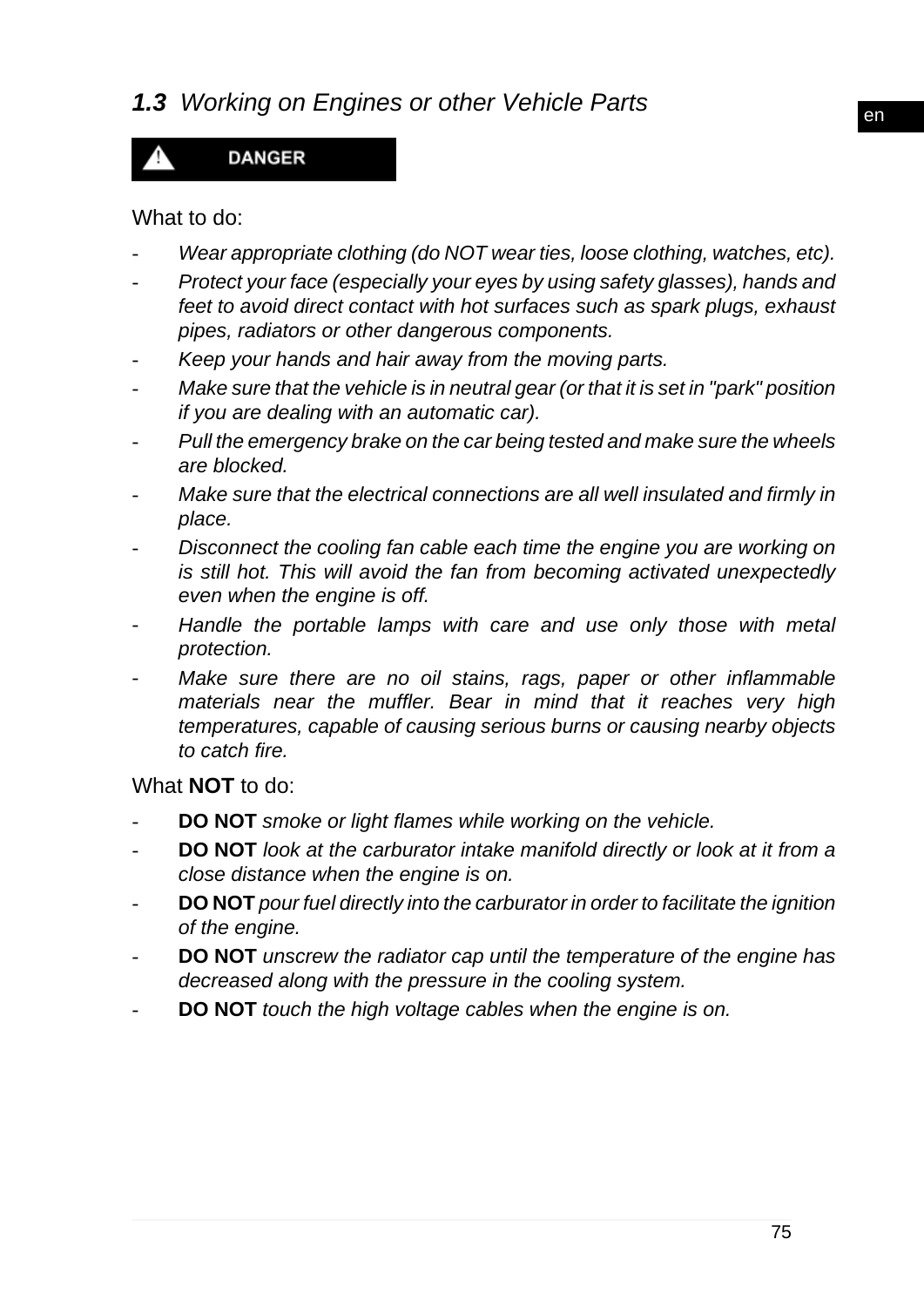# *1.4 Working on batteries*

# **DANGER**

Vehicle batteries contain sulfuric acid and produce explosive gases.

Please take the following precautions:

- *- Always wear safety glasses.*
- *- Never leave tools on the battery; they could cause accidental contacts.*
- *- Cover the openings of the batteries with a wet cloth in order to stifle the explosive gases before proceeding in testing or recharging.*
- *- Avoid causing sparks when cables are being connected to the battery.*
- *- Avoid splashing electrolyte onto the skin, into eyes or on clothes. This substance is corrosive and highly toxic.*

## *1.5 Working with Appliances Powered by the Mains*



- *- Make sure that the equipment is connected to the ground.*
- *- Cut off the power supply voltage before connecting or disconnecting cables.*
- *- Avoid contact with wet hands.*
- *- While working make sure you are well insulated from the ground.(wear appropriate shoes)*

# *1.6 Environmental Information*

# **For information regarding the disposal of these products please refer to the pamphlet accompanying your tool.**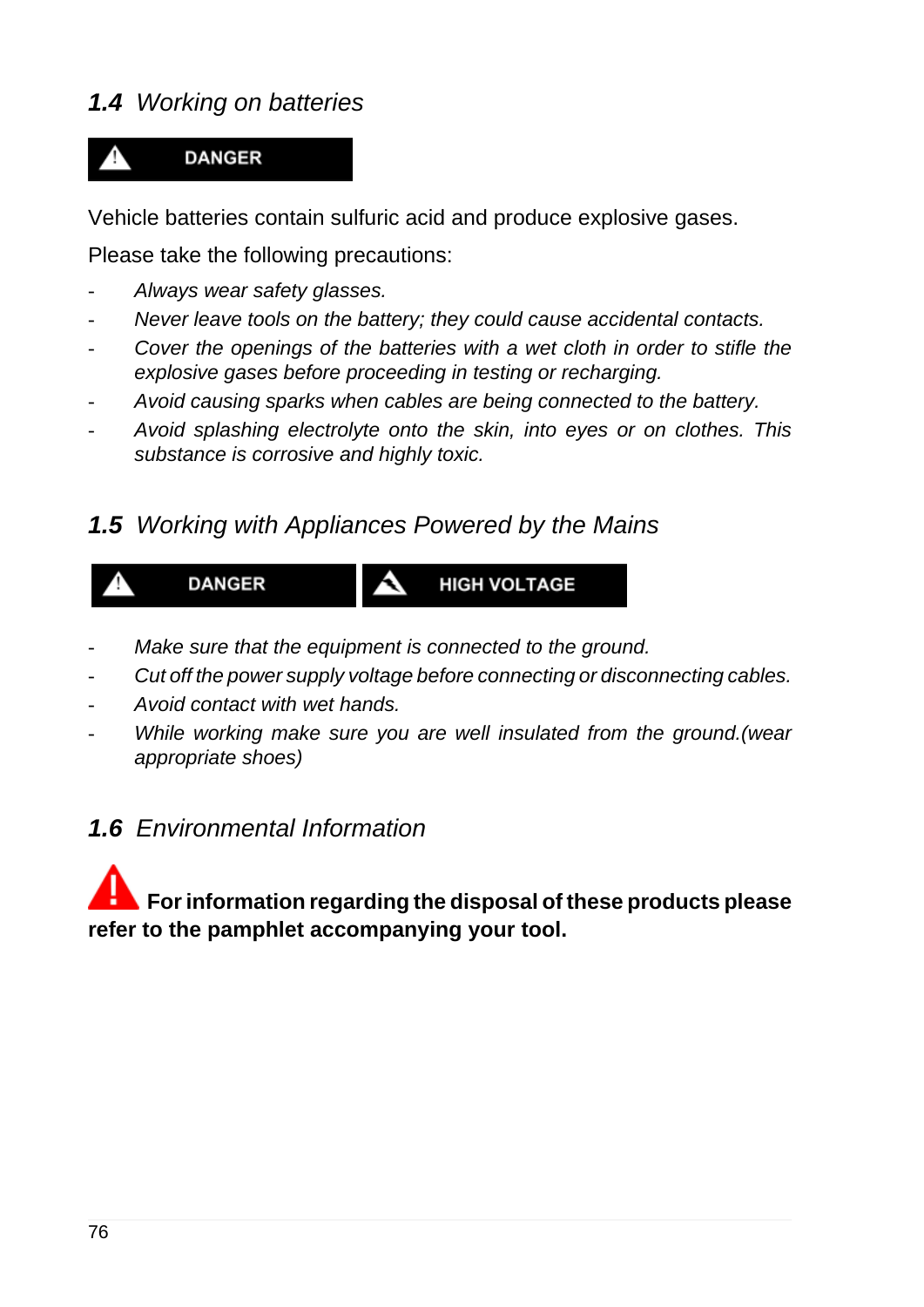# **2 SOFTWARE DESCRIPTION**

The **GAS MOBILE** software is designed for workshops that carry out diagnostics and/or official tests; it is for workshops that want a product that is simple and fast, ready to use within seconds.



The **GAS MOBILE** software is contained within an SD CARD, (SD CARD specifically developed for the GAS MOBILE device) so that it may be quickly updated, even via Internet, to keep up with changes in norms or in order to add new functions.

The software allows you to carry out:

- *• Continuous measurement*
- *• Official Test (\*)*

(\*) According to norms in effect in the country where the software and device have been officially approved.

These tests are carried out on both petrol engines and diesel engines using Bluetooth as an interface for the specific tools for emissions analysis.

Below you will find some general information regarding software use.

The use of this software is closely tied to the correct use of the device that allows you to view the software.

Make sure you have read and understood the technical manuals for both the device and the emissions analysis tools.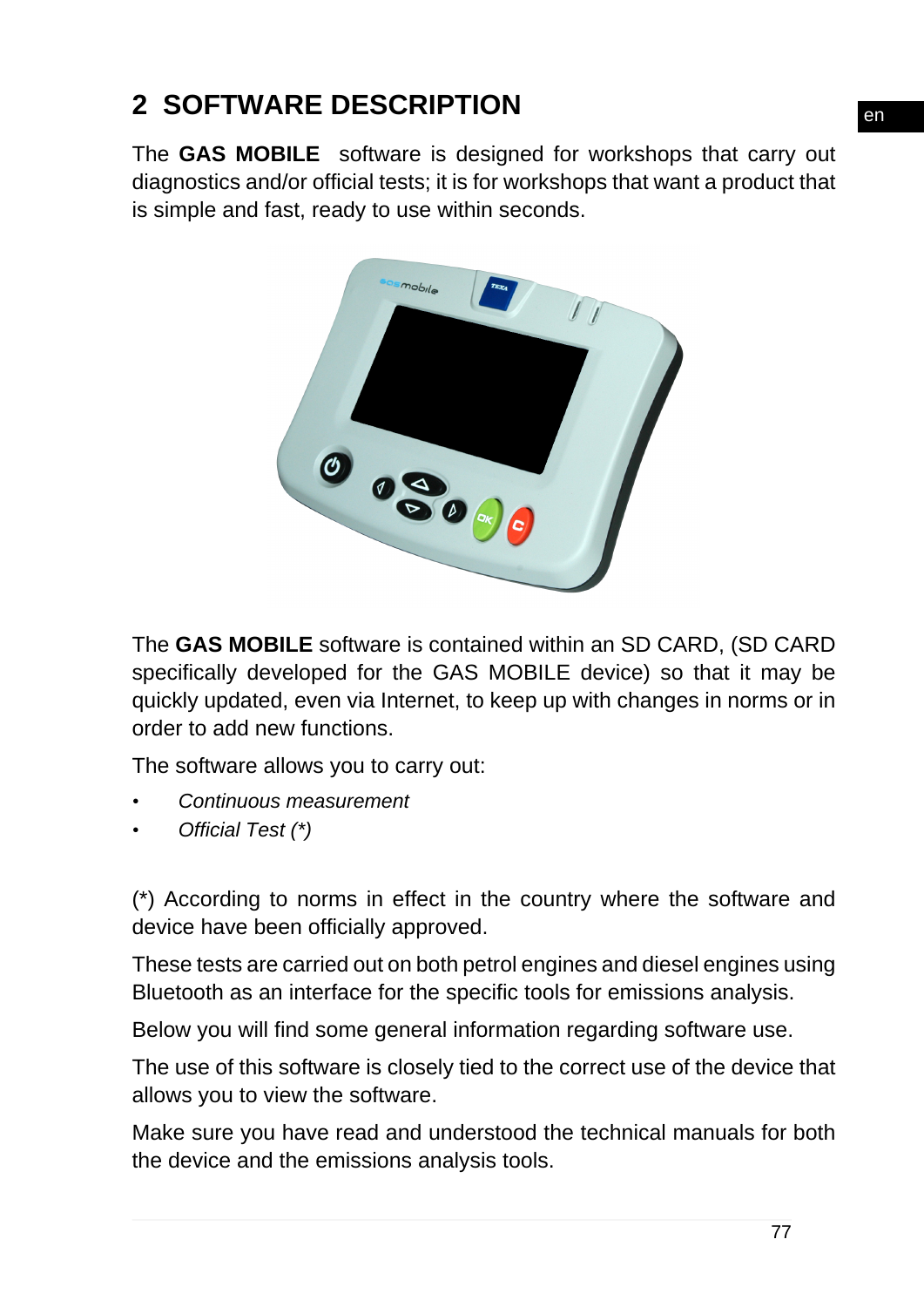Before you start the measurement make sure the batteries of the device and of the emission analysis tools are charged enough to last throughout the entire test that you are about to carry out.

Before you start the test make sure you have correctly configured the communication with the emission analysis tool you wish to use.

# *2.1 Browsing through Screens and Selecting*

All software functions can be selected and started using the keys located on the front panel of the device.

The **UP/DOWN arrows** and **FORWARD/BACK arrows** allow you to select the items desired and allow you to set parameter values.

The **OK** key allows you to confirm the selection made or the value entered.

The **C** key allows you to exit the screen you are currently viewing.

# *2.2 Service Icons*

The charge status of the batteries is indicated by a designated **icon** on the display of the device:



This icon flashes when the batteries are charging.

If the device is being powered by an external power source the following **icon** will appear on the display:



The charge of the batteries of the emissions analysis tools is monitored throughout the entire measurement.

If the tool is communicating via Bluetooth the following **icon** will appear:

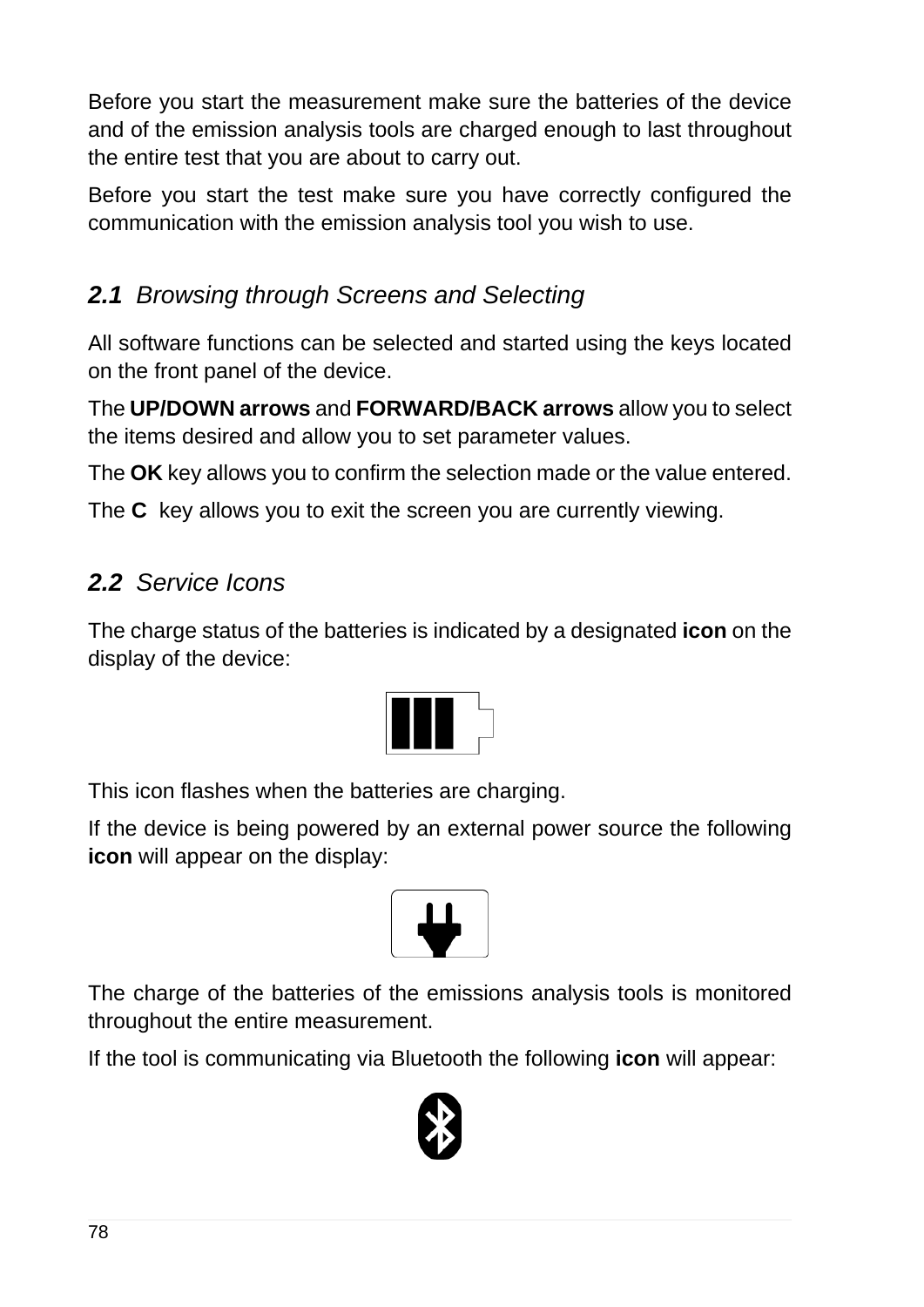# *2.3 Service Messages*

Messages provided by the software will inform you of any errors or anomalies.

For example:

- *• errors in communication with the emissions analysis tools*
- *• ambient conditions do not correspond to those required in order to carry out the tests.*
- *• analysis tool calibration expired*
- *• etc.*

Messages provided by the software will inform you of preliminary test procedures.

- *• autozero*
- *• seal test*
- *• heating the analyisis chamber*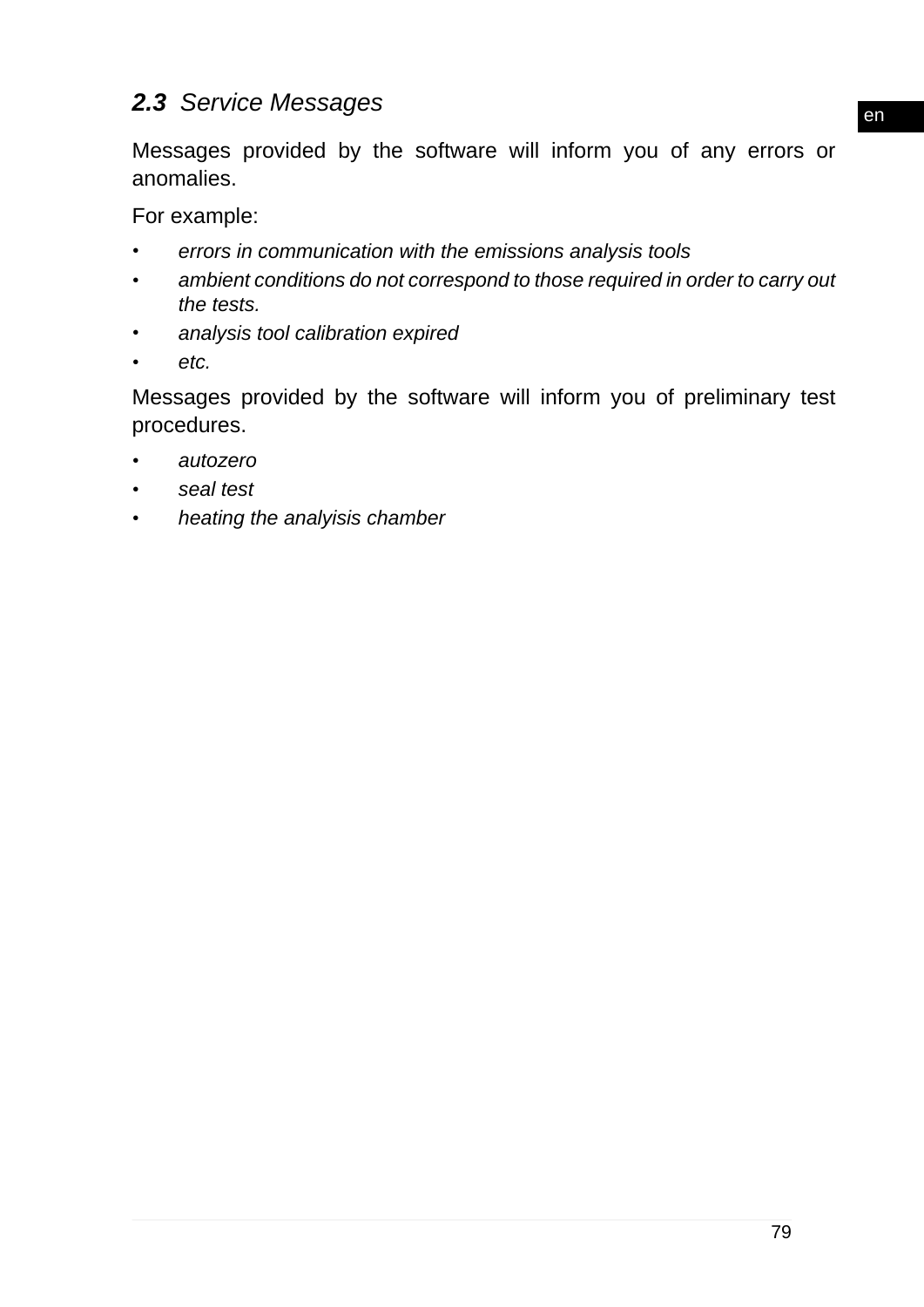# **3 MAIN MENU**

The **MAIN MENU** screen is shown below.

This menu appears once the device is turned on.

## **MAIN MENU**



The items that appear in this screen are as follows:

- *•* **SMOKE METER:** *allows you to access the tests for diesel engines (***DIESEL MEASUREMENTS***).*
- *•* **GAS ANALYZER:** *allows you to access the tests for petrol engines (***GAS MEASUREMENTS***).*
- *•* **SERVICE:** *allows you to access the service functions of the software (***SERVICE MENU***).*

Select the desired item.

Press the **OK** key.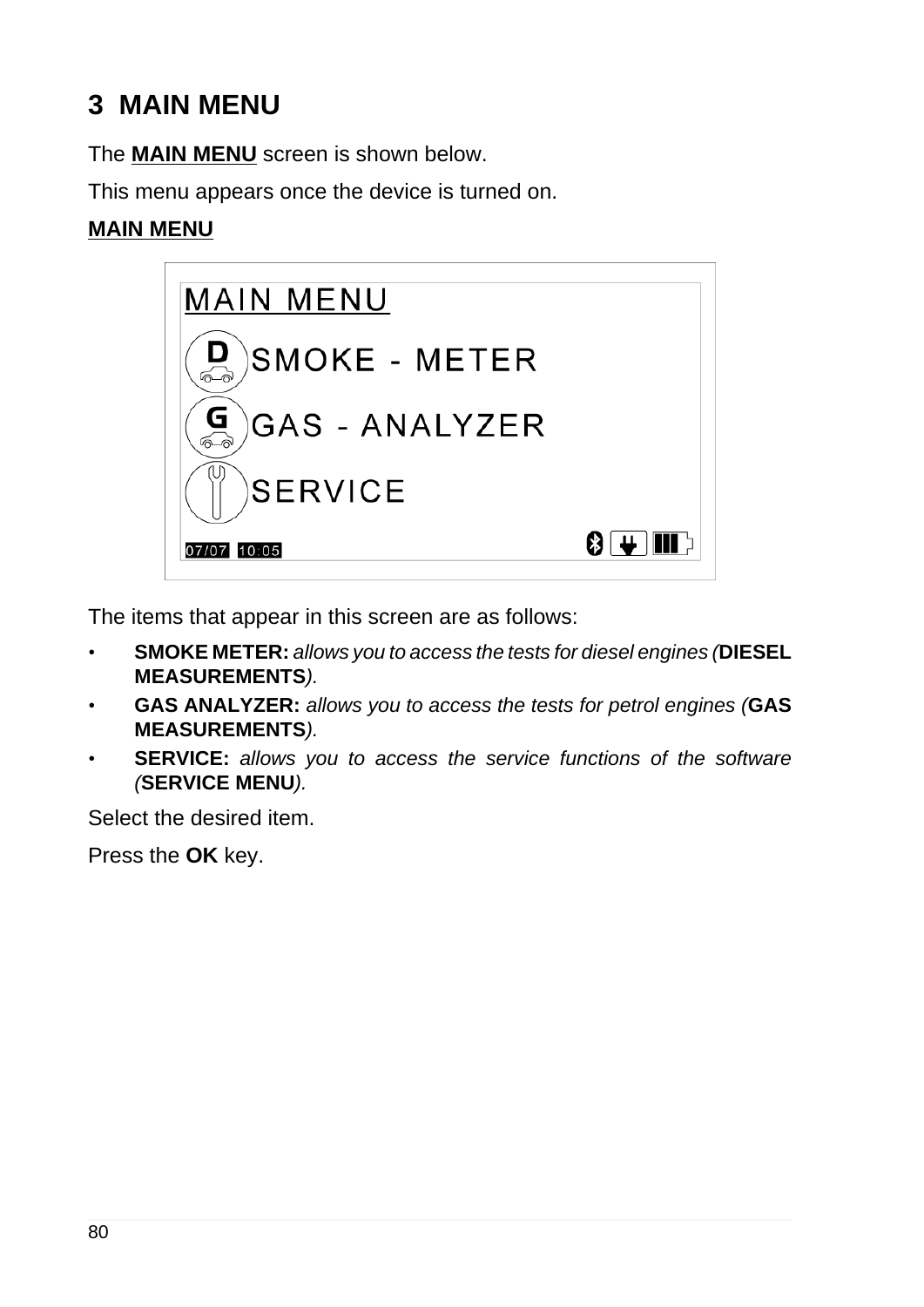# *3.1 Preliminary Test Procedures*

Before testing, check that:

- *• the room temperature is between 5° and 40° C.*
- *• the exhaust of the vehicle is sealed:*
	- *• close the muffler lock while the engine is running at idle: if the exhaust seal is efficient you would not notice any gas leak from the joints.*
- *• the engine RPM at idle corresponds to that declared by the Manufacturer;*
- *• the temperature of the engine and the oil correspond to those indicated by the Manufacturer (normally about 80°C).*
- *• Insert the exhaust gas probe into the exhaust pipe of the vehicle.*

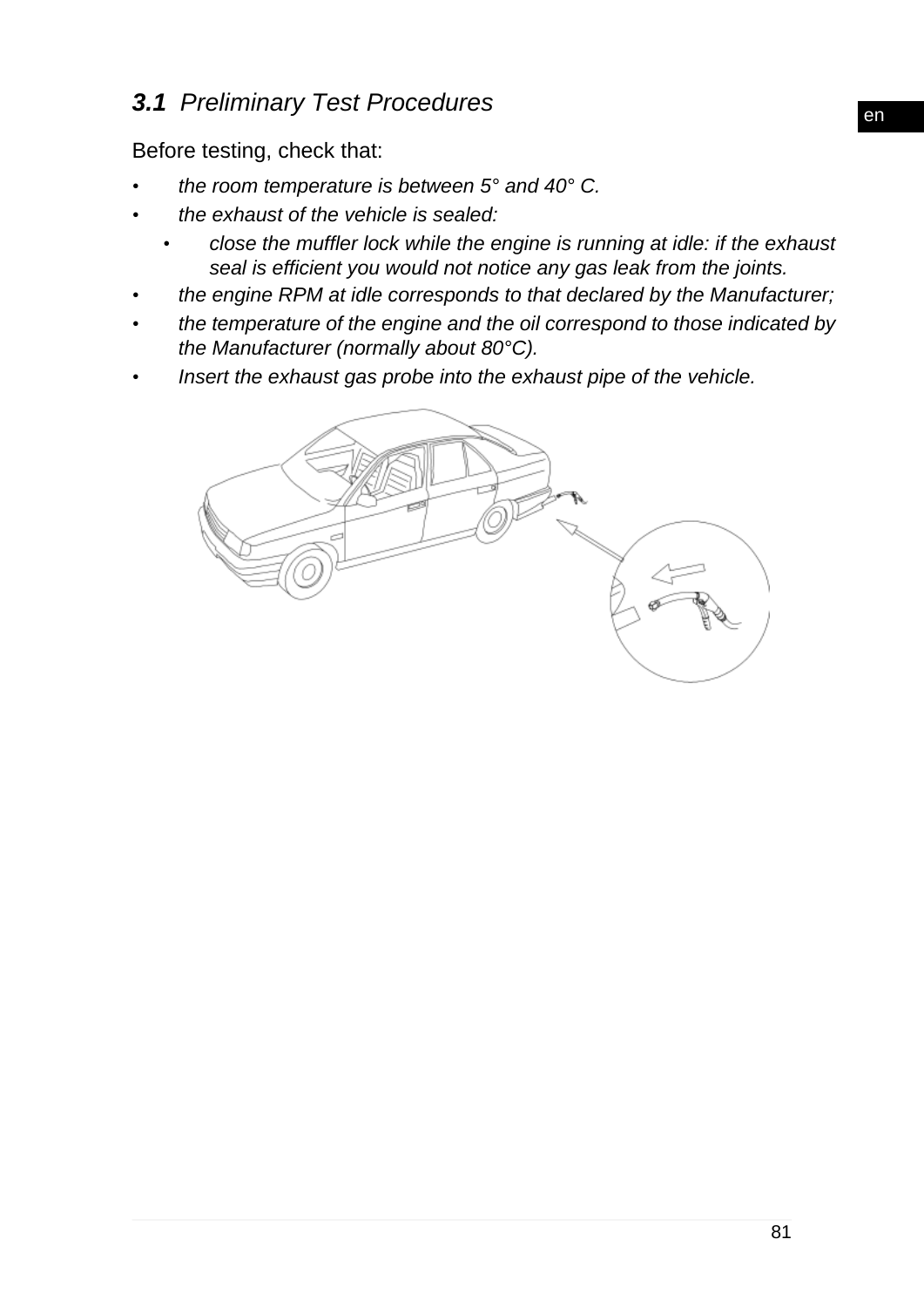# **4 DIESEL MEASUREMENTS**

This chapter describes the functions related to the measurement of exhaust gas for diesel engines.

All the required preliminary checks are performed automatically (the program will prompt you to intervene when and where necessary).

All ambient and physical parameters related to the measurement are constantly monitored.

The program, wherever possible, will restore the optimal conditions for the test and will notify you of any problems that must be solved.

The test is stopped until the optimal measurement conditions are restored.

#### For the **Official test**:

You will be notified of any anomaly or of any value that differs from those required by the Standard.

Proceed as follows:

#### **MAIN MENU**



#### Select **SMOKE METER**.

Press the **OK** key.

Wait for the communication between the device and the emissions analysis tool to start.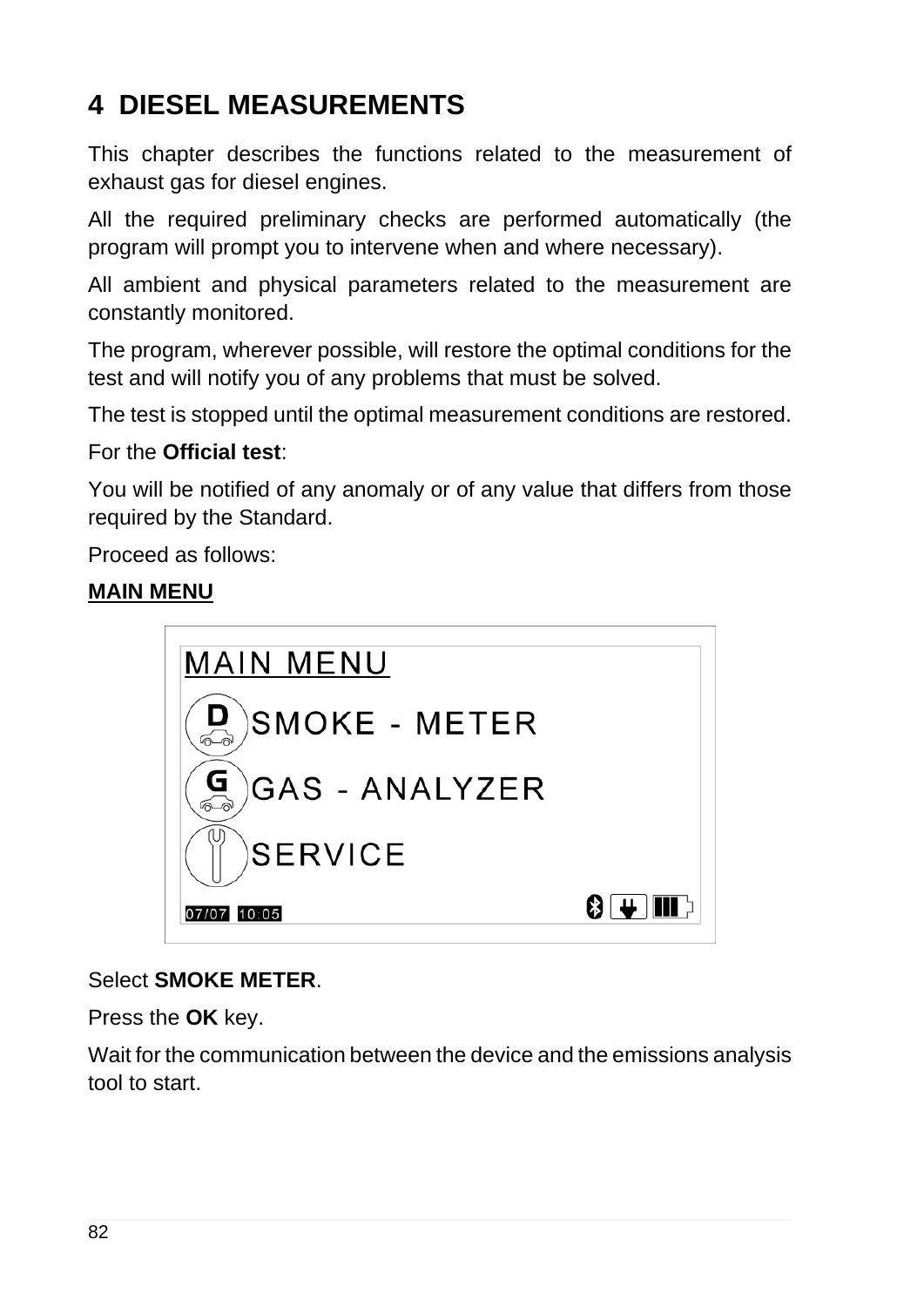

The items that appear in this screen are as follows:

- *•* **CONTINUOUS MEASUREMENT:** *allows you to carry out continuous measurement tests.*
- *•* **OFFICIAL TEST:** *allows you to carry out the Official Test.*
- *•* **SERVICE:** *allows you to access the smoke meter service menu.*

The program guides the user through the procedures required.

Select the desired item.

Press the **OK** key.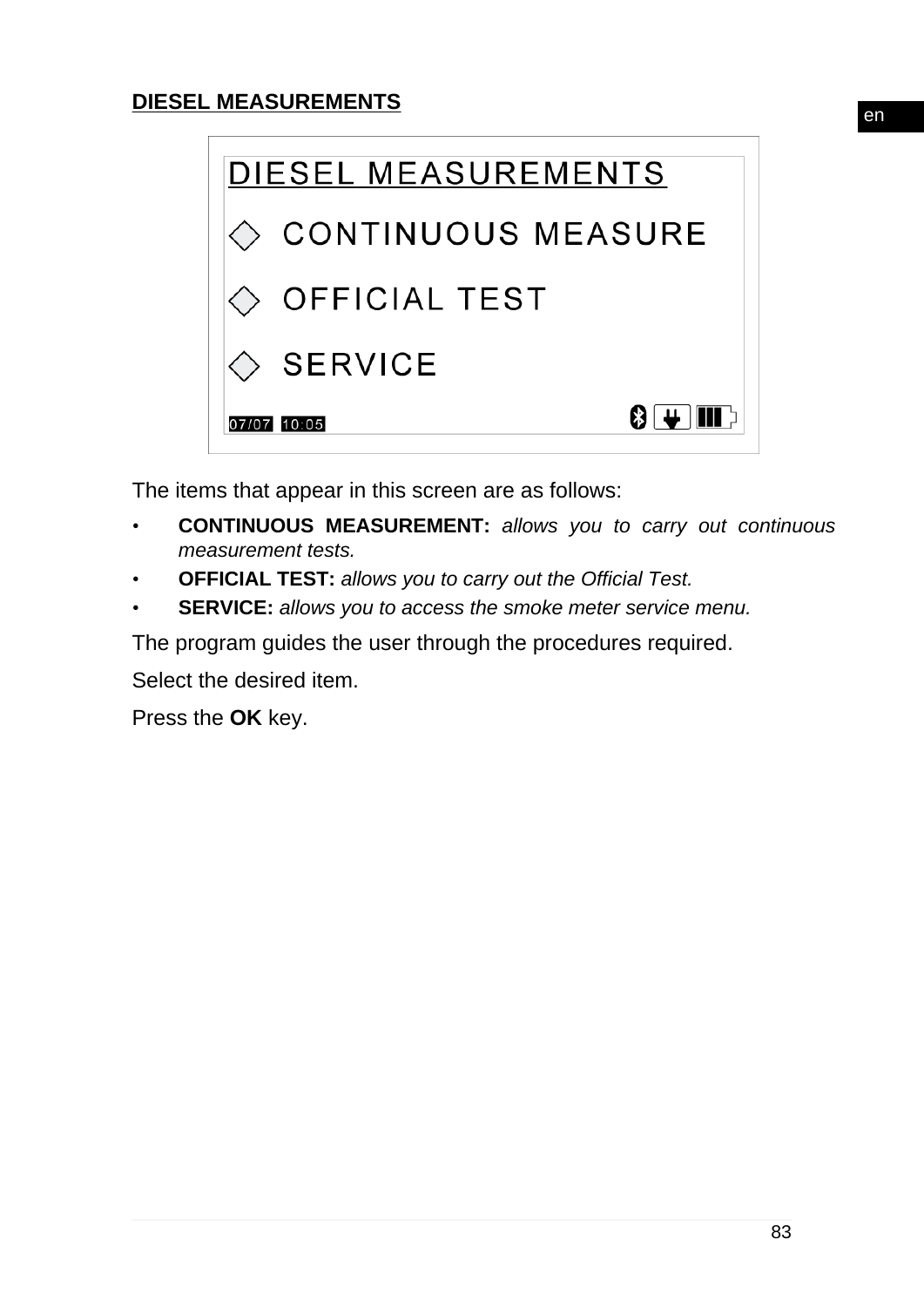# *4.1 Continuous measurement*

This function allows you to get a free measurement of the opacity value.

**You must have correctly configured the Bluetooth communication with the emissions analysis tool and with the rev counter.**

Proceed as follows:

## **DIESEL MEASUREMENTS**



Select **CONTINUOUS MEASUREMENT**.

Press the **OK** key.

**RPM CONNECTION**

| <b>RPM CONNECTION</b>                 |  |
|---------------------------------------|--|
| STATUS NOT CONNECTED                  |  |
| START CONNECTION                      |  |
| SKIP CONNECTION                       |  |
| 8 I <del>U</del> III d<br>07/07 10:05 |  |

This screen indicates the rev counter connection status.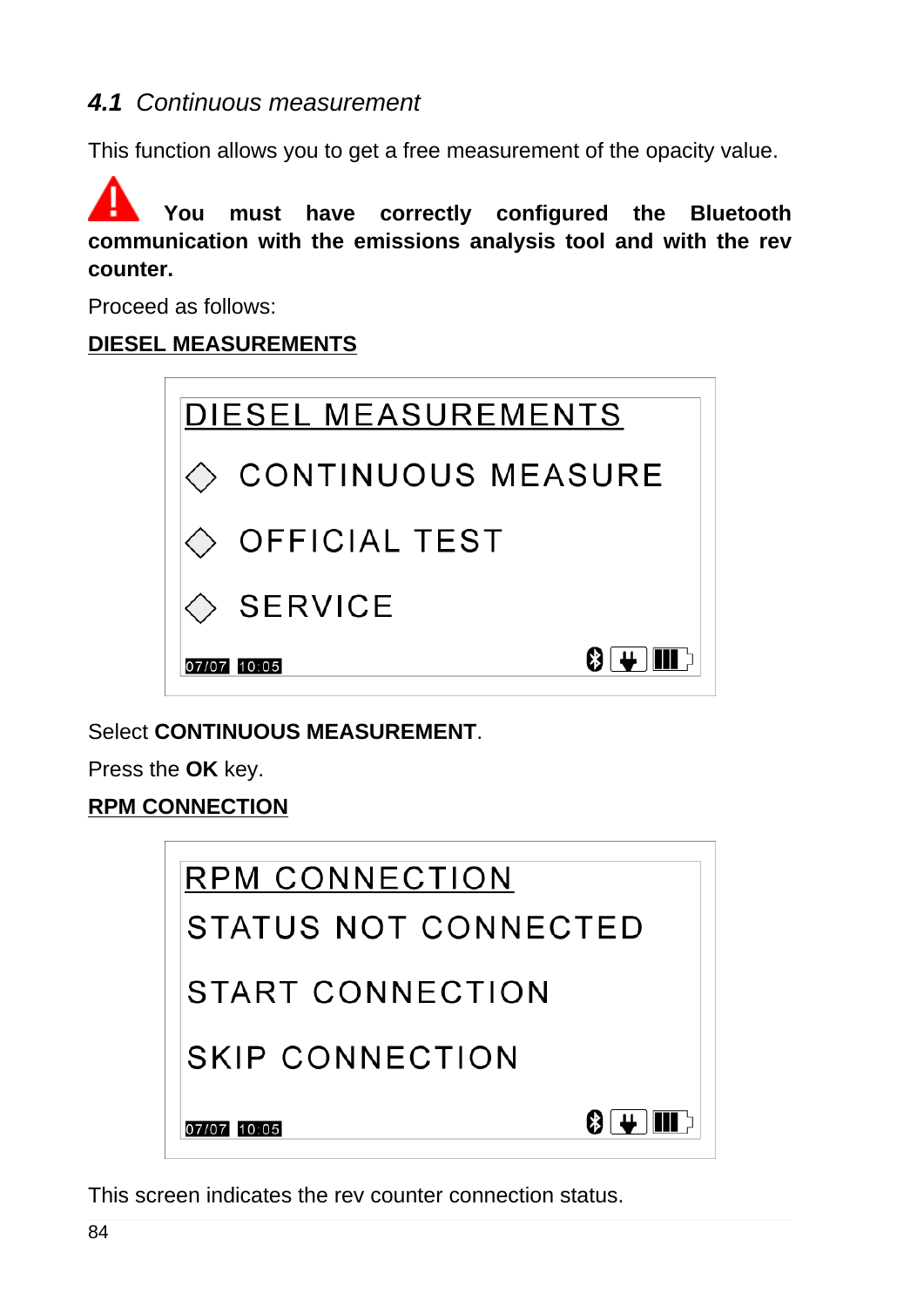To use an **external rev counter**:

- *1. Select* **START CONNECTION***.*
- *2. Press the* **OK** *key.*

In order to **manually enter the values** for both temperature and RPM:

#### *1. Select* **SKIP CONNECTION***.*

*2. Press the* **OK** *key.*

Selecting this option will take you directly to the screen **CONTINUOUS MEASUREMENT**.

## **REV COUNTER SETUP**

| <b>RPM SETUP</b> |       |
|------------------|-------|
| CYLINDER         |       |
| $<$ OK>=Ok       |       |
| 07/07 10:05      | 8 L T |

**This screen appears only if an external rev counter is used.**

Set the number of **CYLINDERS**.

Press the **OK** key.

**REV COUNTER MEASUREMENTS**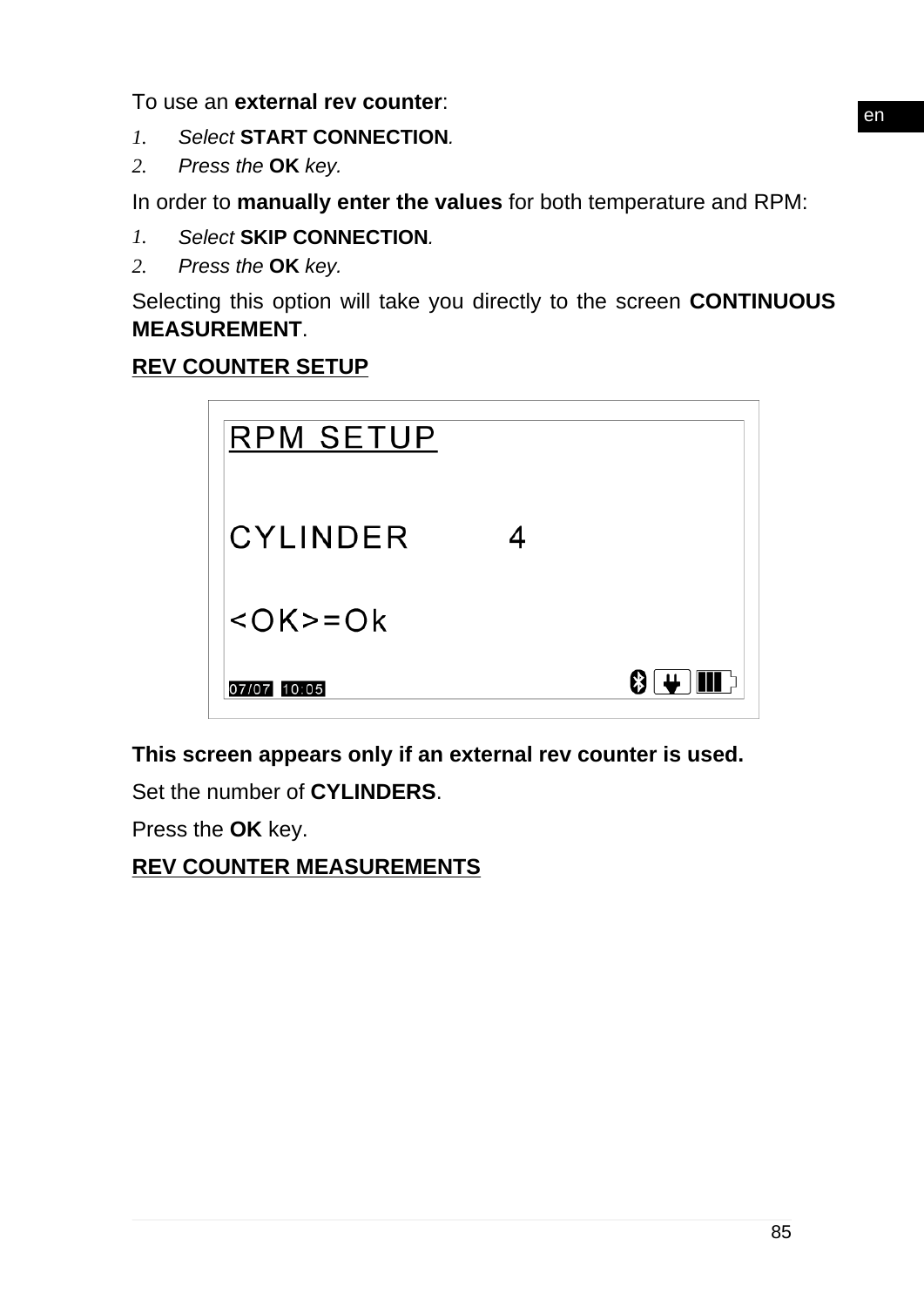

**This screen appears only if an external rev counter is used.**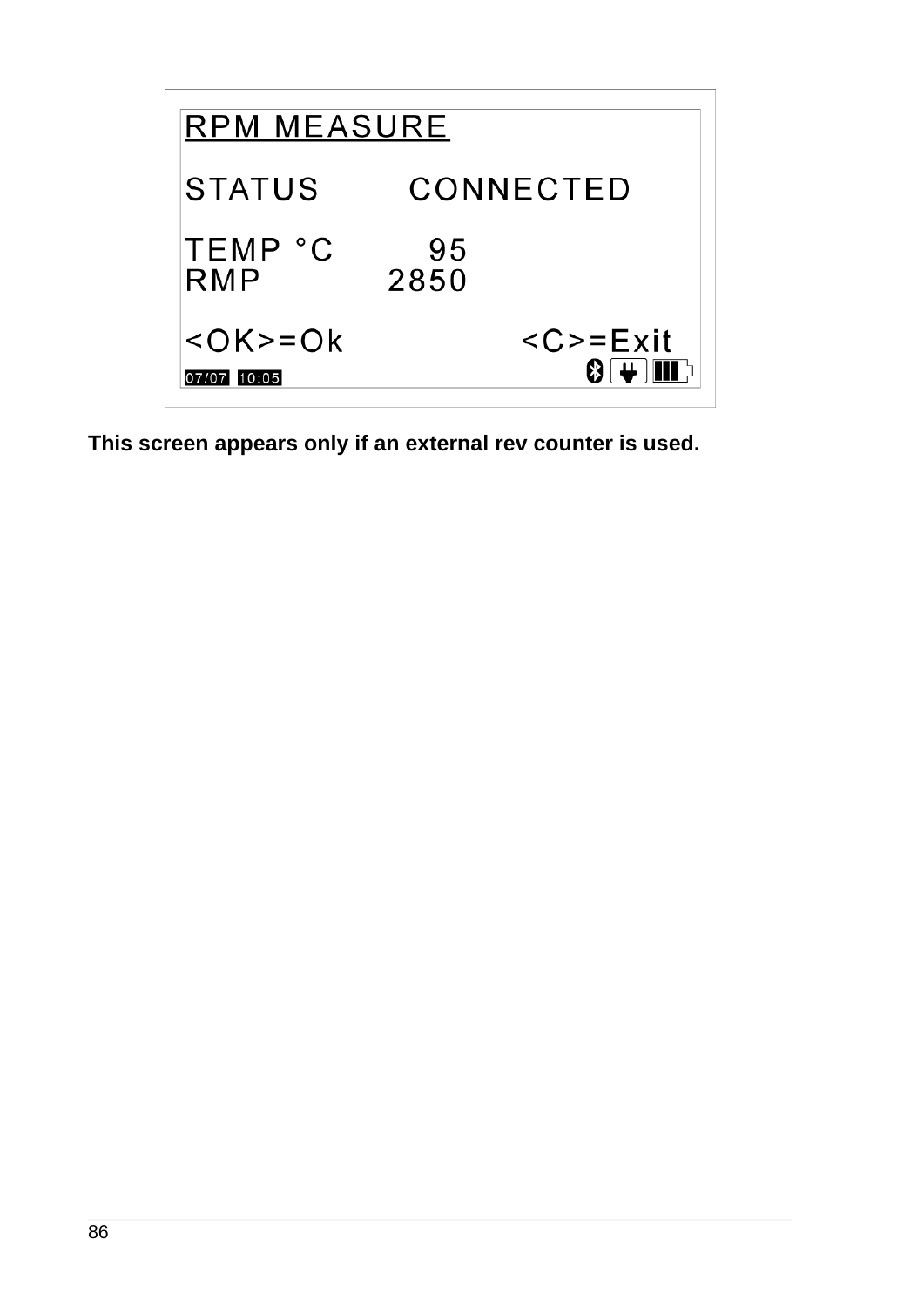|               | <b>Parameter Unit of measurement Description</b> |                                |
|---------------|--------------------------------------------------|--------------------------------|
| <b>STATUS</b> |                                                  | Rev counter connection status. |
| <b>TEMP</b>   | deg C                                            | Temperature detected           |
| <b>RPM</b>    |                                                  | Number of RPM detected.        |

Press the **OK** key.

The **ambient conditions** are checked.

An **autozero** is carried out on the tool.

# **CONTINUOUS MEASUREMENT**

|              |                     | <b>CONTINUOUS MEASURE</b> |  |
|--------------|---------------------|---------------------------|--|
| Κ            | m-1:                | 5.40                      |  |
| N            | $\%$ :              | 90.2                      |  |
| Kmax         | m-1:                | 5.41                      |  |
| Nmax         | $\%$ :              | 5.93                      |  |
| <b>RPM</b>   |                     | 900                       |  |
| Tolio        | $^{\circ}{\rm C}$ : | 98                        |  |
| AUTOZERO     |                     | <b>RESET</b>              |  |
| <b>PRINT</b> |                     | EXIT                      |  |

The value of the following parameters is provided:

|            | Parameter Unit of measurement Description |                                                   |
|------------|-------------------------------------------|---------------------------------------------------|
| K          | $m-1$                                     | Opacity                                           |
| N          | ℅                                         | Opacity (in percentage)                           |
| K max      | $m-1$                                     | Maximum opacity value recorded                    |
| N max      | $\%$                                      | Maximum opacity value recorded (in<br>percentage) |
| <b>RPM</b> |                                           | Number of engine rpm                              |
| Toil       | deg C                                     | Engine oil temperature                            |

The functions of this screen are:

- *•* **AUTOZERO***: allows you to carry out the electrical calibration of the tool.*
- *•* **PRINT***:allows you to print the results of a test performed.*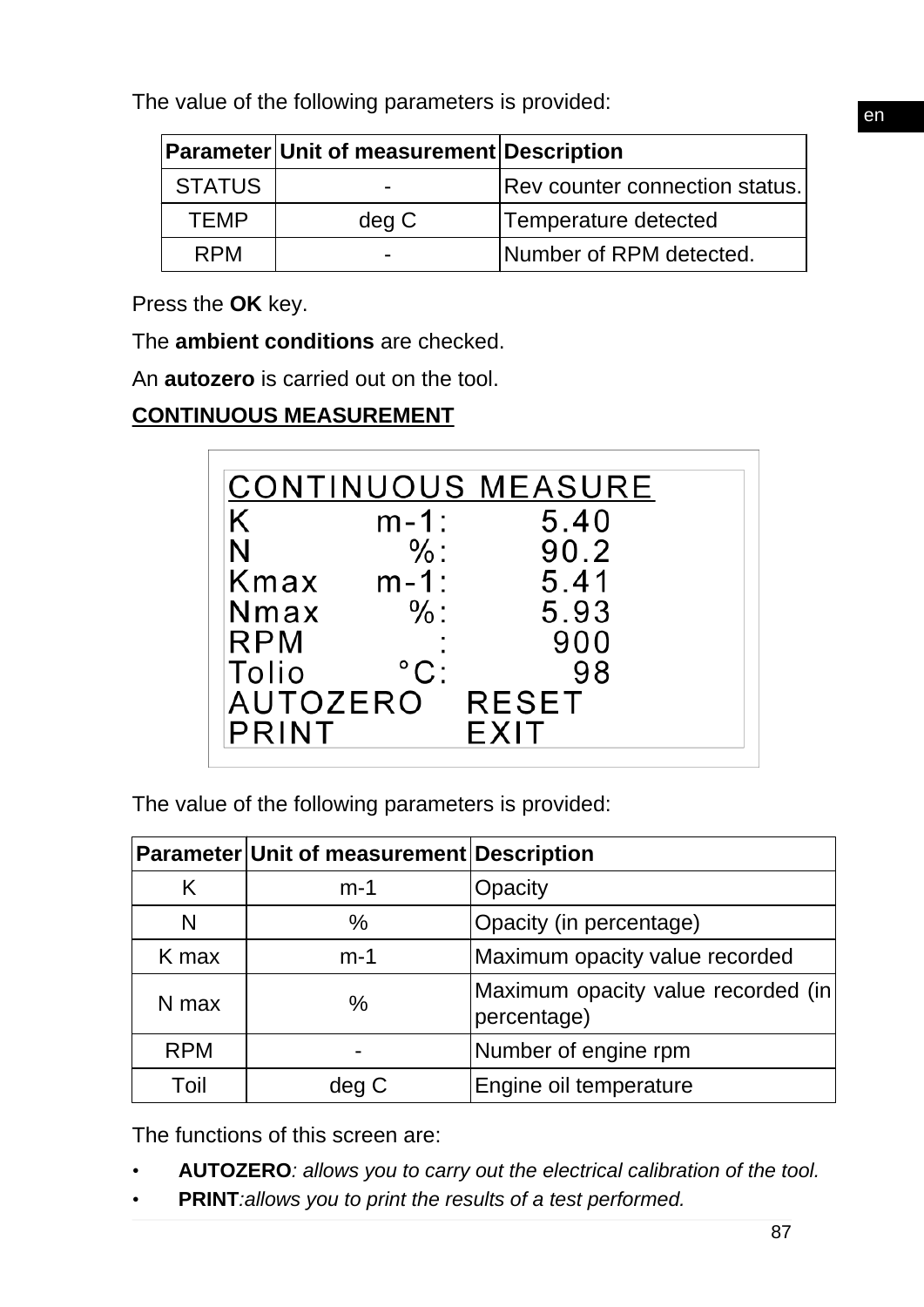- *•* **RESET***:allows you to reset the measurements that have been carried out up til now.*
- *•* **QUIT***: allows you to quit the test.*

Select the desired item.

Press the **OK** key.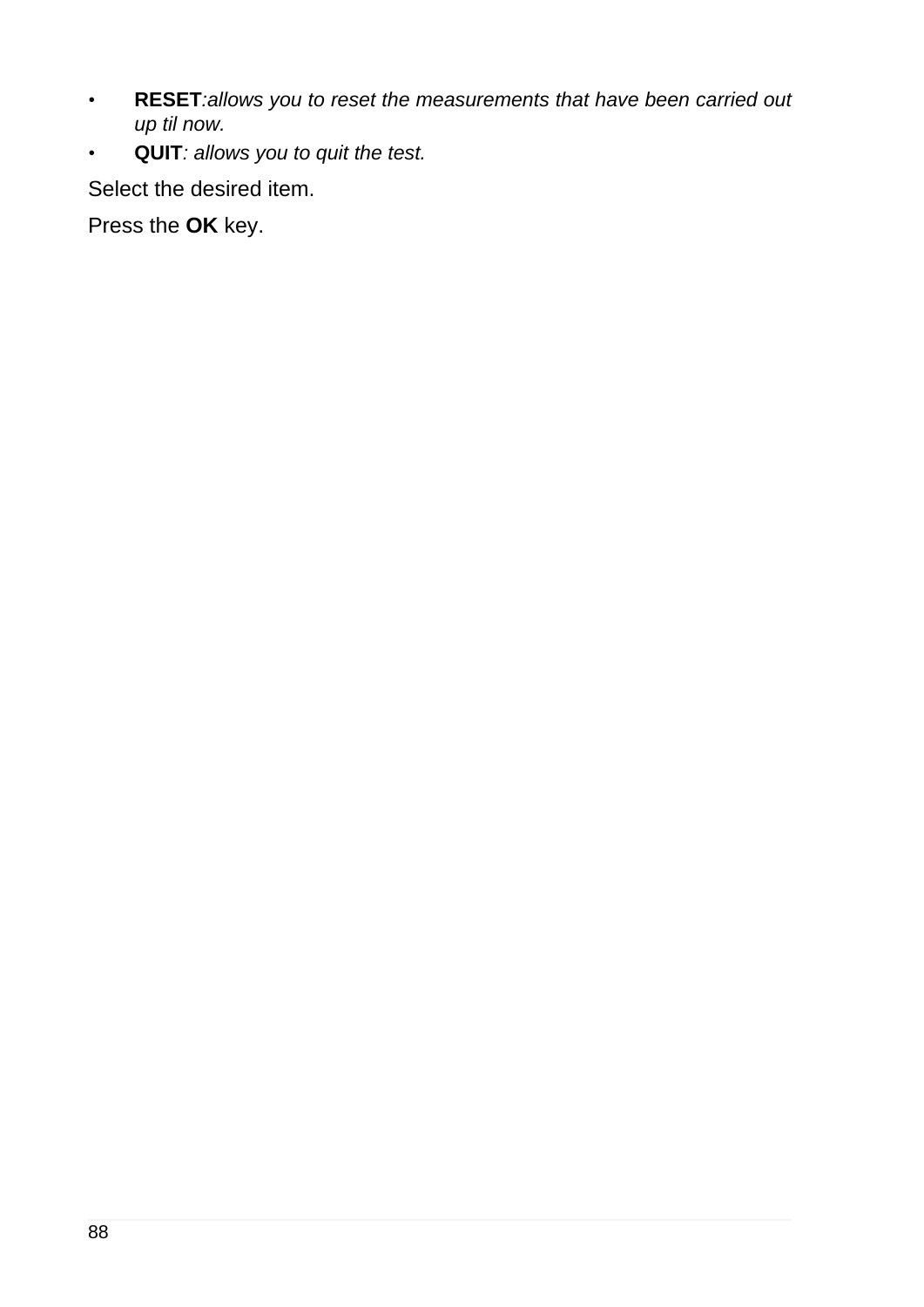# *4.2 Official Test - ITALY*

This function allows you to perform the Official Test according to the provisions of the Italian Standard currently in effect.

**You must have correctly configured the Bluetooth communication with the emissions analysis tool and with the rev counter.**

Proceed as follows:

#### **DIESEL MEASUREMENTS**



#### Select **OFFICIAL TEST**

Press the **OK** key.

Wait for the communication between the device and the emissions analysis tool to start.

#### **OFFICIAL TEST MENU**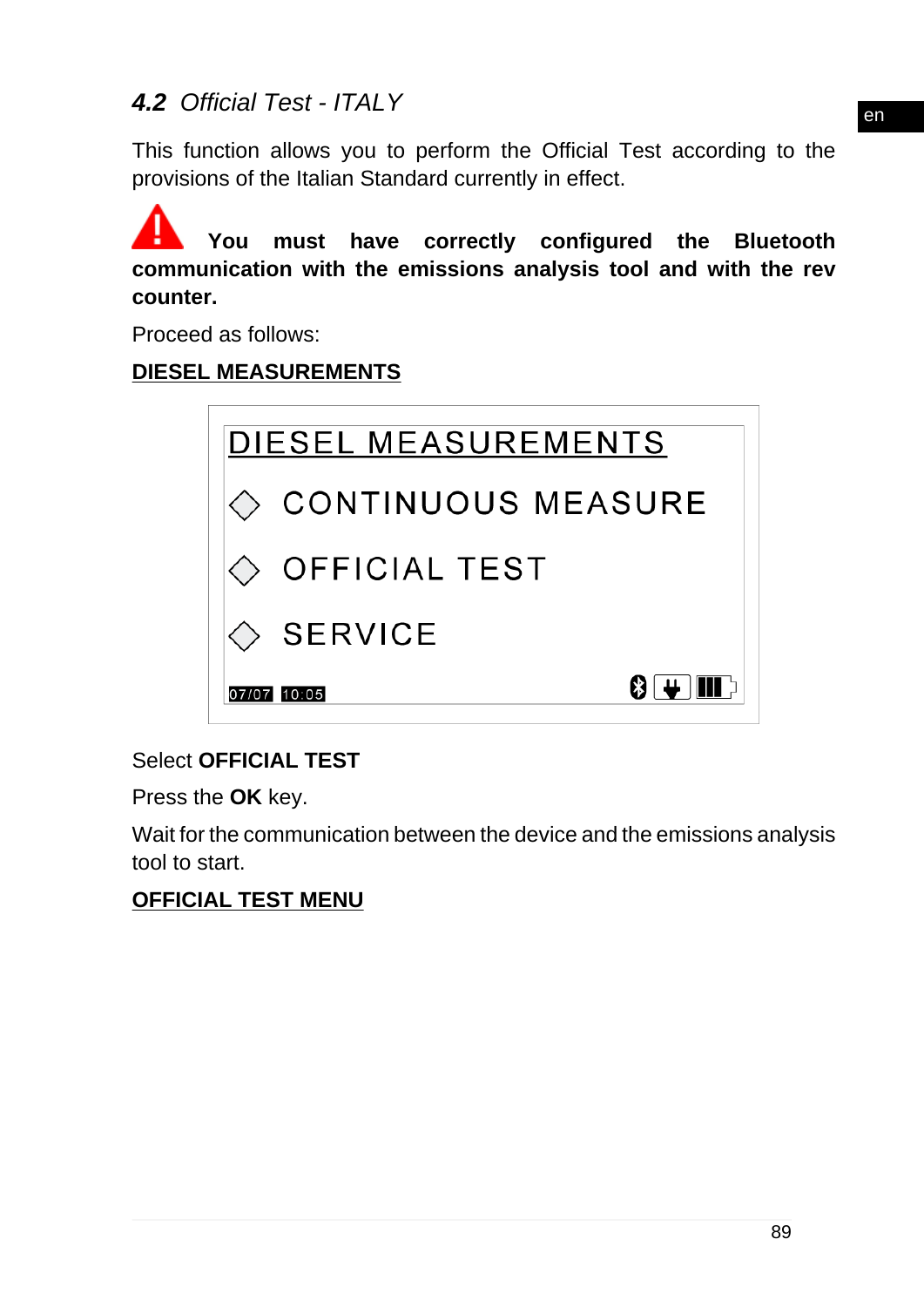| <b>OFFICIAL TEST MENU</b> |                     |
|---------------------------|---------------------|
| CAR                       |                     |
| <b>TRUCK</b>              |                     |
| <b>BUS</b>                |                     |
| 07/07 10:05               | 8 I <del>U</del> II |

This screen allows you to set the type of vehicle on which you will carry out the test:

- *•* **CAR**
- *•* **TRUCK**
- *•* **BUS**

Select the desired item.

Press the **OK** key.

# **OFFICIAL TEST DATA**

| OFFICIAL TEST DATE                                 |                                         |  |
|----------------------------------------------------|-----------------------------------------|--|
| <b>ENGINE TYPE:</b><br>TURBO DIESEL                |                                         |  |
| OIL TEMP. °C<br>REGISTR, YEAR<br>RULES:<br>K LIMIT | 80<br>2000<br>72/306/CE<br>$m-1, 2, 50$ |  |

This screen allows you to set the data required by the official standard:

- *•* **ENGINE TYPE***: allows you to indicate the engine type of the vehicle on which you will carry out the test.*
- *•* **TEMP.OIL***: allows you to change the minimum limit for the engine oil temperature.(\*).*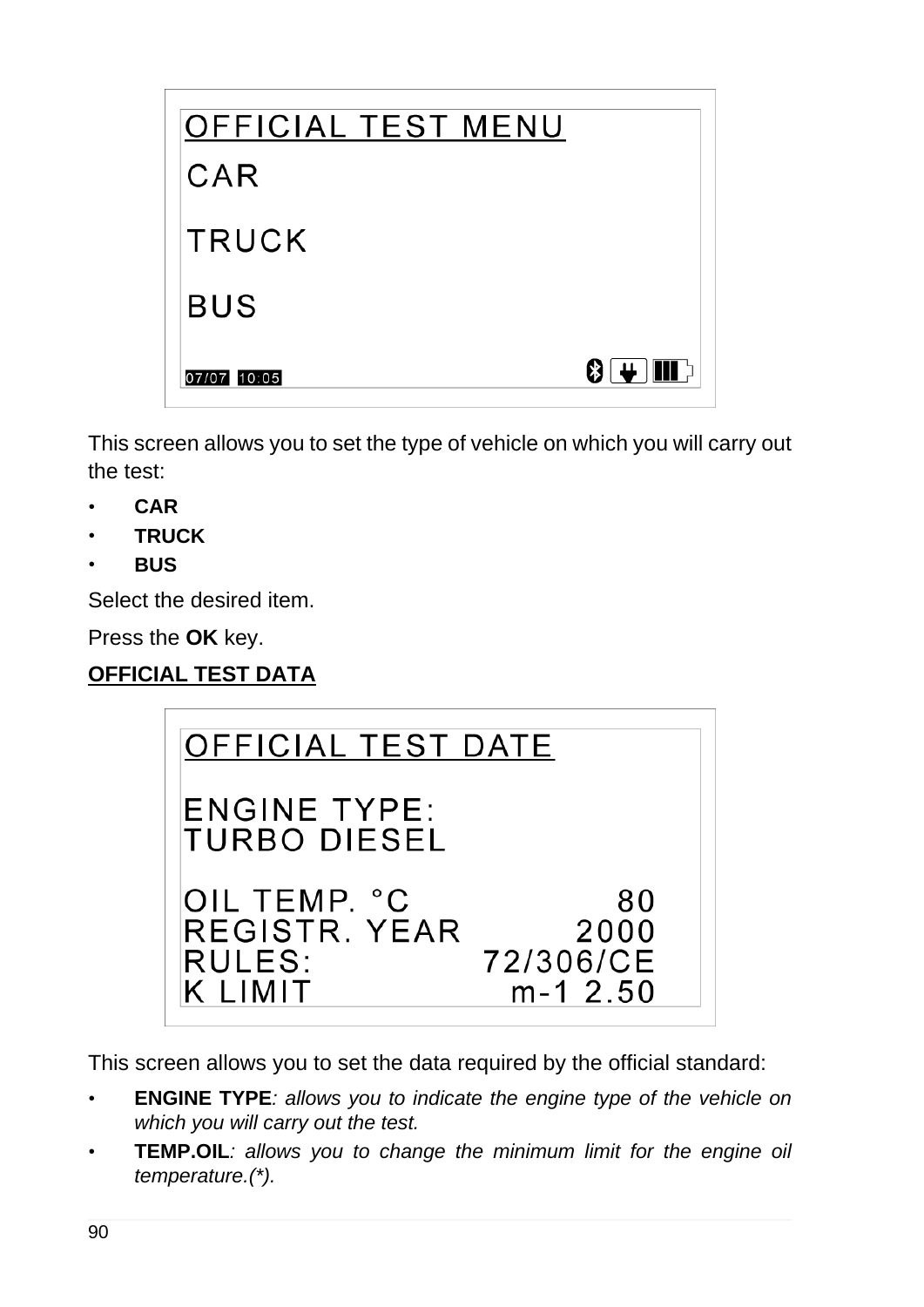- *•* **REGISTRATION YEAR***: allows you to indicate the year the vehicle was registered.*
- *•* **NORM***: allows you to indicate the norm the test uses as a reference.*
- *•* **K LIMIT***: allows you to indicate the limit value for the opacity (\*\*).*

(\*) The engine oil temperature stated is the minimum value provided for by the norm in effect. You are allowed to carry out the test at less than 80 °C. If the outcome is negative, however, you must repeat the test, this time bringing the vehicle to a temperature over 80 °C.

(\*\*) The limit value must be read in the engine approval plate located in the engine compartment and or in the door frame on the driver or passenger side. If you are not able to locate the plate inside the vehicle you can use the limits suggested by the software. In this case the following will appear in the printed report in correspondance to the limit:

"The vehicle plate value has not been entered"

Use the browser keys to set the data required.

Press the **OK** key.

# **ENVIRONMENT DATA**

| <b>ENVIRONMENT DATA</b>                                     |          |  |
|-------------------------------------------------------------|----------|--|
| Temperature °C<br>Pressure mBar 1006<br>$rel\%$<br>Humidity | 25<br>60 |  |
| <b>UPDATE</b>                                               |          |  |
| 07/07 10:05                                                 |          |  |

This screen contains the ambient data detected by the tool.

The value of the following parameters is provided: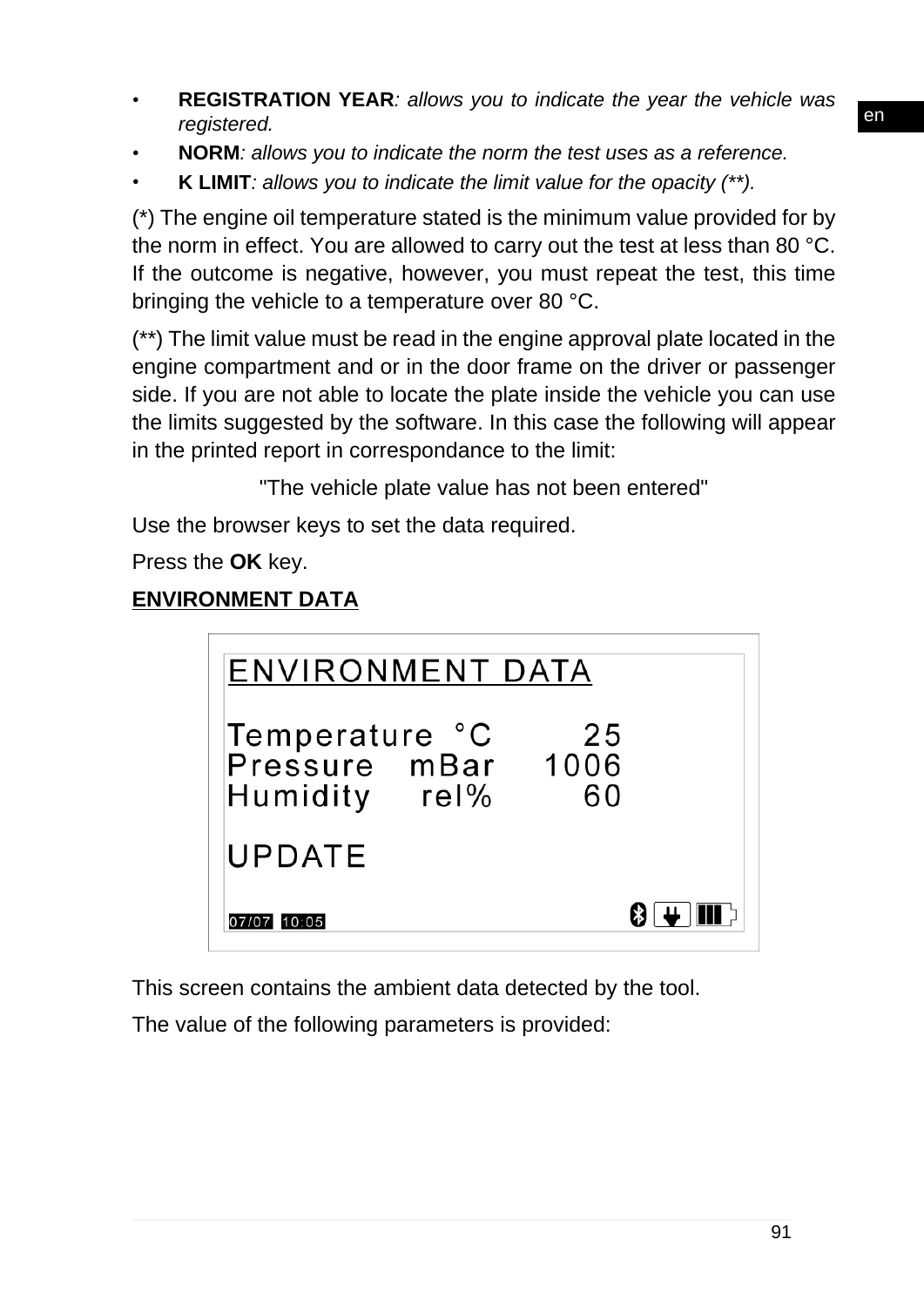| <b>Parameter</b>         | Unit of measurement Description |                          |             |
|--------------------------|---------------------------------|--------------------------|-------------|
| Temperature              | [°C]                            | Environment<br>detected. | temperature |
| <b>Pressure</b>          | mBar                            | Environment<br>detected. | pressure    |
| <b>Relative humidity</b> | $\%$                            | Environment<br>detected  | humidity    |

#### Select **UPDATE**.

Press the **OK** key.

The ambient data are updated.

#### The **ambient data can be entered manually**:

Select the desired item.

Set the value desired

Press the **OK** key.

Press the **OK** key again once you have updated the ambient parameters.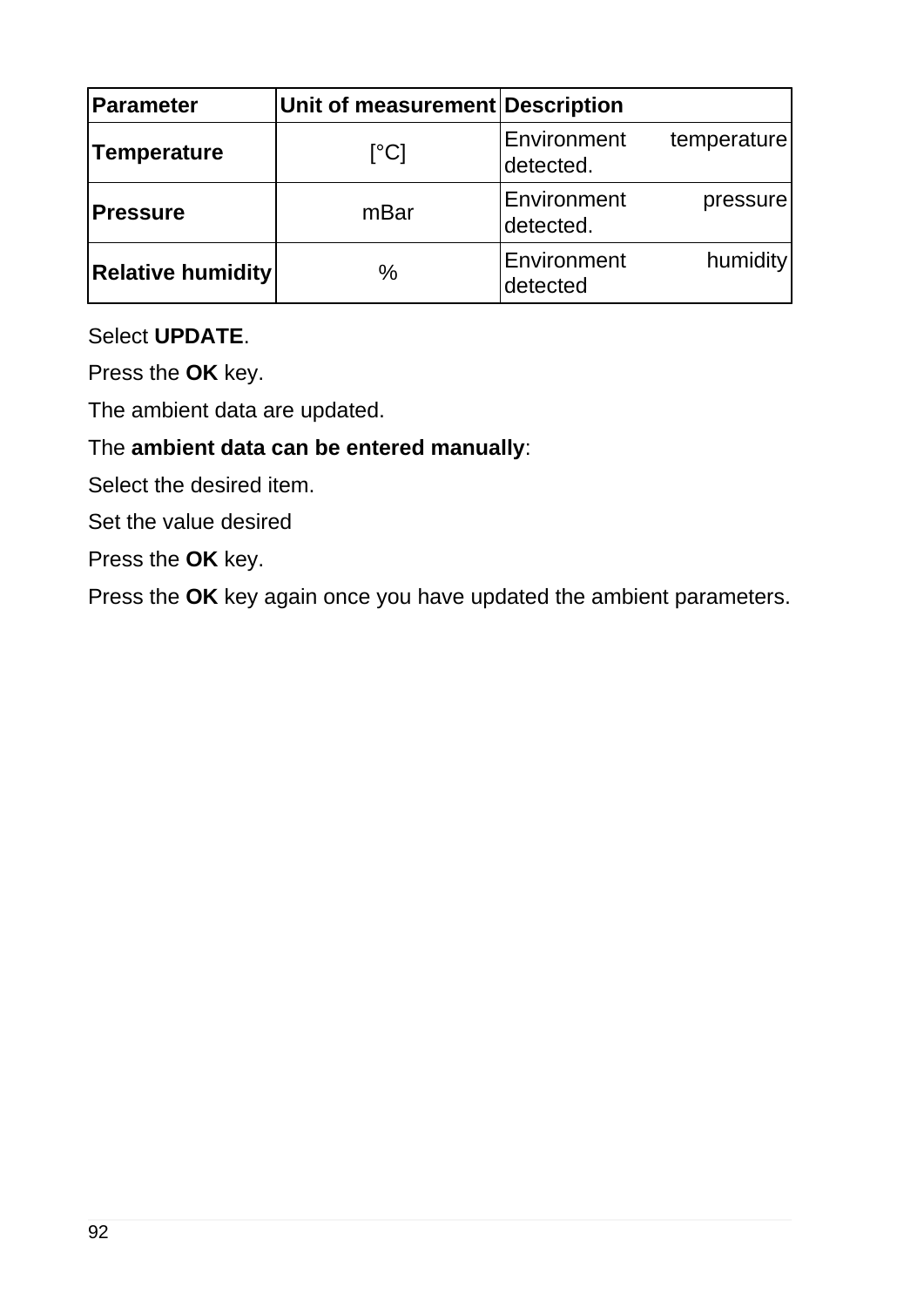

This screen indicates the rev counter connection status.

To use an **external rev counter**:

- *1. Select* **START CONNECTION***.*
- *2. Press the* **OK** *key.*

In order to **manually enter the values** for both temperature and RPM:

- *1. Select* **SKIP CONNECTION***.*
- *2. Press the* **OK** *key.*

Selecting this option will take you directly to the screen **ENGINE PARAMETERS**.

#### **REV COUNTER SETUP**



**This screen appears only if an external rev counter is used.**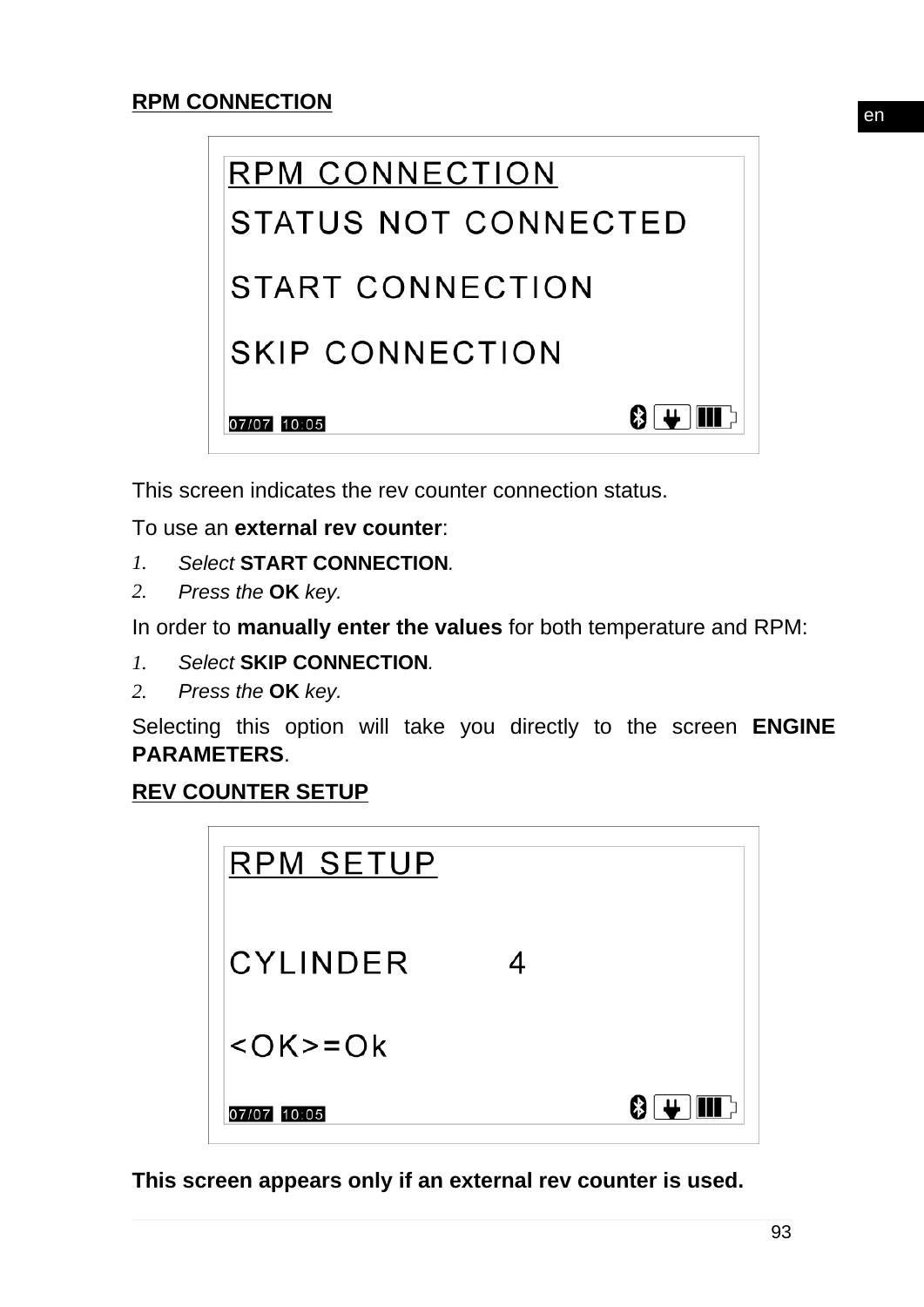Set the number of **CYLINDERS**.

Press the **OK** key.

**REV COUNTER MEASUREMENTS**



## **This screen appears only if an external rev counter is used.**

The value of the following parameters is provided:

|               | <b>Parameter Unit of measurement Description</b> |                                |
|---------------|--------------------------------------------------|--------------------------------|
| <b>STATUS</b> | -                                                | Rev counter connection status. |
| <b>TEMP</b>   | deg C                                            | Temperature detected           |
| <b>RPM</b>    | $\overline{\phantom{0}}$                         | Number of RPM detected.        |

Press the **OK** key.

# **ENGINE PARAMETERS**

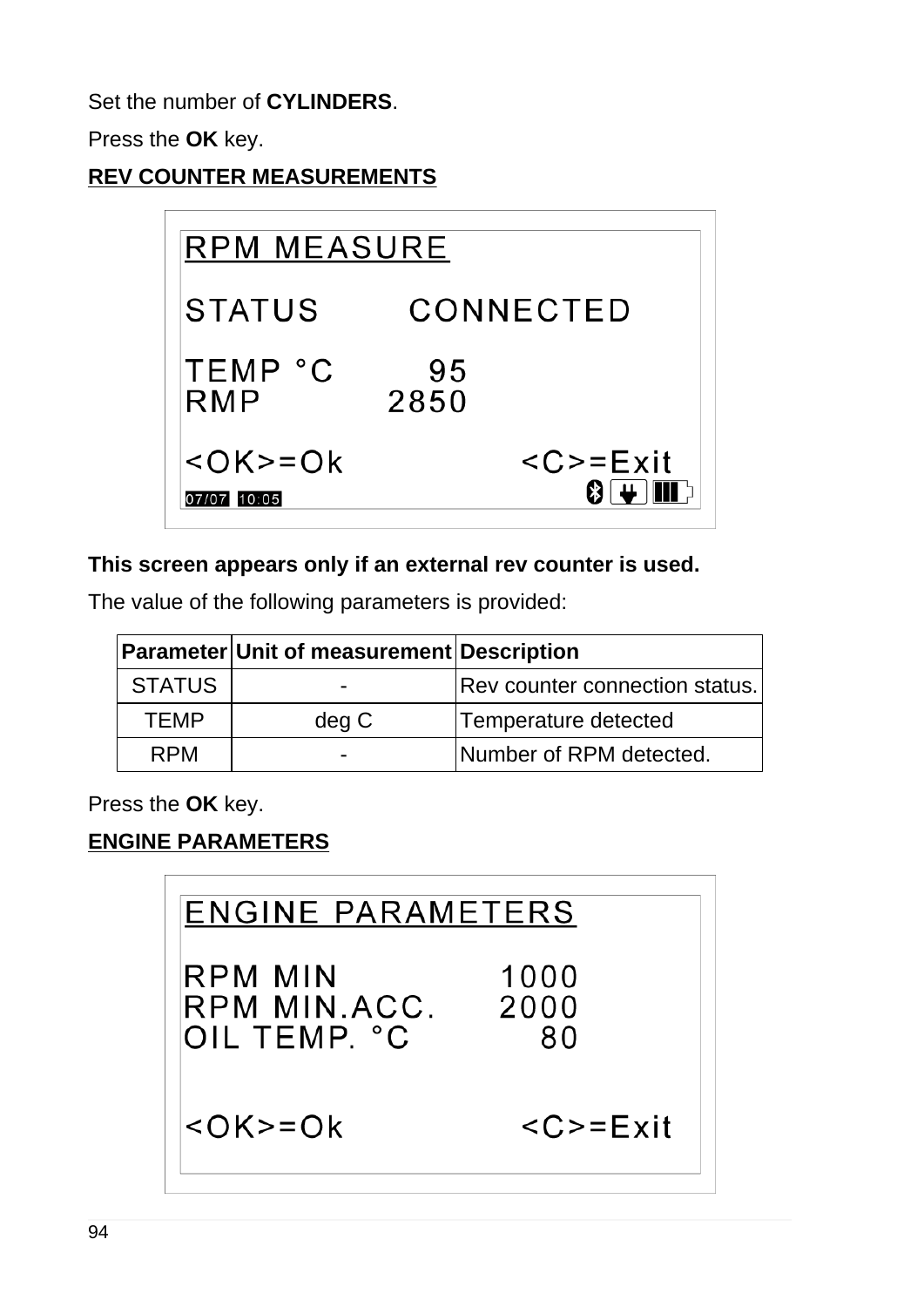## **This screen appears only if you decide to manually enter the temperature and engine rpm.**

In this screen you can set the threshold for:

|                | <b>Parameter Unit of measurement Description</b> |                               |
|----------------|--------------------------------------------------|-------------------------------|
| <b>MIN RPM</b> |                                                  | Minimum number of engine rpm. |
| MAX RPM        | $\overline{\phantom{0}}$                         | Maximum number engine rpm.    |
| IOIL TEMP.I    | deg C                                            | Engine oil temperature.       |

Set the value desired

Press the **OK** key.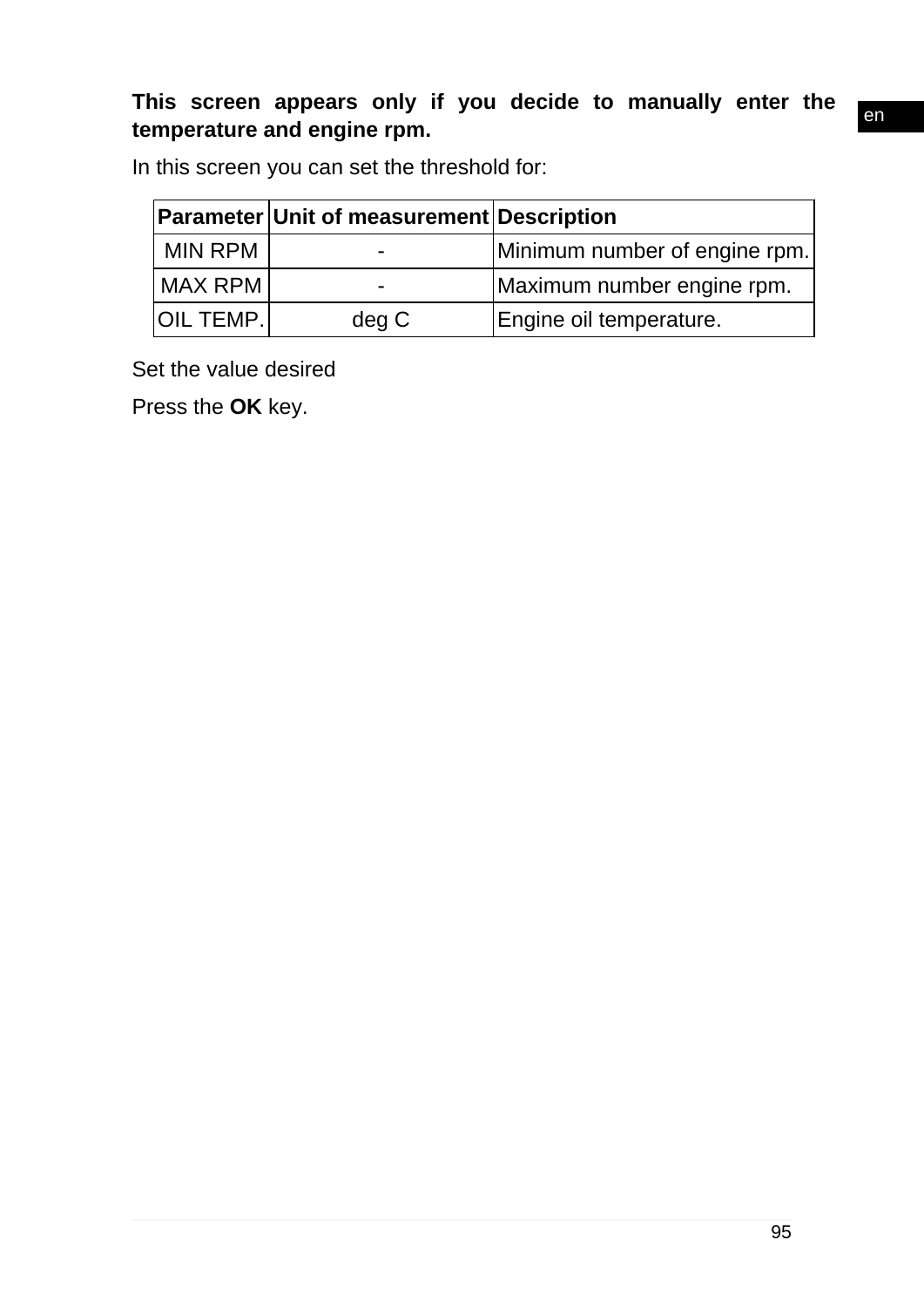## **OFFICIAL TEST**



The Official Test begins

Follow the instructions on the screen until you come to the end of the test.

**The accelerations must be carried out when requested by the software and the engine must be kept at the appropriate rpm until the software asks you to bring the rpm to idle.**

**OFFICIAL TEST OUTCOME**



The test will end when the procedure described by the norm in effect has been completed.

The screen contains:

- *• the outcome of the test.*
- *• the number of accelerations and the relative opacity value.*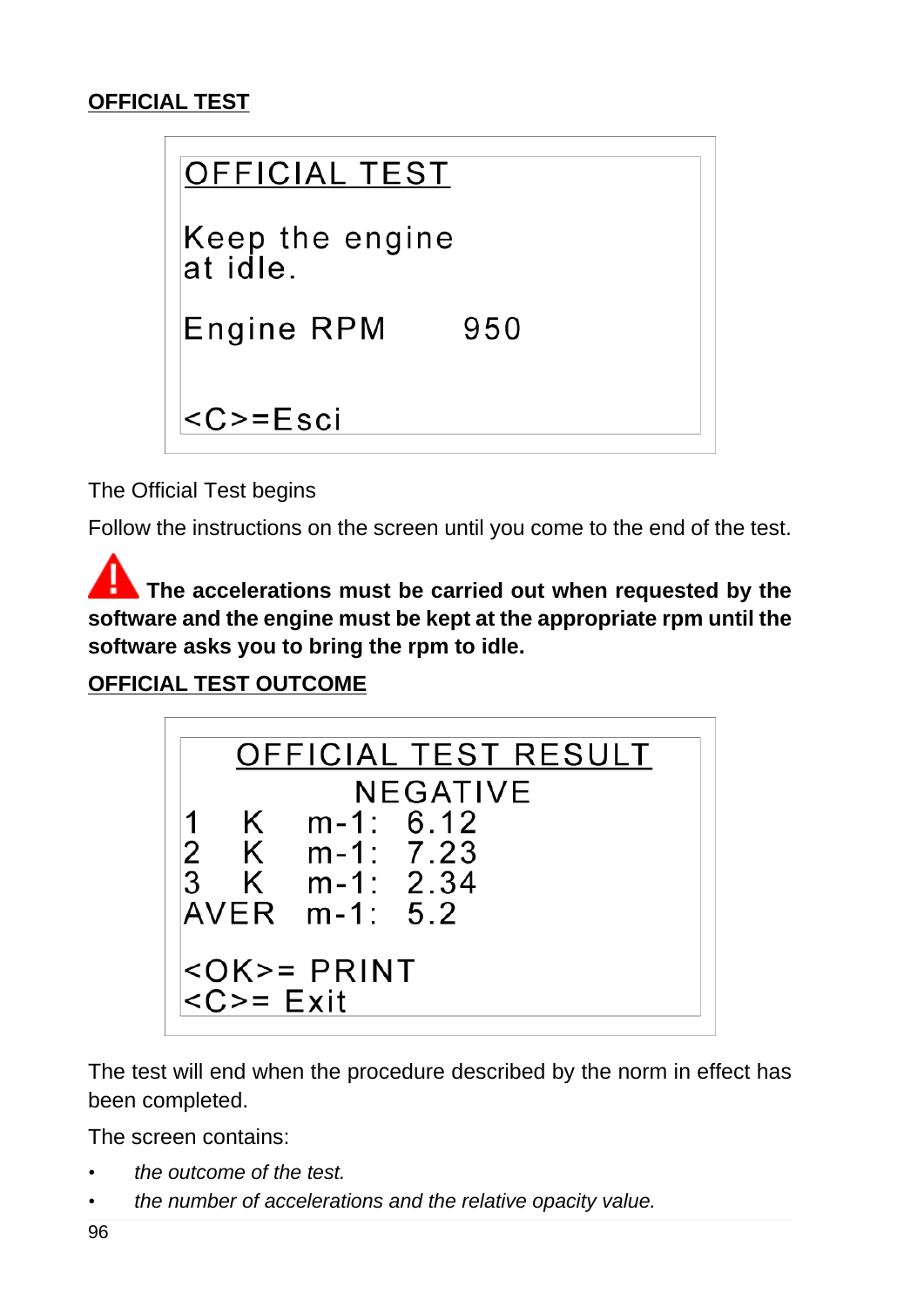*• the average opacity measured.*

The result of the test is positive when the average of the values of the last three "valid" accelerations is within the limits defined by the Norm in effect.

Press the **OK** key.

The report of the test carried out is printed.

Press the **C**key to exit.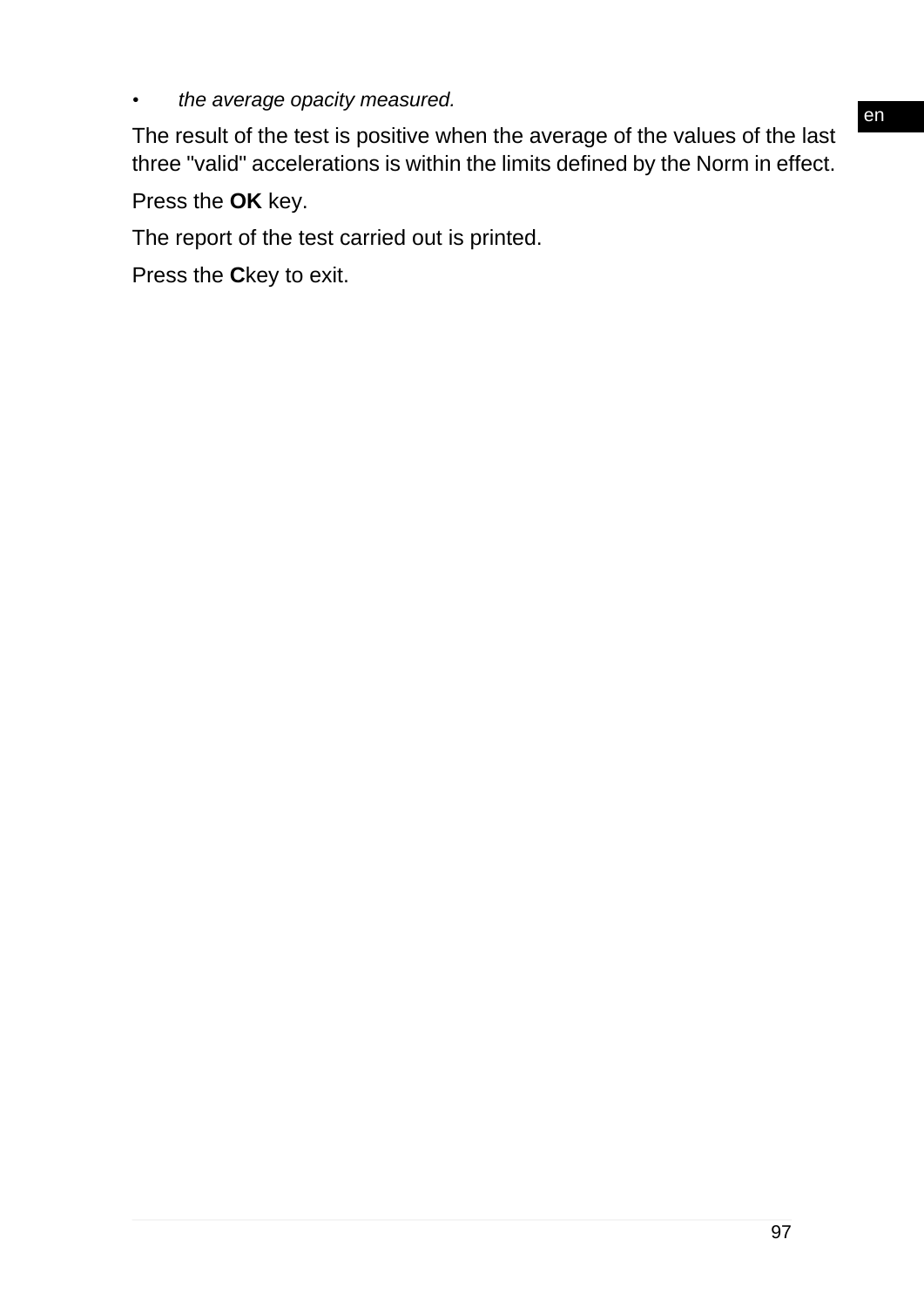# *4.3 Service*

This function allows you to access the different service functions.

Only the functions accessible to the user are dealt with in the next chapters.

The other functions are protected by an assistance password and are for TEXA technical personnel only.

Proceed as follows:

## **DIESEL MEASUREMENTS**



## Select **SERVICE**.

Press the **OK** key.

## **SERVICE**

| <b>SERVICE</b>                                               |  |
|--------------------------------------------------------------|--|
| <b>INFORMATION</b><br>DATE & TIME<br>CALIBRATION<br>A/D DATA |  |
| 07/07 10:05                                                  |  |

*•* **INFORMATION***: allows you to view a summary of the sensitive data of the emissions analysis tool and of the rev counter.*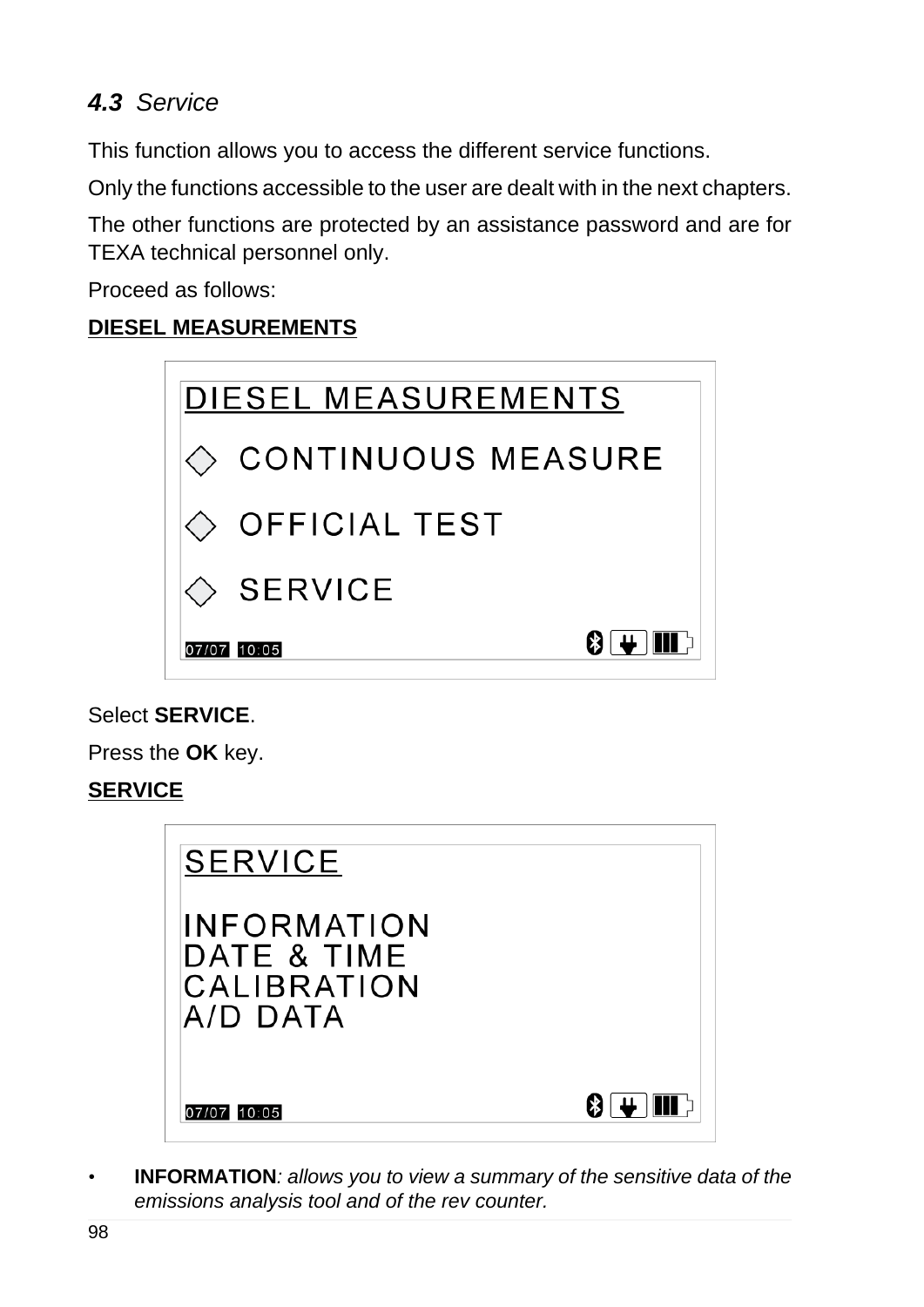- *•* **DATE & TIME***: allows you to display the date and time of the internal clock of the tool.*
- *•* **CALIBRATION***: allows you to carry out a calibration of the emissions analysis tool.*
- *•* **A/D DATA***: allows you to verify any anomaly in the tool.*

Select the desired item.

Press the **OK** key.

#### *4.3.1 Information*

This function allows you to view a summary of the sensitive data of the emissions analysis tool and of the rev counter.

#### **INFORMATION**

| <b>INFORMATION</b>                 |                         |
|------------------------------------|-------------------------|
| SMOKE - METER                      |                         |
| REV - COUNTER                      |                         |
| $\langle C \rangle = E \times i t$ |                         |
| 07/07 10:05                        | 8 I <del>u</del> IIII d |

Within this screen you can select:

- *•* **SMOKE METER**
- *•* **REVOLUTION COUNTER**

Select the desired item.

Press the **OK** key.

The screen containing the information relative to the tool selected will appear.

Scroll down the list using the **UP/DOWN ARROWS**.

Press the **C**key to exit.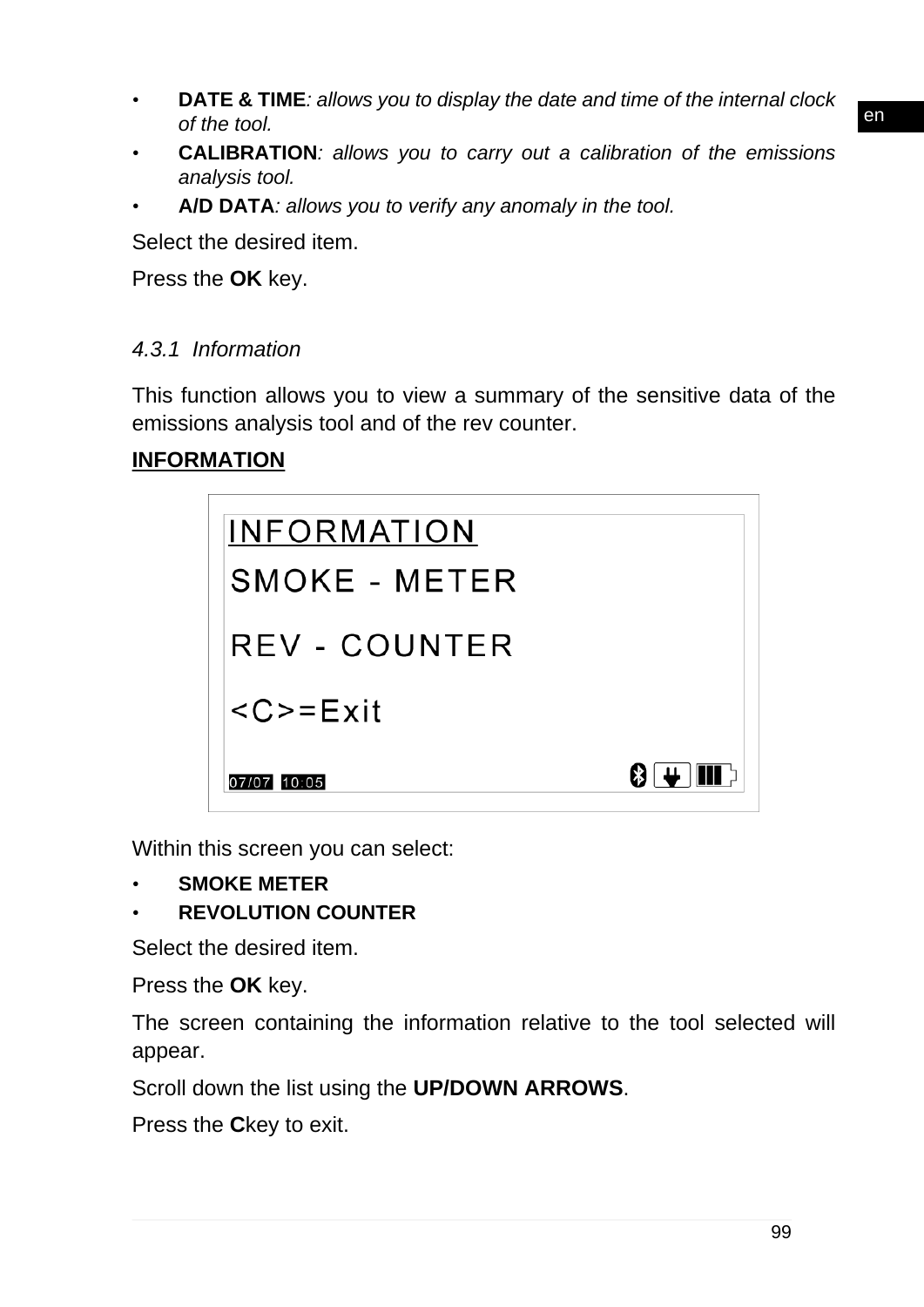#### *4.3.2 Date & time*

This function allows you to display the date and time of the internal clock of the tool.

#### **DATE & TIME**



#### Select **UPDATE**.

Press the **OK** key.

The date and time are updated.

Press the **C**key to exit.

#### *4.3.3 Calibration*

This function allows you to perform the calibration of the emissions analysis tool.

This function is protected by a password and is for technical assistance personnel only.

Press the **C**key to exit.

#### *4.3.4 A/D Data*

This function allows you to identify anomalies within the tool.

This function is protected by a password and is for technical assistance personnel only.

Press the **C**key to exit.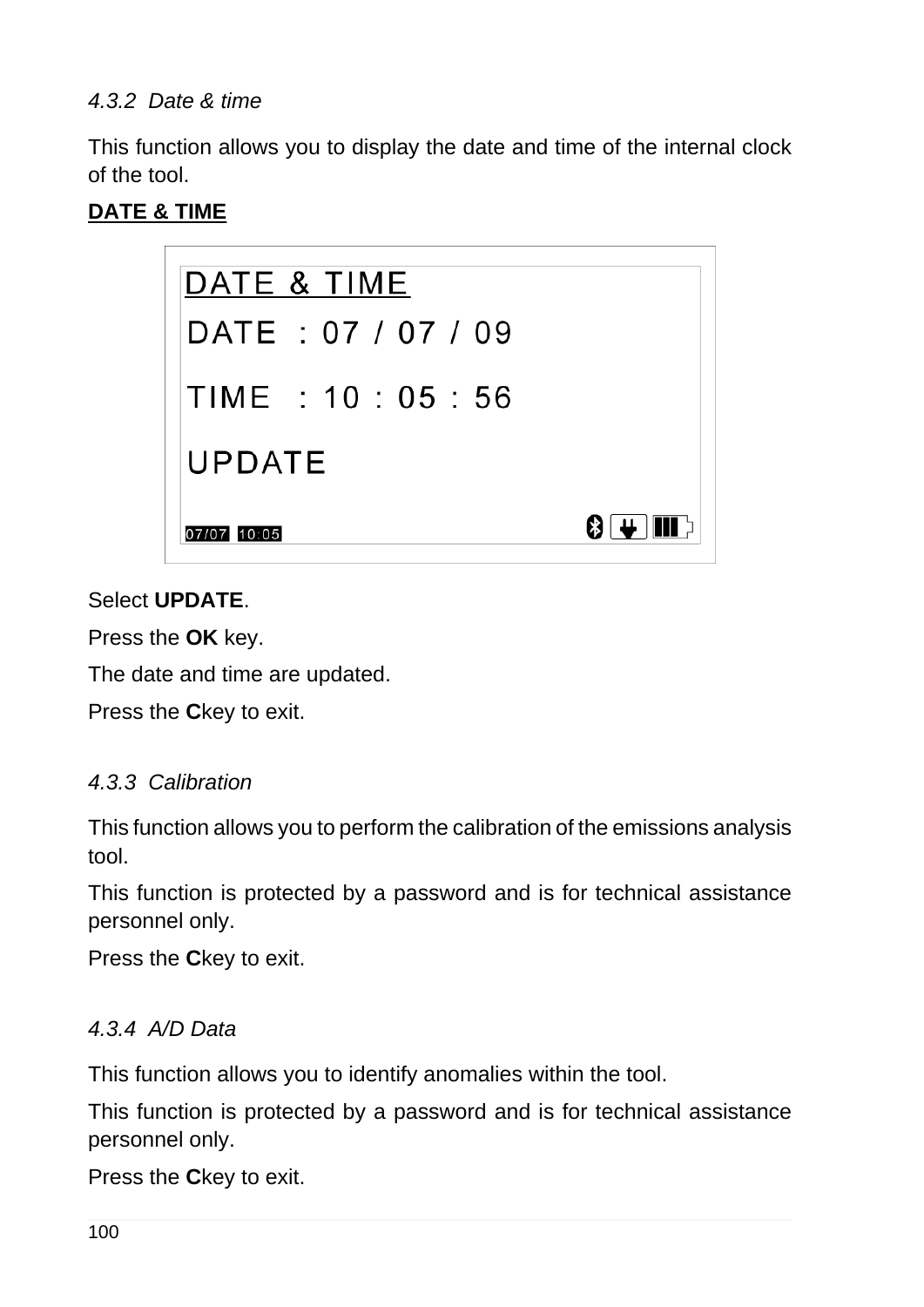# **5 GAS MEASUREMENTS**

This chapter describes the functions related to the measurement of exhaust gas for petrol engines.

The program guides the user through the procedures required.

All the required preliminary checks are performed automatically (the program will prompt you to intervene when and where necessary).

All ambient and physical parameters related to the measurement are constantly monitored.

The program, wherever possible, will restore the optimal conditions for the test and will notify you of any problems that must be solved.

The test is stopped until the optimal measurement conditions are restored.

### For the **Official test**:

You will be notified of any anomaly or of any value that differs from those required by the Standard.

Proceed as follows:

#### **MAIN MENU**



## Select **GAS ANALYZER**.

Press the **OK** key.

Wait for the communication between the device and the emissions analysis tool to start.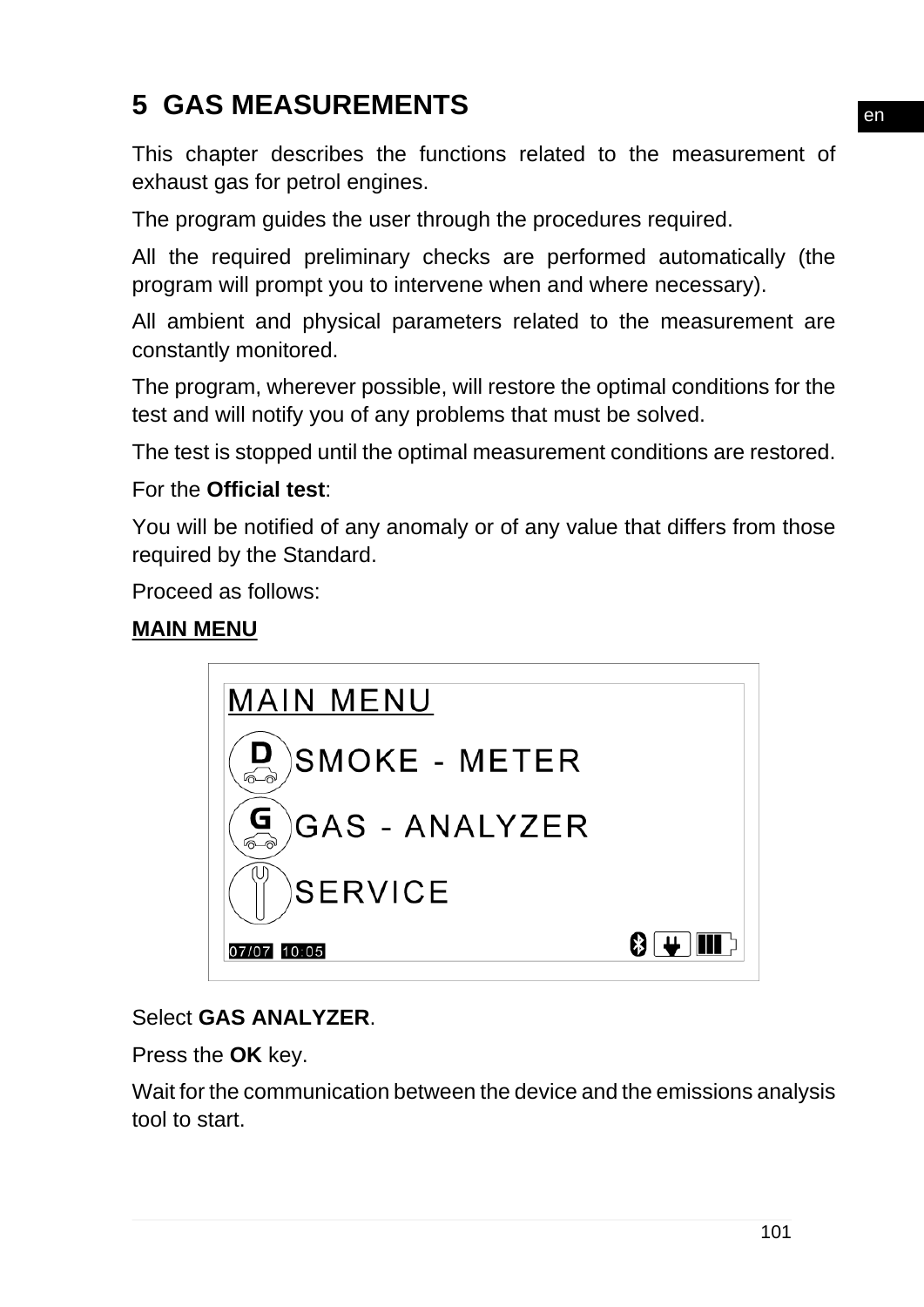

The items that appear in this screen are as follows:

- *•* **CONTINUOUS MEASUREMENT:** *allows you to carry out continuous measurement tests.*
- *•* **OFFICIAL TEST:** *allows you to carry out the Official Test.*
- *•* **SERVICE:** *allows you to access the smoke meter service menu.*

Select the desired item.

Press the **OK** key.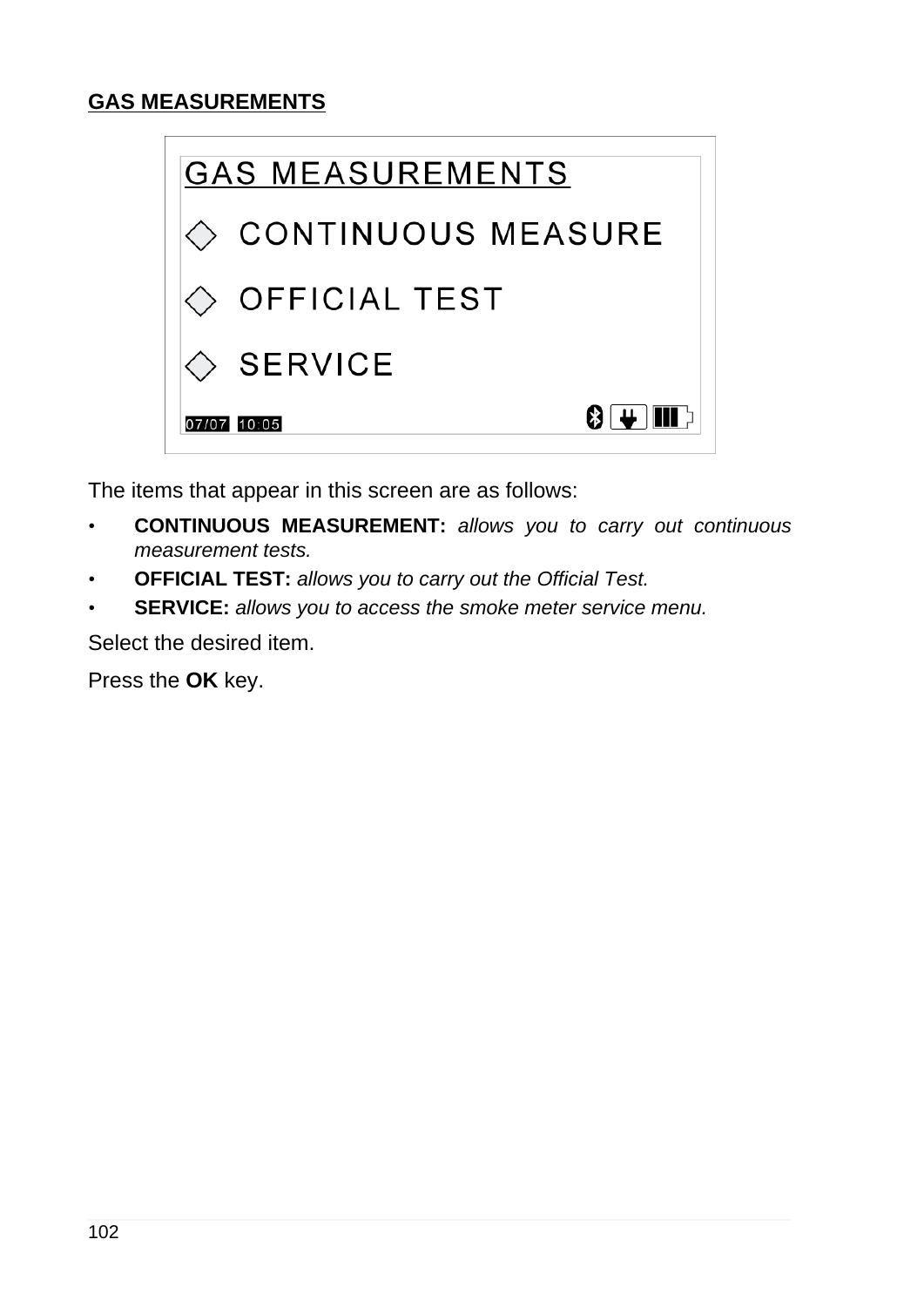# *5.1 Continuous measurement*

This function allows you to get a free measurement of the opacity value.

**You must have correctly configured the Bluetooth communication with the emissions analysis tool and with the rev counter.**

Proceed as follows:

#### **GAS MEASUREMENTS**



Select **CONTINUOUS MEASUREMENT**.

Press the **OK** key.

#### **RPM CONNECTION**

| RPM CONNECTION         |  |  |
|------------------------|--|--|
| STATUS NOT CONNECTED   |  |  |
| START CONNECTION       |  |  |
| SKIP CONNECTION        |  |  |
| 8 E HIL<br>07/07 10:05 |  |  |

This screen indicates the rev counter connection status.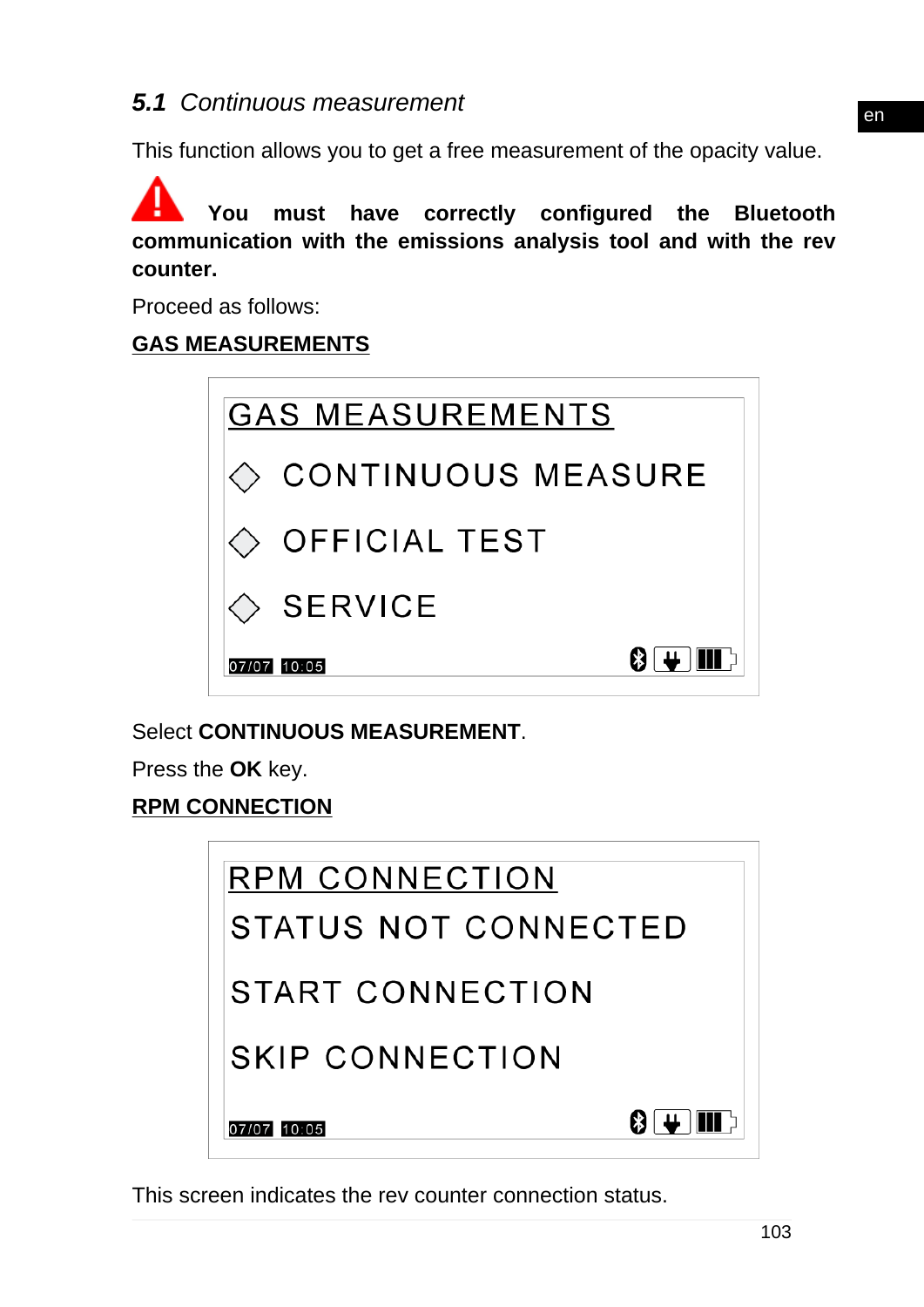To use an **external rev counter**:

- *1. Select* **START CONNECTION***.*
- *2. Press the* **OK** *key.*

In order to **manually enter the values** for both temperature and RPM:

- *1. Select* **SKIP CONNECTION***.*
- *2. Press the* **OK** *key.*

Selecting this option will take you directly to the screen **ENGINE/FUEL**.

## **REV COUNTER SETUP**



**This screen appears only if an external rev counter is used.**

Set the number of **STROKES**.

Set the number of **CYLINDERS**.

Press the **OK** key.

**REV COUNTER MEASUREMENTS**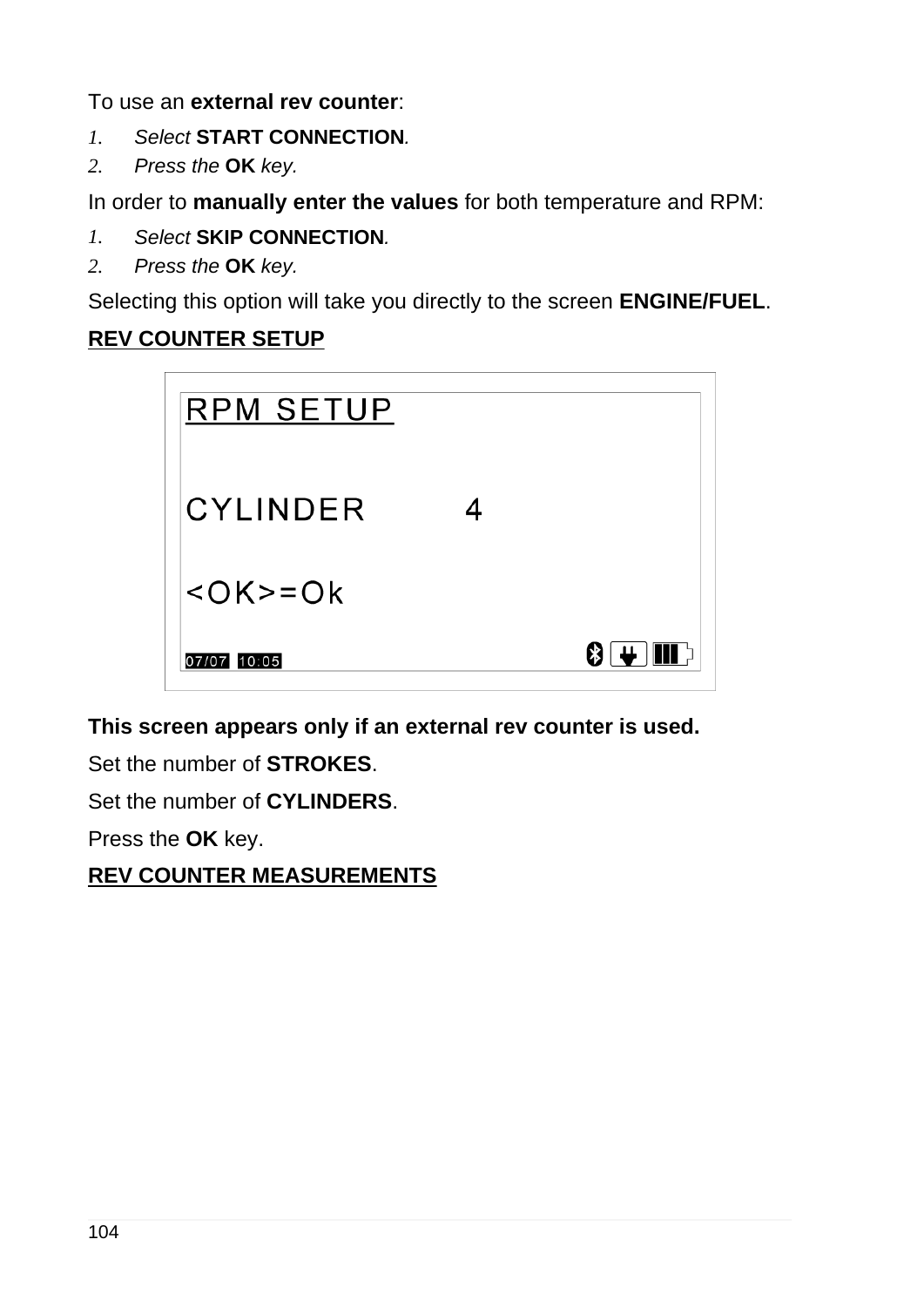

#### **This screen appears only if an external rev counter is used.**

The value of the following parameters is provided:

|               | <b>Parameter Unit of measurement Description</b> |                                |
|---------------|--------------------------------------------------|--------------------------------|
| <b>STATUS</b> | $\blacksquare$                                   | Rev counter connection status. |
| <b>TEMP</b>   | deg C                                            | Temperature detected           |
| <b>RPM</b>    | $\blacksquare$                                   | Number of RPM detected.        |

Press the **OK** key.

# **ENGINE/FUEL**



This screen allows you to set the data required to perform the test.

- *•* **ENGINE***: allows you to indicate whether the vehicle is or is not fitted with a catalytic converter.*
- *•* **FUEL***: allows you to indicate the type of fuel used by the vehicle.*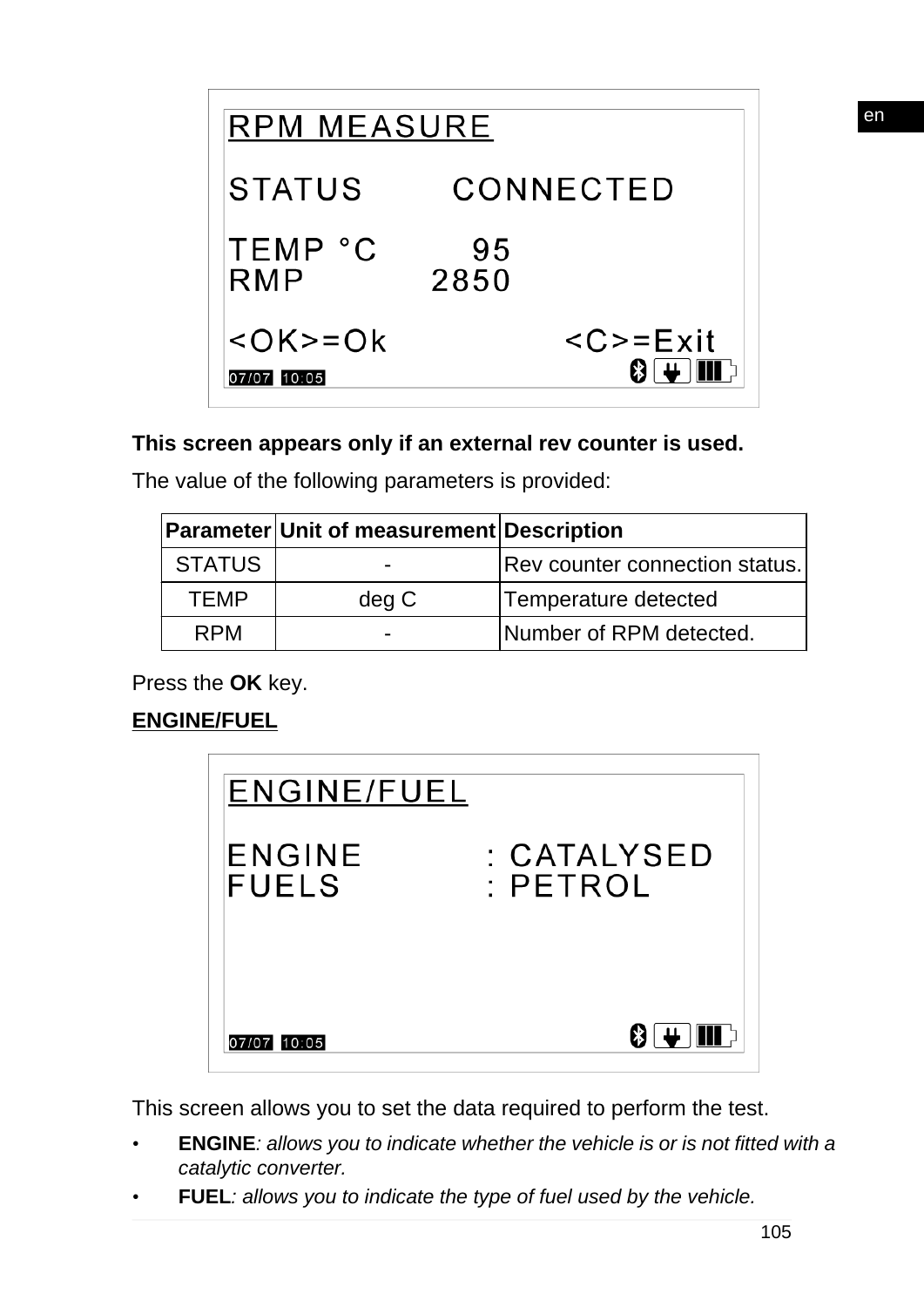Use the browser keys to set the data required.

Press the **OK** key.

The **ambient conditions** are checked.

An **autozero** is carried out on the tool.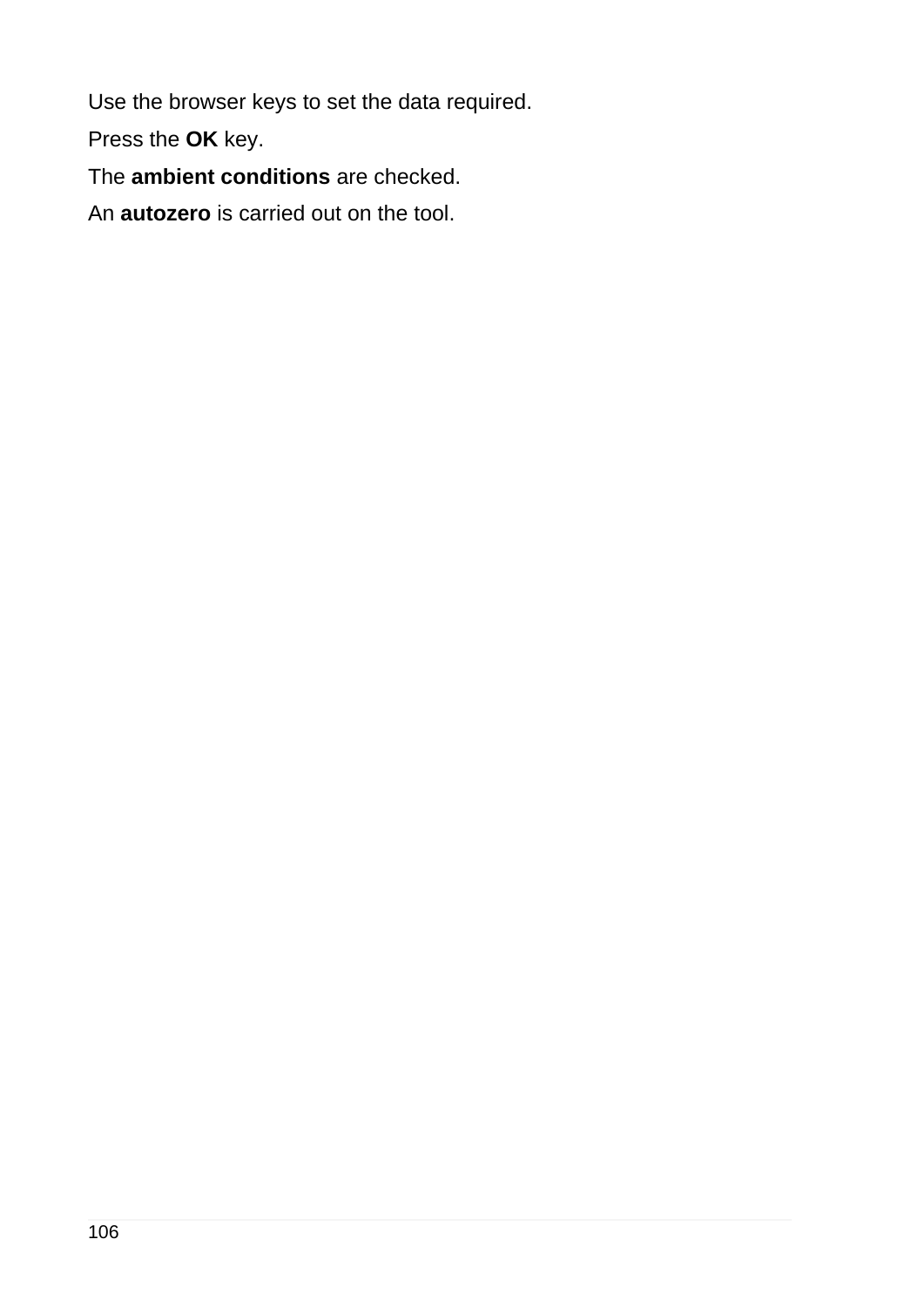

The value of the following parameters is provided:

|                 | Parameter Unit of measurement Description |                           |
|-----------------|-------------------------------------------|---------------------------|
| CO              | $\frac{0}{0}$                             | Carbon monoxide           |
| COcor           | $\%$                                      | Carbon monoxide "correct" |
| CO <sub>2</sub> | $\frac{0}{0}$                             | Carbon dioxide            |
| 02              | $\%$                                      | Oxygen                    |
| <b>HC</b>       | ppm                                       | Hydrocarbons not burned   |
| $NOx$ $(*)$     | ppm                                       | Nitrogen oxide            |
| Toil            | deg C                                     | Engine oil temperature.   |
| <b>RPM</b>      |                                           | Number of RPM detected.   |
|                 |                                           | Bretschneider-Formula     |

(\*) This parameter is given only if the appropriate sensor is installed on the tool.

The functions of this screen are:

- *•* **AUTOZERO***: allows you to carry out the electrical calibration of the tool.*
- *•* **PRINT***:allows you to print the results of a test performed.*

Select the desired item.

Press the **OK** key.

Press the **C**key to exit.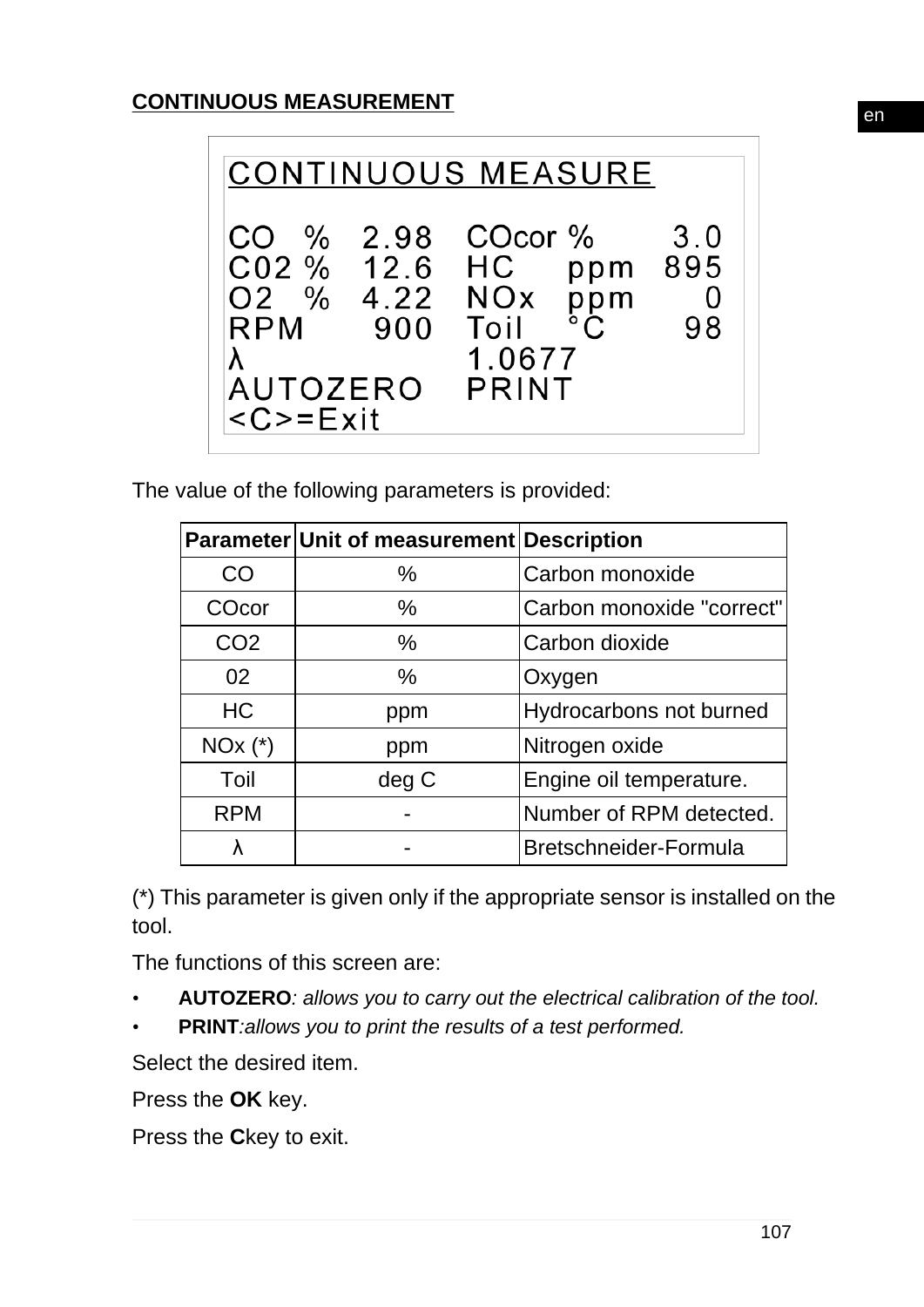# *5.2 Official Test - ITALY*

This function allows you to perform the Official Test according to the provisions of the Italian Standard currently in effect.

**You must have correctly configured the Bluetooth communication with the emissions analysis tool and with the rev counter.**

Proceed as follows:

### **GAS MEASUREMENTS**



## Select **OFFICIAL TEST**

Press the **OK** key.

Wait for the communication between the device and the emissions analysis tool to start.

#### **ENGINE/FUEL/TOIL**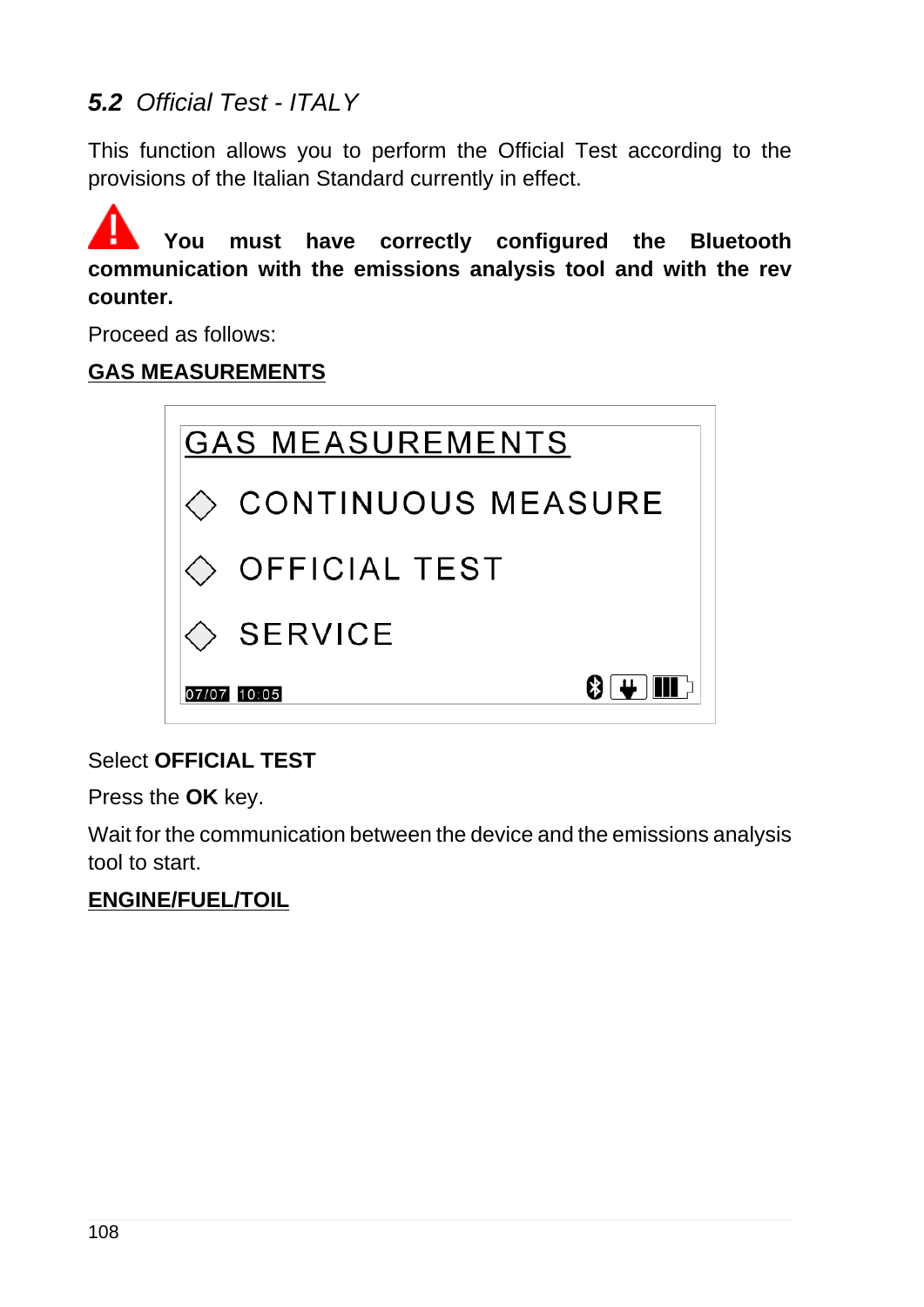

This screen allows you to set the data required to perform the test.

- *•* **ENGINE***: allows you to indicate whether the vehicle is or is not fitted with a catalytic converter.*
- *•* **FUEL***: allows you to indicate the type of fuel used by the vehicle.*
- *•* **Toil***: allows you to change the minimum limit for the engine oil temperature. (\*).*

(\*) The engine oil temperature stated is the minimum value provided for by the norm in effect. You are allowed to carry out the test at less than 80 °C. If the outcome is negative, however, you must repeat the test, this time bringing the vehicle to a temperature over 80 °C.

Use the browser keys to set the data required.

Press the **OK** key.

## **VEHICLE DATA**

| <b>VEHICLE DATA</b> |                      |           |
|---------------------|----------------------|-----------|
| ExhaustPipe         |                      |           |
| Resgist Year        |                      | 2000      |
| Dir70/220/CE        |                      | <b>NO</b> |
| 98/69/CE mod        |                      |           |
| LambdaRange         | $\ddot{\phantom{1}}$ | 0.03      |
| Idle [max]          |                      | 1000      |
| $FstIdI$ $[min]$    |                      | 2000      |
| FstIdl [max]        |                      | 3000      |
|                     |                      |           |

This screen allows you to set the data required by the official standard: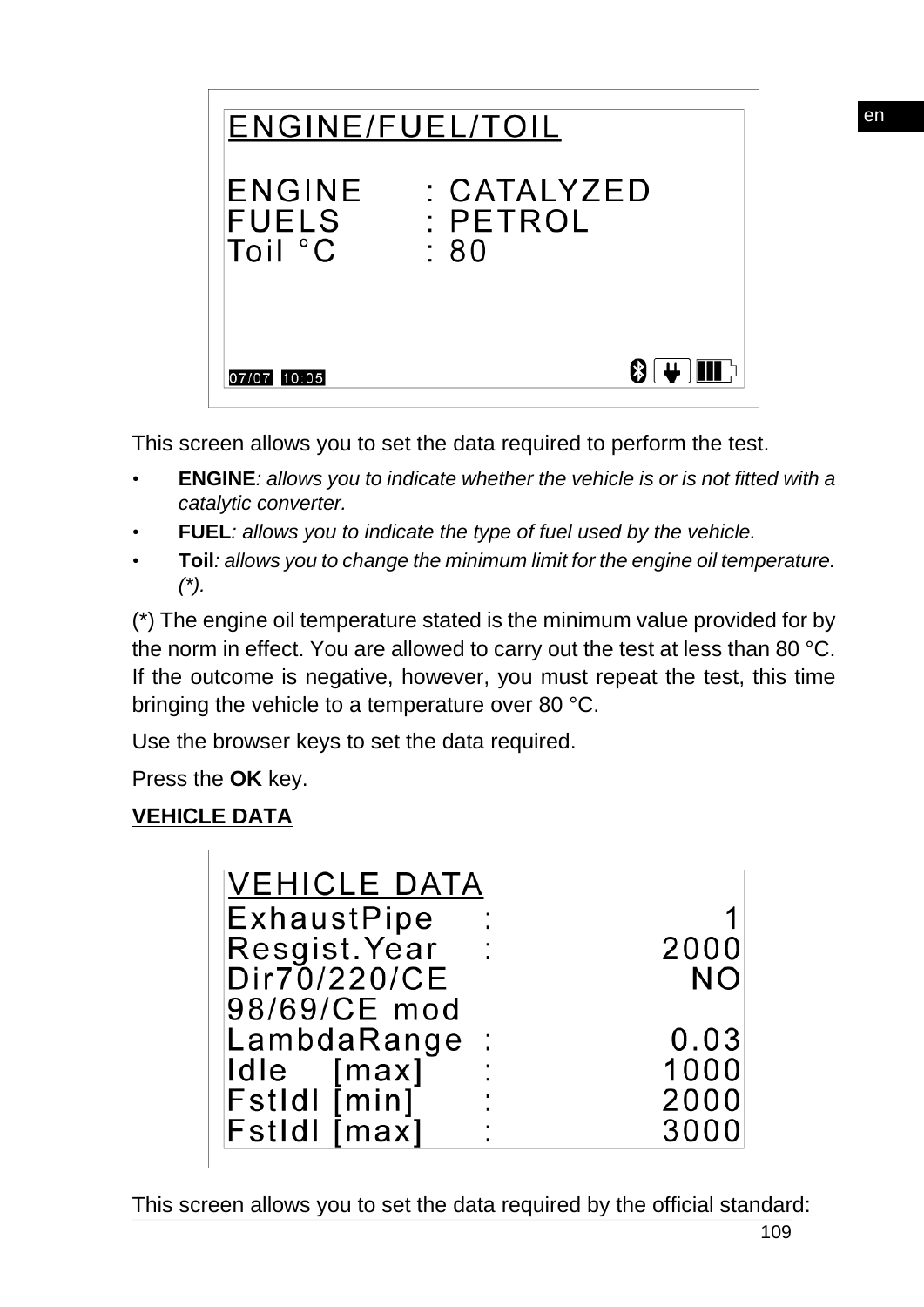- *•* **Exhaust pipes***: allows you to indicate the number of exhaust pipes on the vehicle.*
- *•* **REGISTRATION YEAR***: allows you to indicate the year the vehicle was registered.*
- *•* **Dir70/220/CE 98/69/CE***: allows you to indicate the norm the test uses as a reference.*
- *•* **RangeLambda***: allows you to indicate the tolerance range for the values derived from the lambda probe.*
- *•* **Min[max]***: allows you to indicate the maximum rpm value for the engine at idle.*
- *•* **MinAcc[min]***: allows you to indicate the minimum rpm value for the engine at accelerated idle.*
- *•* **MinAcc[max]***: allows you to indicate the maximum rpm value for the engine at accelerated idle.*

Use the browser keys to set the data required.

Press the **OK** key.

# **ENVIRONMENT DATA**

| <b>ENVIRONMENT DATA</b>                               |          |  |
|-------------------------------------------------------|----------|--|
| Temperature °C<br>Pressure mBar 1006<br>Humidity rel% | 25<br>60 |  |
| <b>UPDATE</b>                                         |          |  |
| 07/07 10:05                                           |          |  |

This screen contains the ambient data detected by the tool.

The value of the following parameters is provided:

| <b>Parameter</b>  | Unit of measurement Description |                                         |
|-------------------|---------------------------------|-----------------------------------------|
| Temperature       | deg C                           | Environment<br>temperature<br>detected. |
| Pressure          | mBar                            | Environment<br>pressure<br>detected.    |
| Relative humidity | $\%$                            | Environment humidity detected           |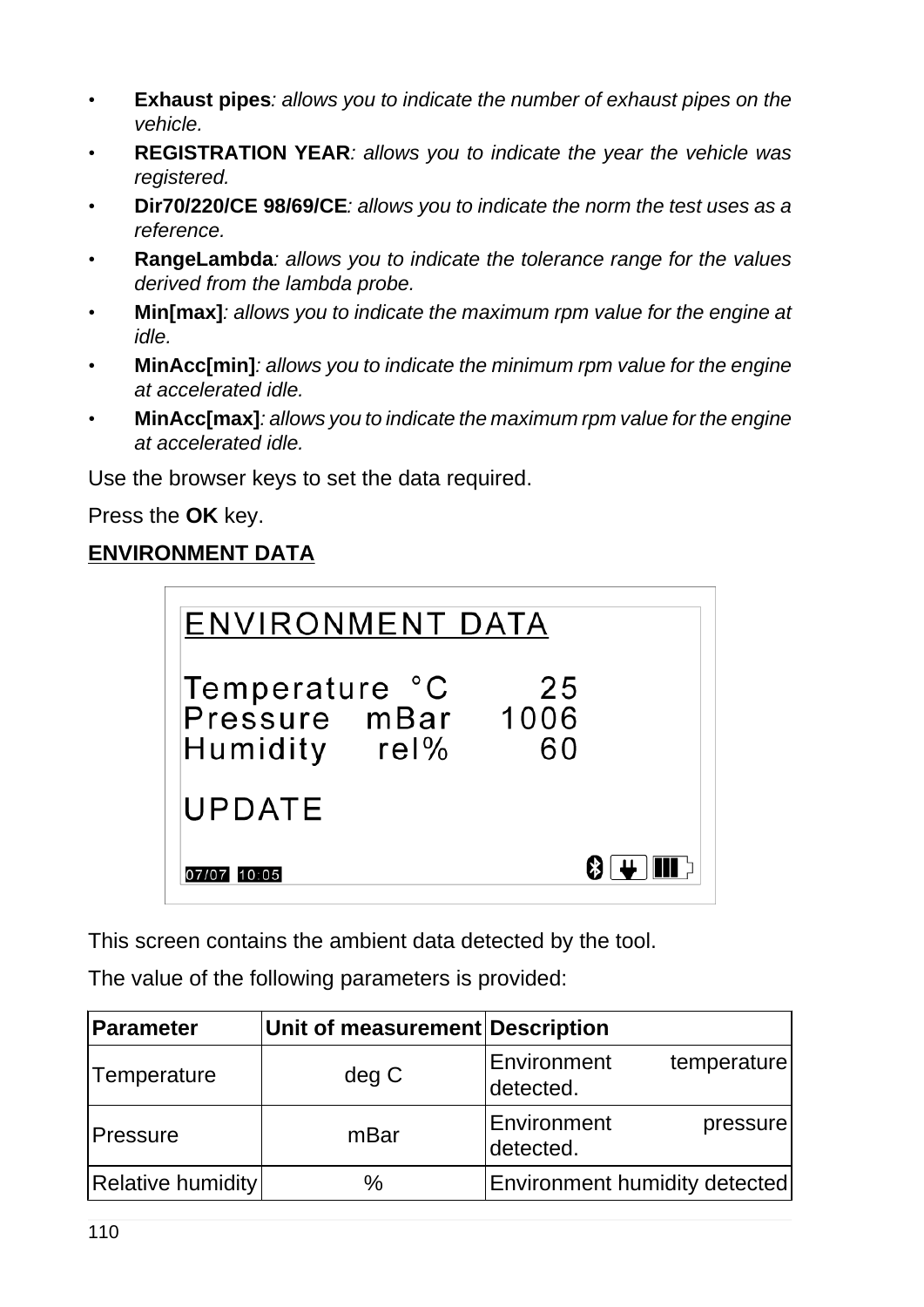#### Select **UPDATE**.

## Press the **OK** key.

The ambient data are updated.

## The **ambient data can be entered manually**:

- *1. Select the desired item.*
- *2. Set the value desired*
- *3. Press the* **OK** *key.*

Press the **OK** key again once you have updated the ambient parameters.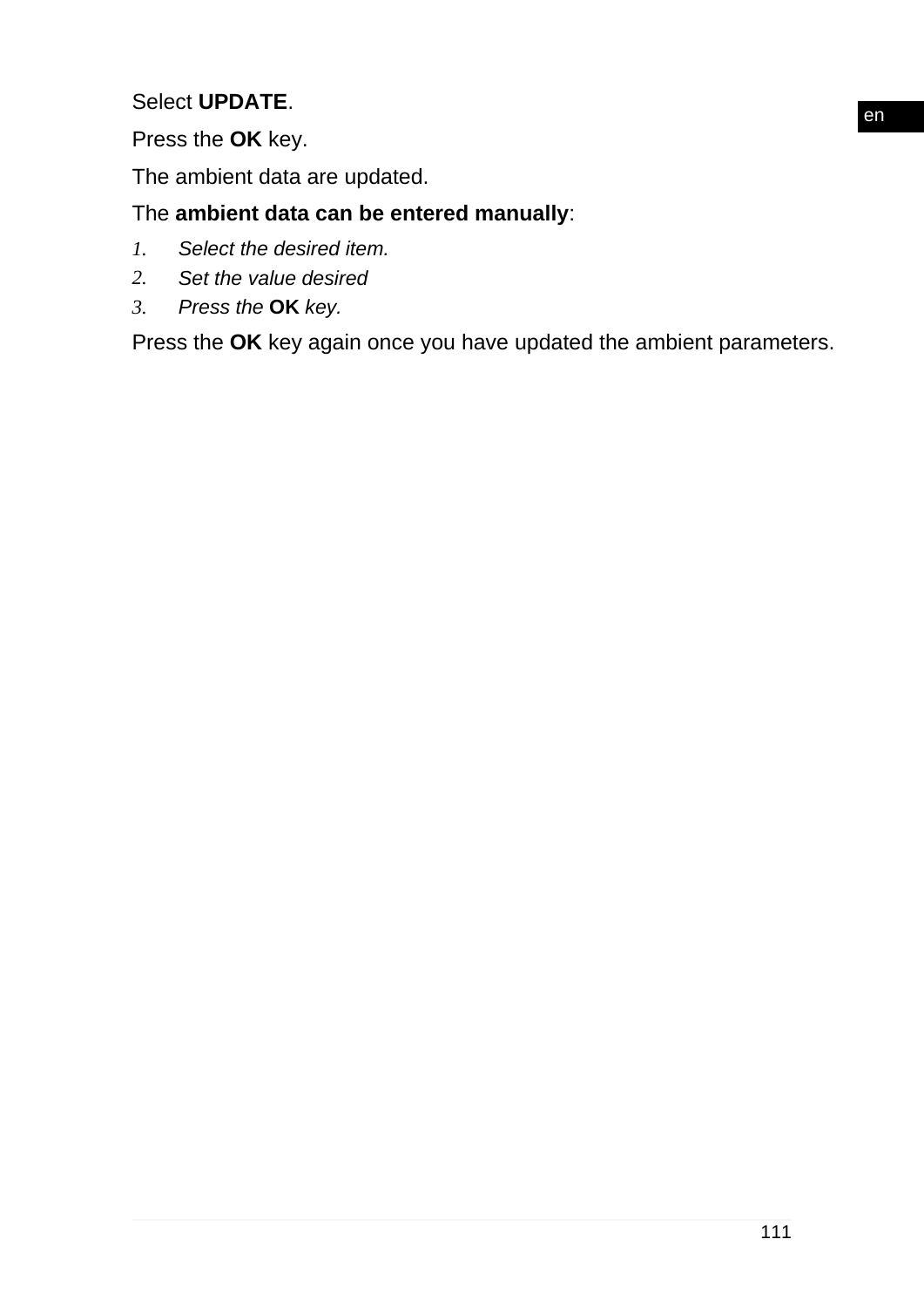#### **RPM CONNECTION**



This screen indicates the rev counter connection status.

To use an **external rev counter**:

- *1. Select* **START CONNECTION***.*
- *2. Press the* **OK** *key.*

In order to **manually enter the values** for both temperature and RPM:

- *1. Select* **SKIP CONNECTION***.*
- *2. Press the* **OK** *key.*

Selecting this option will take you directly to the screen **THRESHOLD ENTRY**.

#### **REV COUNTER SETUP**



**This screen appears only if an external rev counter is used.**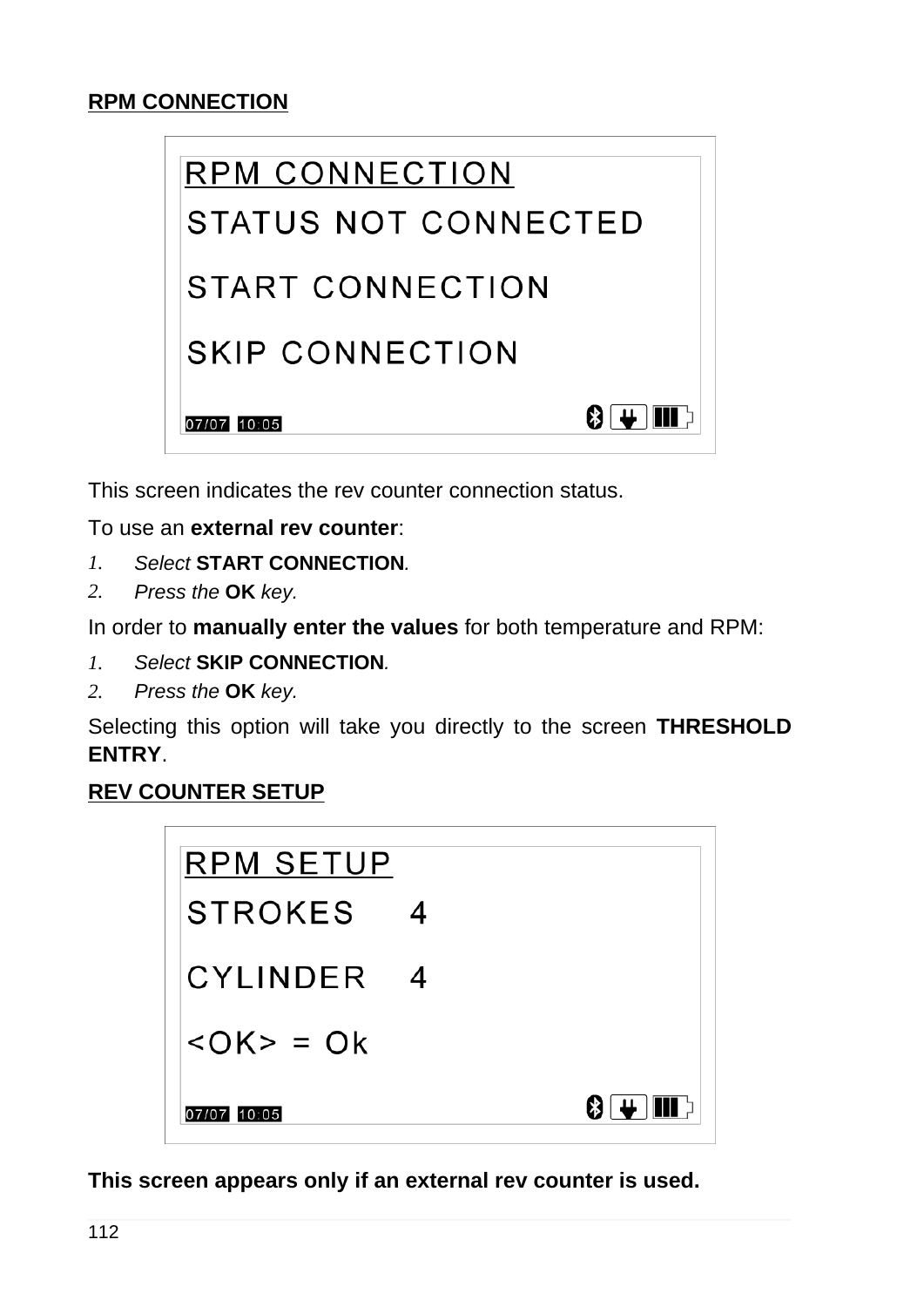Set the number of **STROKES**.

Set the number of **CYLINDERS**.

Press the **OK** key.

**REV COUNTER MEASUREMENTS**



### **This screen appears only if an external rev counter is used.**

The value of the following parameters is provided:

|               | Parameter Unit of measurement Description |                                       |
|---------------|-------------------------------------------|---------------------------------------|
| <b>STATUS</b> | $\blacksquare$                            | <b>Rev counter connection status.</b> |
| <b>TEMP</b>   | deg C                                     | Temperature detected                  |
| <b>RPM</b>    | -                                         | Number of RPM detected.               |

Press the **OK** key.

**OFFICIAL TEST**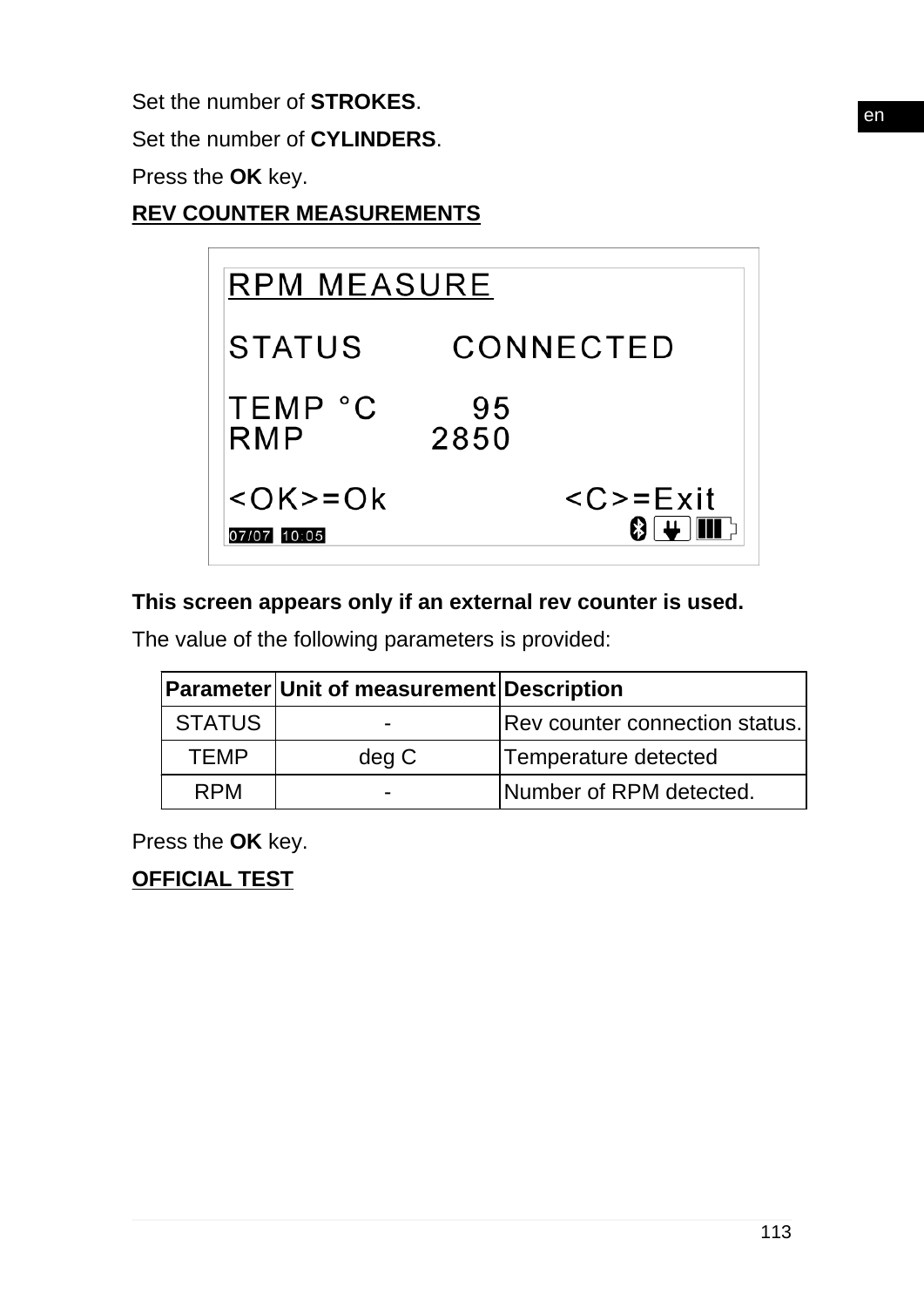| <b>OFFICIAL TEST</b><br><b>REV ENGINE TO</b><br>RPM 2000 - 3000 |                                                    |              |
|-----------------------------------------------------------------|----------------------------------------------------|--------------|
|                                                                 | 30s                                                |              |
|                                                                 |                                                    |              |
|                                                                 | Toil °C                                            | 97           |
|                                                                 | CO2 %                                              | 12.9         |
| 4.15                                                            |                                                    | 901          |
| 1.06                                                            | COcor %                                            | 3.0          |
|                                                                 | <b>KEEP IT FOR</b><br>Timer s:<br>RPM 2690<br>3.00 | 22<br>HC ppm |

The Official Test begins

The test is controlled by the tool.

The timer starts to count only when the engine rpms are in the expected range and when the CO2 exceeds the limit value 5 - 6 % vol.

Follow the instructions that appear on your screen until you come to the end of the test.

The value of the following parameters is provided:

|                 | Parameter Unit of measurement Description |                           |
|-----------------|-------------------------------------------|---------------------------|
| CO              | $\frac{0}{0}$                             | Carbon monoxide           |
| COcor           | $\%$                                      | Carbon monoxide "correct" |
| CO <sub>2</sub> | $\frac{0}{0}$                             | Carbon dioxide            |
| 02              | $\%$                                      | Oxygen                    |
| <b>HC</b>       | ppm                                       | Hydrocarbons not burned   |
| $NOx$ $(*)$     | ppm                                       | Nitrogen oxide            |
| Toil            | deg C                                     | Engine oil temperature.   |
| <b>RPM</b>      |                                           | Number of RPM detected.   |
|                 |                                           | Bretschneider-Formula     |

(\*) This parameter is given only if the appropriate sensor is installed on the tool.

**The accelerations must be carried out when requested by the software and the engine must be kept at the appropriate rpm until the software asks you to bring the rpm to idle.**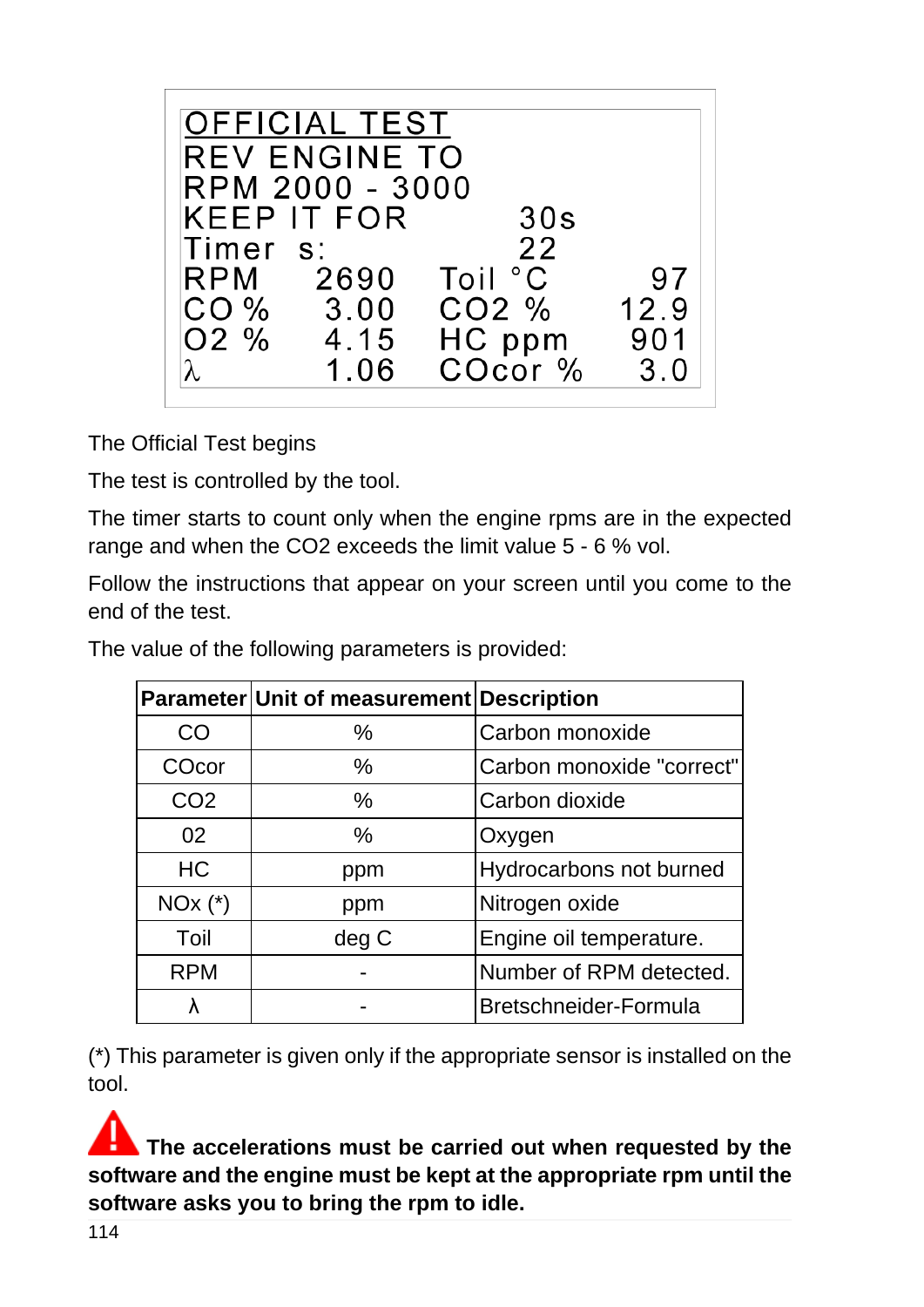

The test will end when the procedure described by the norm in effect has been completed.

The screen contains:

*• the outcome of the test.*

Press the **OK** key.

The report of the test carried out is printed.

Press the **C**key to exit.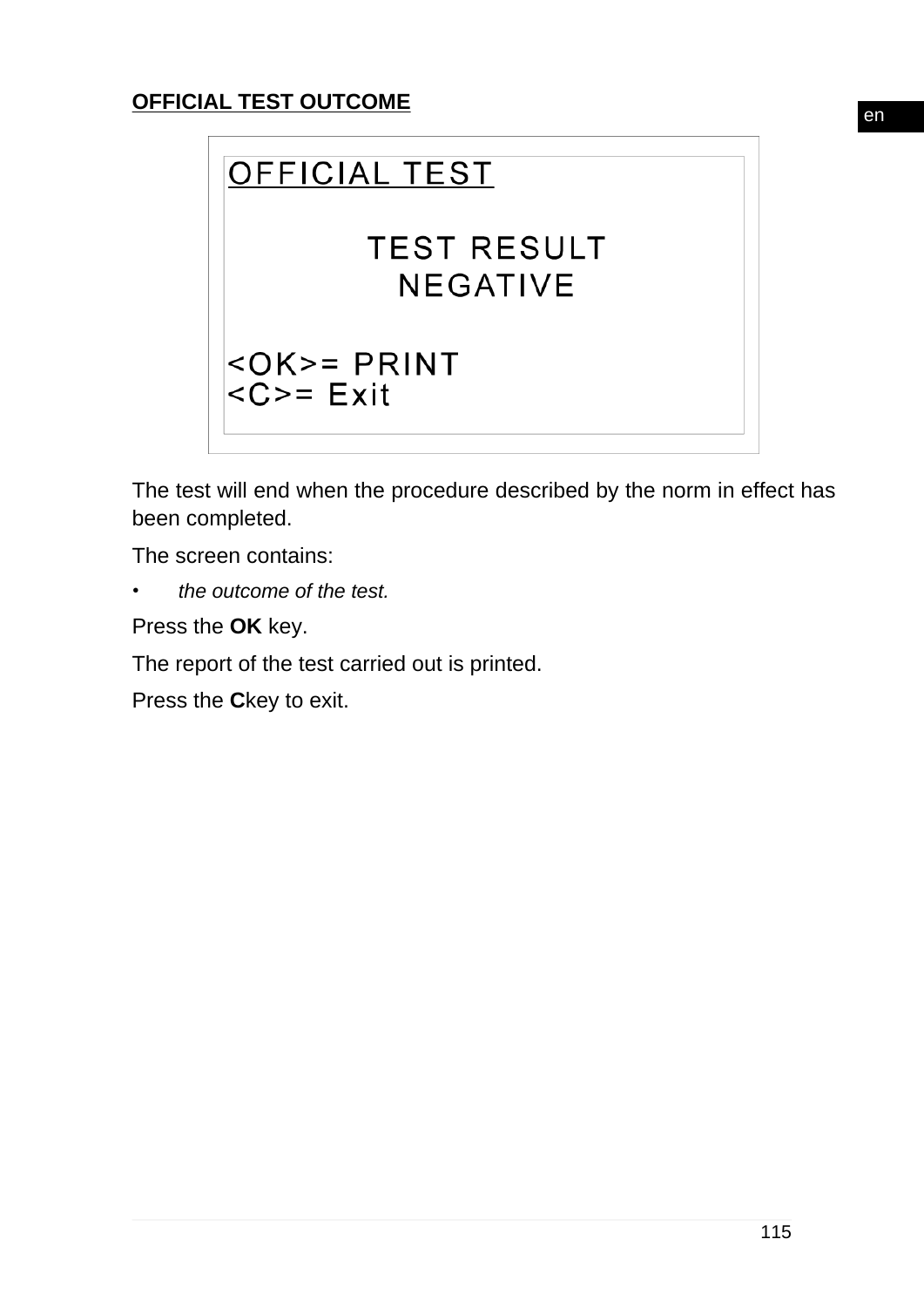# *5.3 Service*

This function allows you to access the different service functions.

Only the functions accessible to the user are dealt with in the next chapters.

The other functions are protected by an assistance password and are for TEXA technical personnel only.

Proceed as follows:

### **GAS MEASUREMENTS**



#### Select **SERVICE**.

Press the **OK** key.

## **SERVICE**

| <b>SERVICE</b>                                                                       |  |
|--------------------------------------------------------------------------------------|--|
| <b>INFORMATION</b><br>DATE & TIME<br>HC RESIDUAL<br>LEAK TEST<br>CHECK & CALIBRATION |  |
| 07/07 10:05                                                                          |  |

*•* **INFORMATION***: allows you to view a summary of the sensitive data of the emissions analysis tool and of the rev counter.*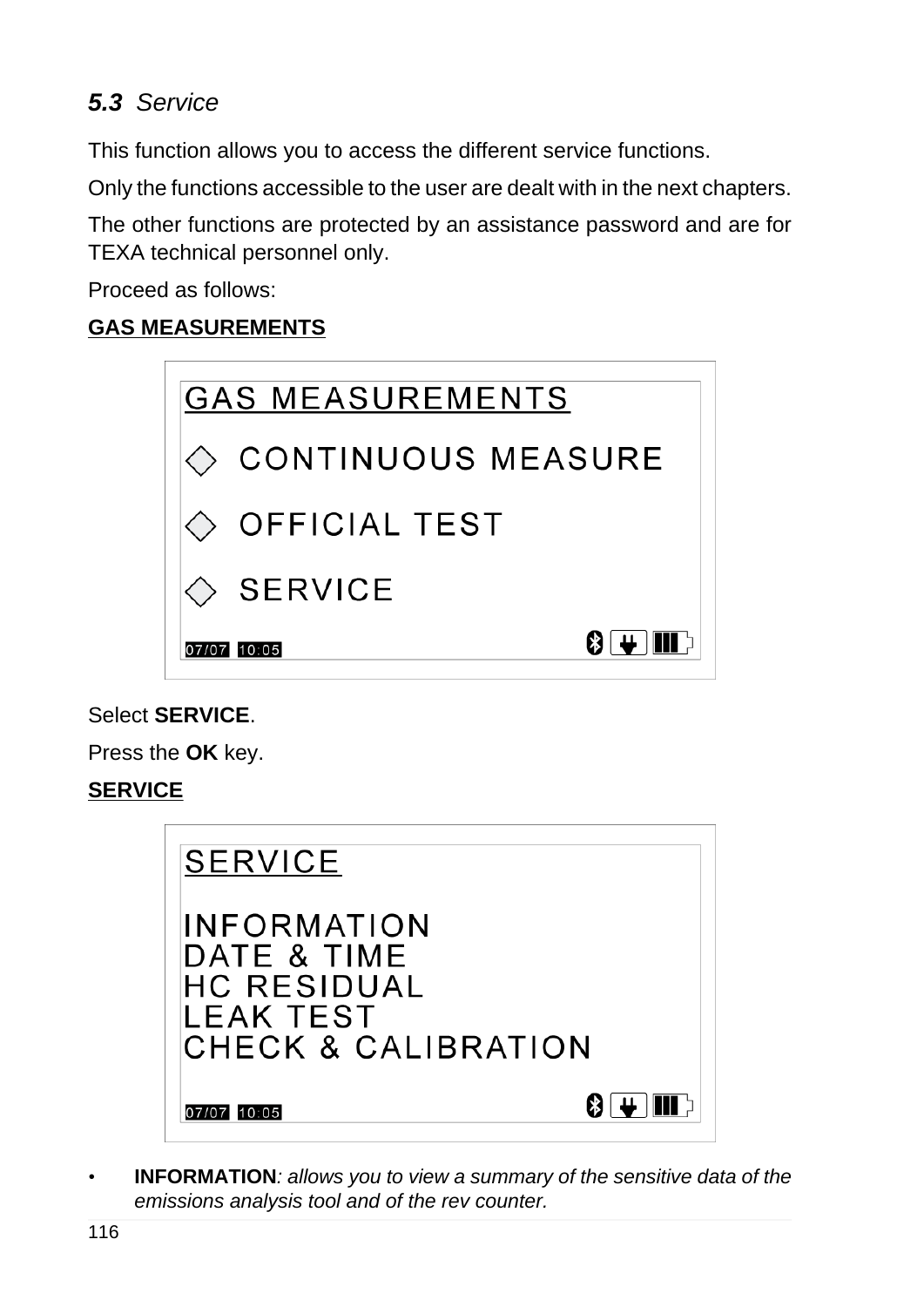- *•* **DATE & TIME***: allows you to display the date and time of the internal clock of the tool.*
- *•* **RESIDUAL HC TEST***: allows you to check if there are any residual hydrocarbons in the hydraulic circuit of the tool.*
- *•* **SEAL TEST***: This function enables you to check the hydraulic seal of the external and internal circuit of the tool.*
- *•* **CHECKS AND ADJUSTMENTS***: allows you to carry out a calibration of the emissions analysis tool.*

Select the desired item.

Press the **OK** key.

#### *5.3.1 Information*

This function allows you to view a summary of the sensitive data of the emissions analysis tool and of the rev counter.

#### **INFORMATION**

| <b>INFORMATION</b>          |           |
|-----------------------------|-----------|
| GAS - METER                 |           |
| REV - COUNTER               |           |
| $\langle C \rangle = E$ xit |           |
| 07/07 10:05                 | 8 L HII P |

Within this screen you can select:

- *•* **GAS ANALYZER**
- *•* **REVOLUTION COUNTER**

Select the desired item.

Press the **OK** key.

The screen containing the information relative to the tool selected will appear.

Scroll down the list using the **UP/DOWN ARROWS**.

Press the **C**key to exit.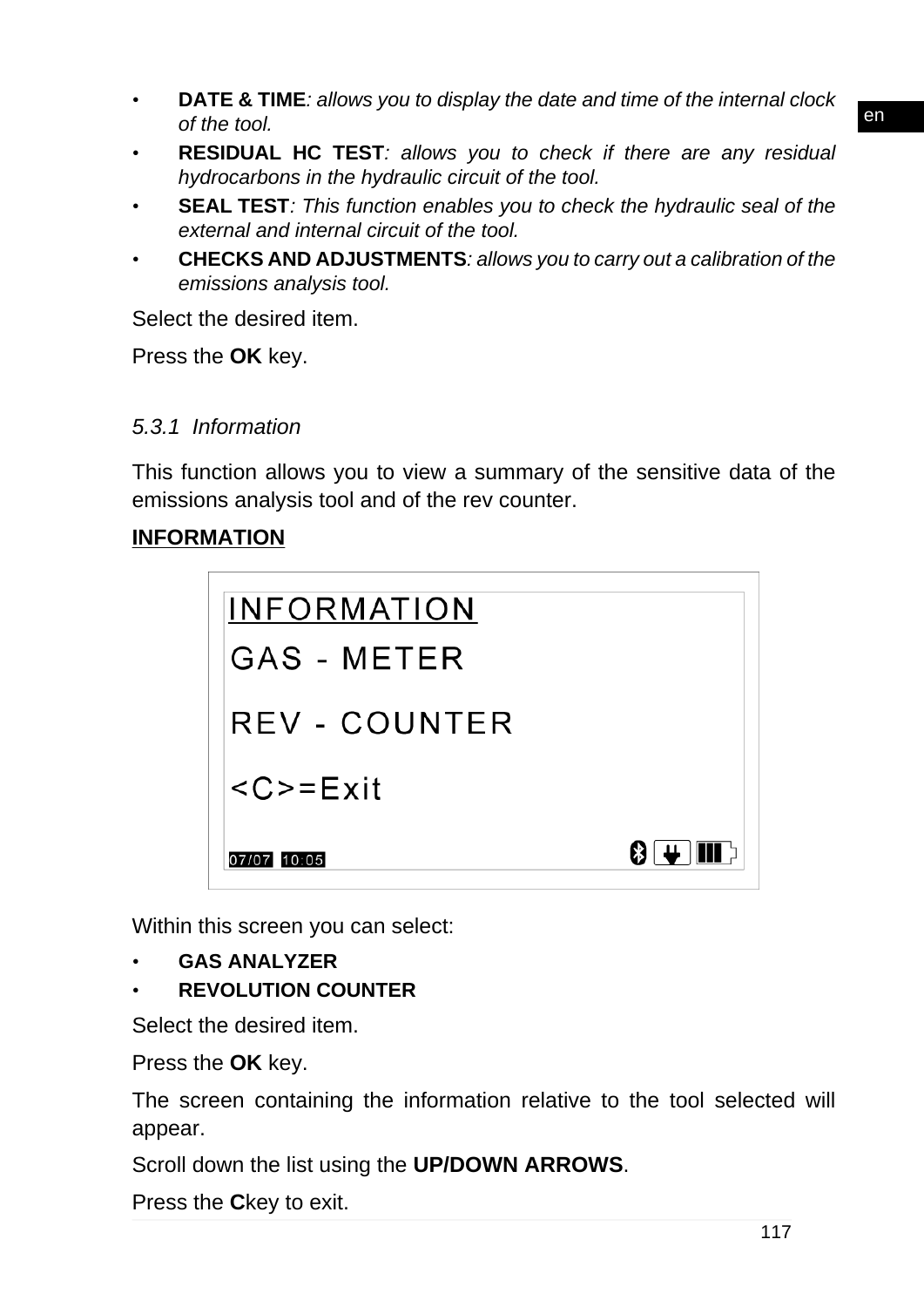#### *5.3.2 Date & time*

This function allows you to display the date and time of the internal clock of the tool.

#### **DATE & TIME**



#### Select **UPDATE**.

Press the **OK** key.

The date and time are updated.

Press the **C**key to exit.

#### *5.3.3 Residual HC Test*

This function allows you to check if there are any residual hydrocarbons in the hydraulic circuit of the tool.

These residuals could alter the measurements.

# **The gas probe MUST NOT be inside the exhaust pipe of the vehicle while the test is being carried out!**

Follow the instructions that appear on your screen until you come to the end of the test.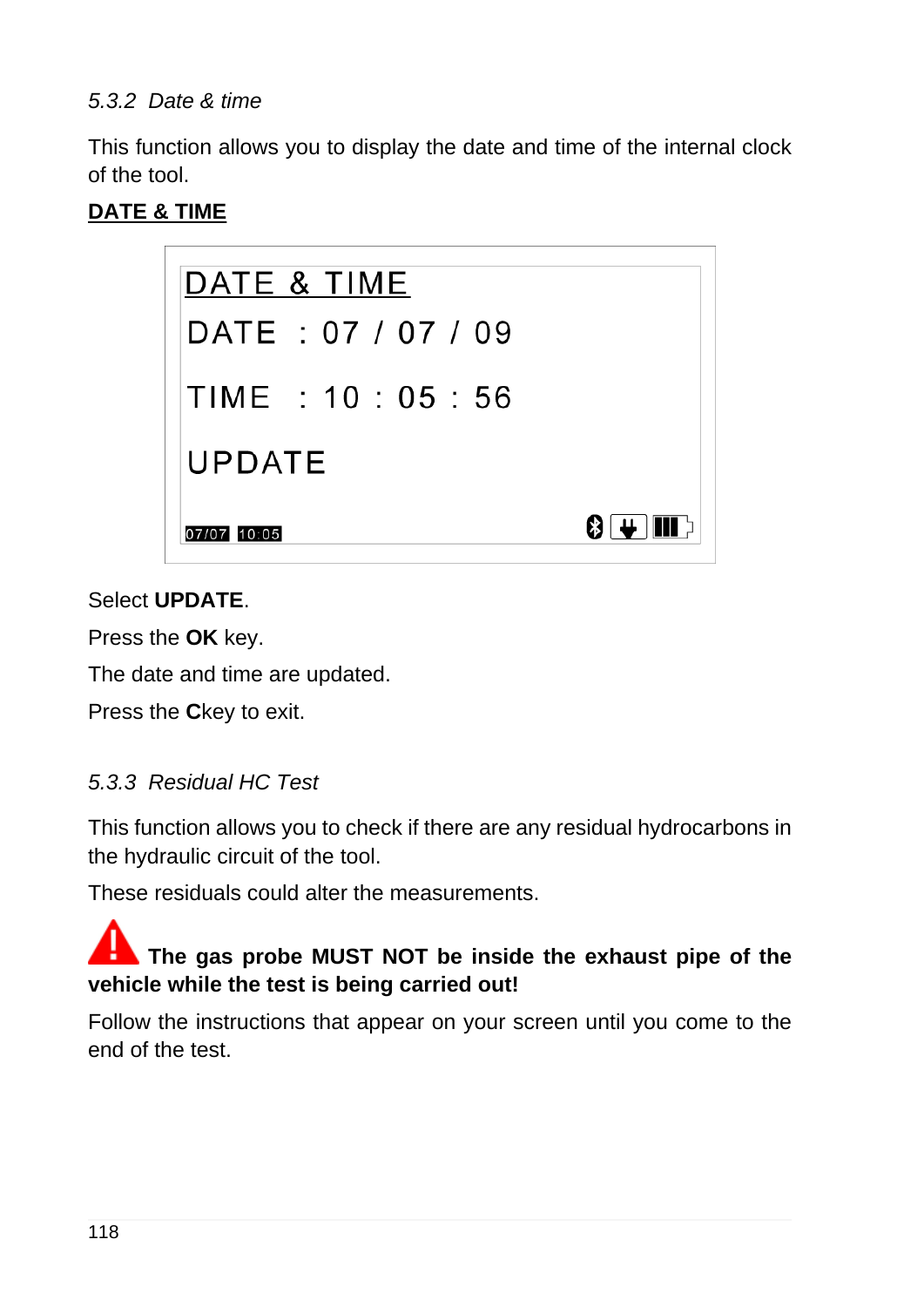## **RESIDUAL HC TEST**

```
HC RESIDUAL
Exstract probe so
that it sucks in
open air
Timer s:
            30
HC ppm:
<OK>=start
<C>= Exit
```
Press the **OK** key to start test.

Press the **C**key to exit.

#### *5.3.4 Seal Test*

This function enables you to check the hydraulic seal of the external and internal circuit of the tool.

Follow the instructions that appear on your screen until you come to the end of the test.

#### **SEAL TEST**

```
LEAK TEST
Close probe intake
&
wait
Timer s
Press.Sens.mBar:
<OK>=start
<C>= Exit
```
Press the **OK** key to start test.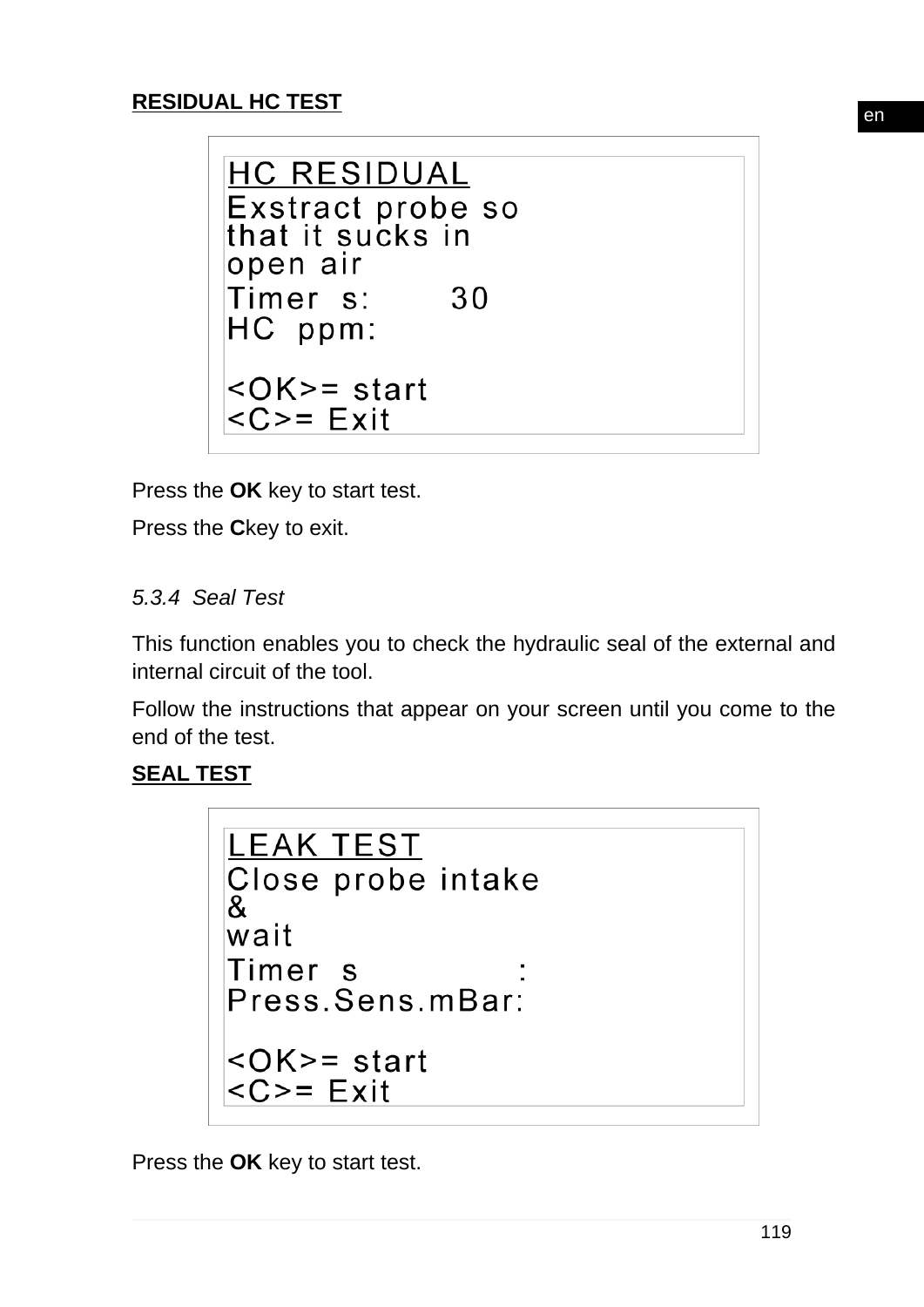The analyzer creates a vacuum in the hydraulic circuit sucking air for 30 seconds (see timer) then, it checks if the vacuum remains when the pump is turned off for another 30 seconds.

**If the outcome is negative** the program suggests performing a second test.

Press the **C**key to exit.

### *5.3.5 Checks and Adjustments*

This function allows you to access the data relative to the checks and adjustments carried out on the emissions analysis tool.

This function is protected by a password and is for technical assistance personnel only.

Press the **C**key to exit.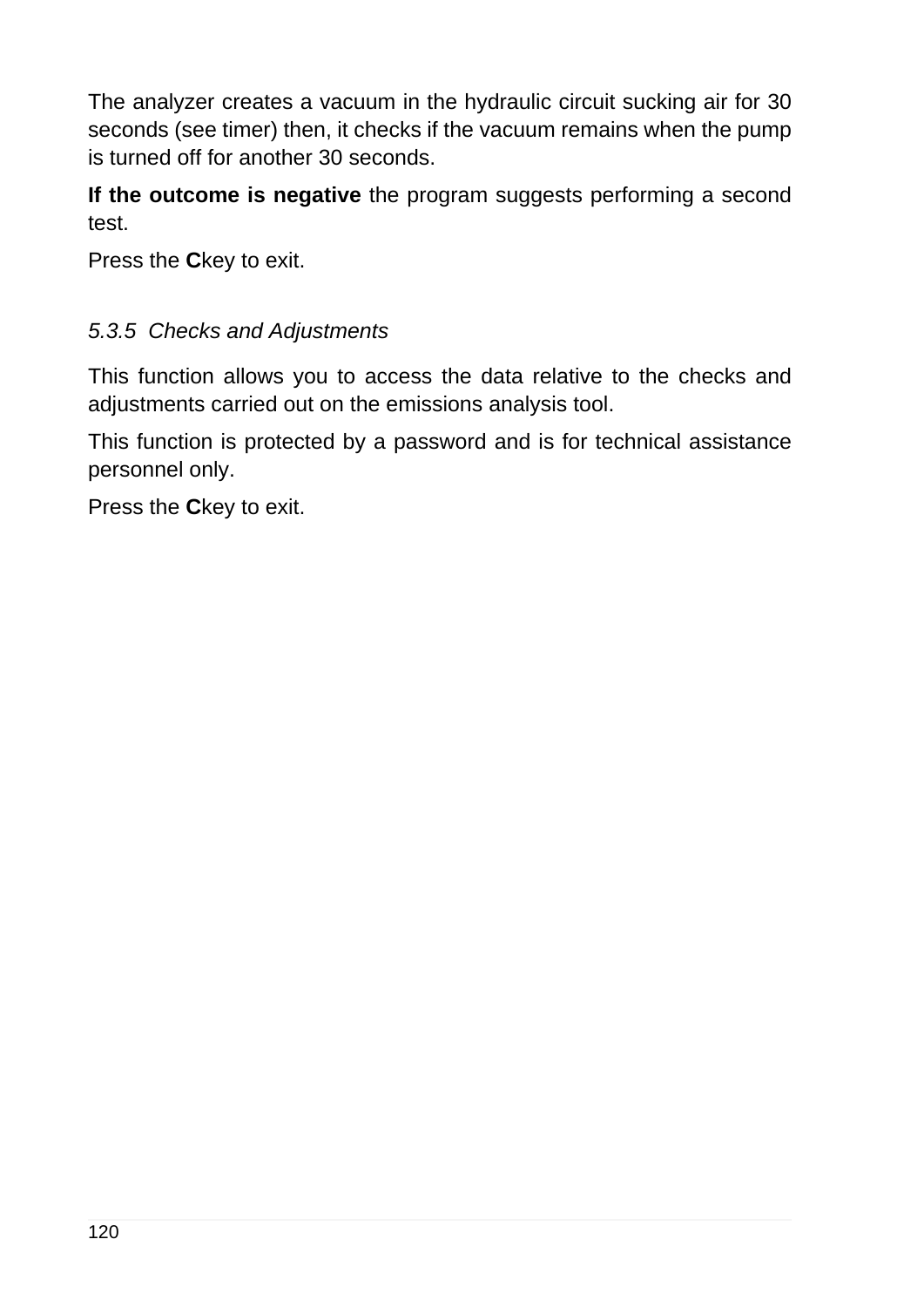# **6 SERVICE**

This chapter describes software service functions.

### **MAIN MENU**



Select **SERVICE**.

Press the **OK** key.

**SERVICE MENU**

| <b>SERVICE MENU</b>          |
|------------------------------|
| $\Diamond$ DISPLAY           |
| $\Diamond$ DATE & TIME       |
| $\Diamond$ BLUETOOTH DEVICES |
| 07/07 10:05                  |

The items that appear in this screen are as follows:

- *•* **DISPLAY:** *allows you to set the contrast and brightness of the display.*
- *•* **DATE & TIME:** *allows you to set the date and time on the device.*
- *•* **BLUETOOTH PERIFER.:** *allows you to search for and configure the Bluetooth tools.*

Select the desired item.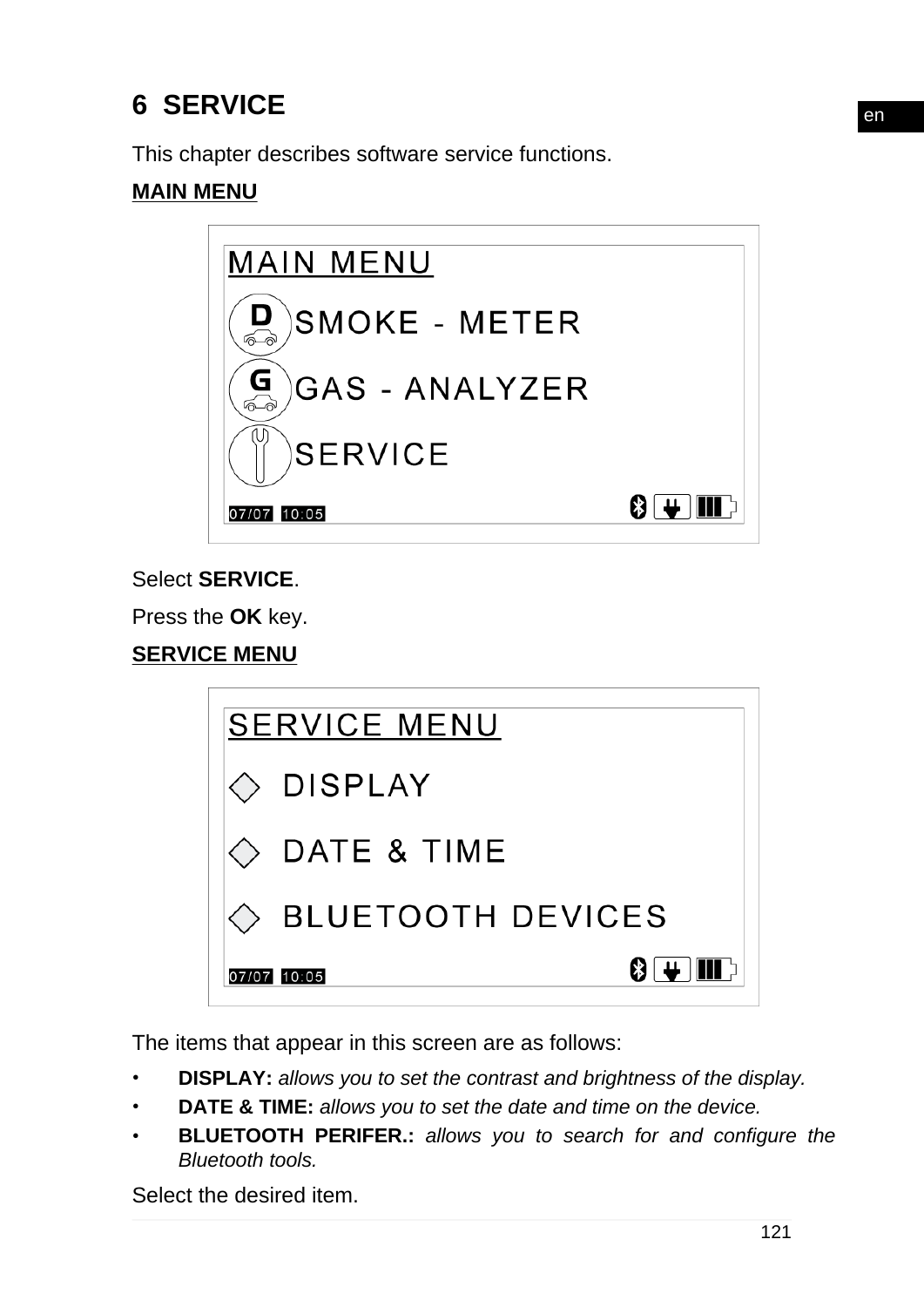Press the **OK** key.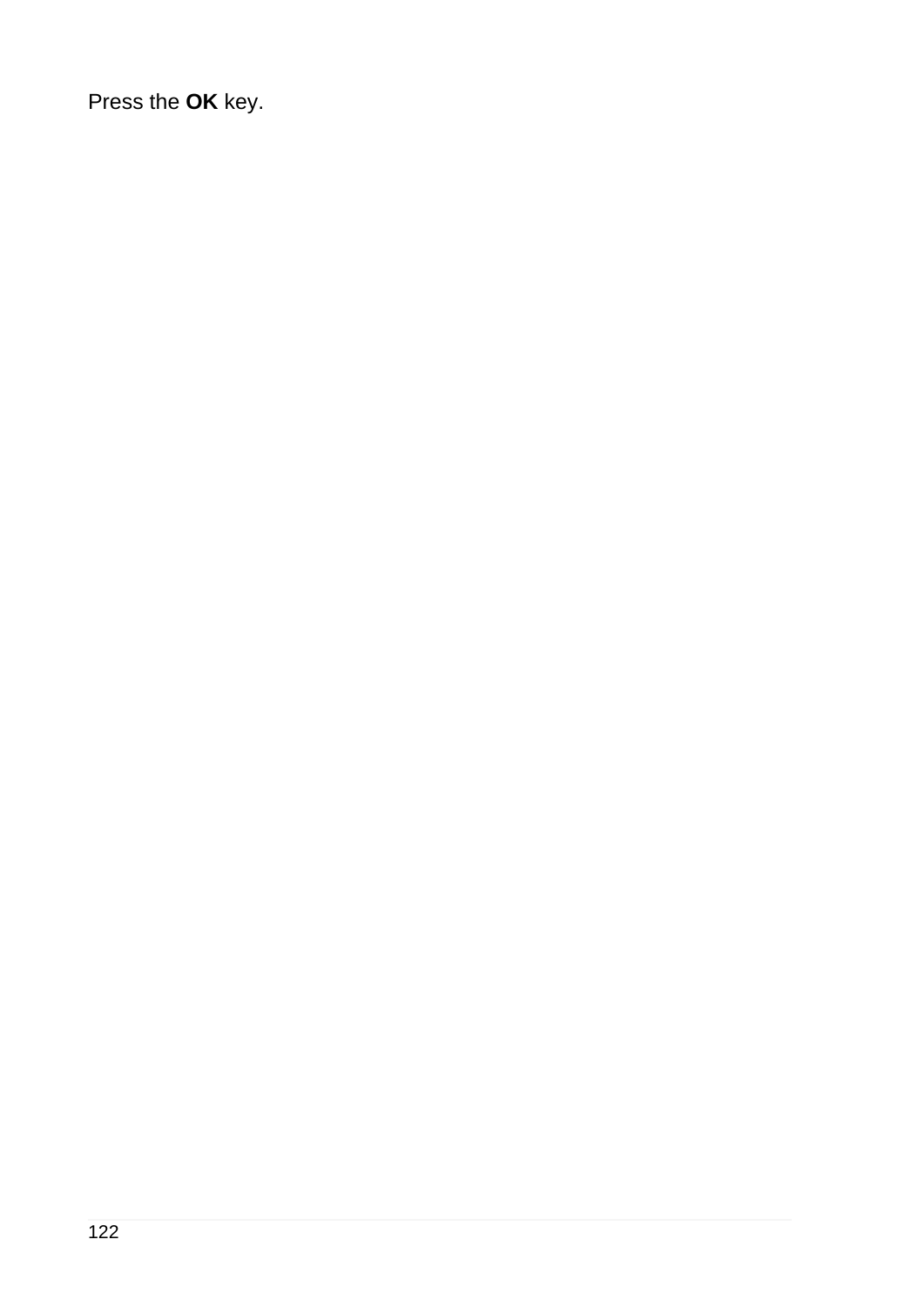# *6.1 Display*

This function allows you to set the contrast and brightness of the display.

## **DISPLAY MENU**



The items that appear in this screen are as follows:

- *•* **CONTRAST:** *allows you to set the contrast of the display.*
- *•* **BRIGHTNESS:** *allows you to set the brightness of the display.*

Use the browser keys to set the data required.

Press the **OK** key.

# *6.2 Date & time*

This function allows you to set the date and time on the device.

## **DATE & TIME**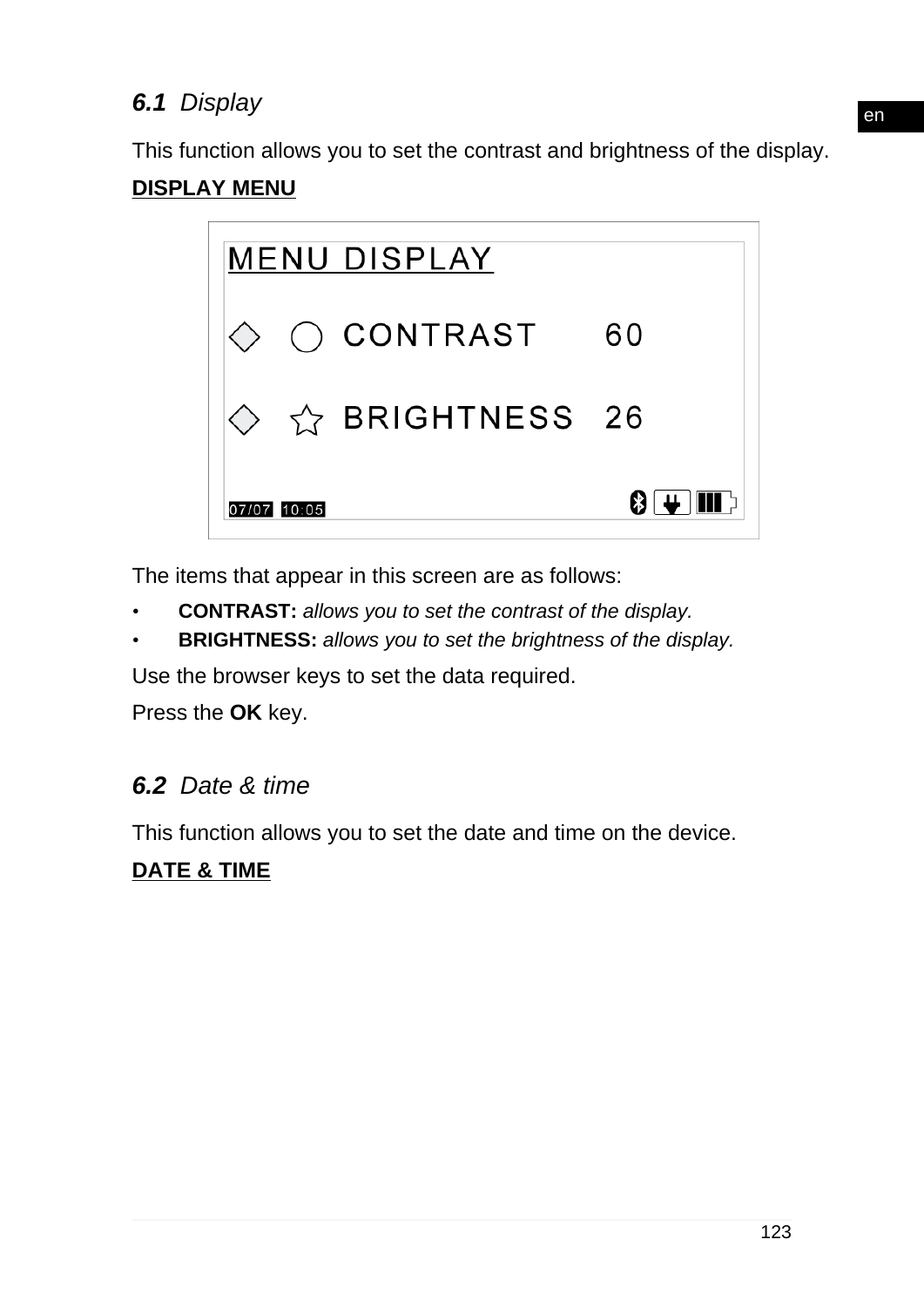

The items that appear in this screen are as follows:

- *•* **DATE:** *allows you to set the date on the device.*
- *•* **TIME:** *allows you to set the time on the device.*

Use the browser keys to set the data required.

Press the **OK** key.

# *6.3 Bluetooth Periferals*

This function allows you to set the communication with the Bluetooth tools. BLUETOOTH PERIFER.



The items that appear in this screen are as follows:

*•* **PERIFER. SEARCH:** *allows you to search for and configure the Bluetooth tools.*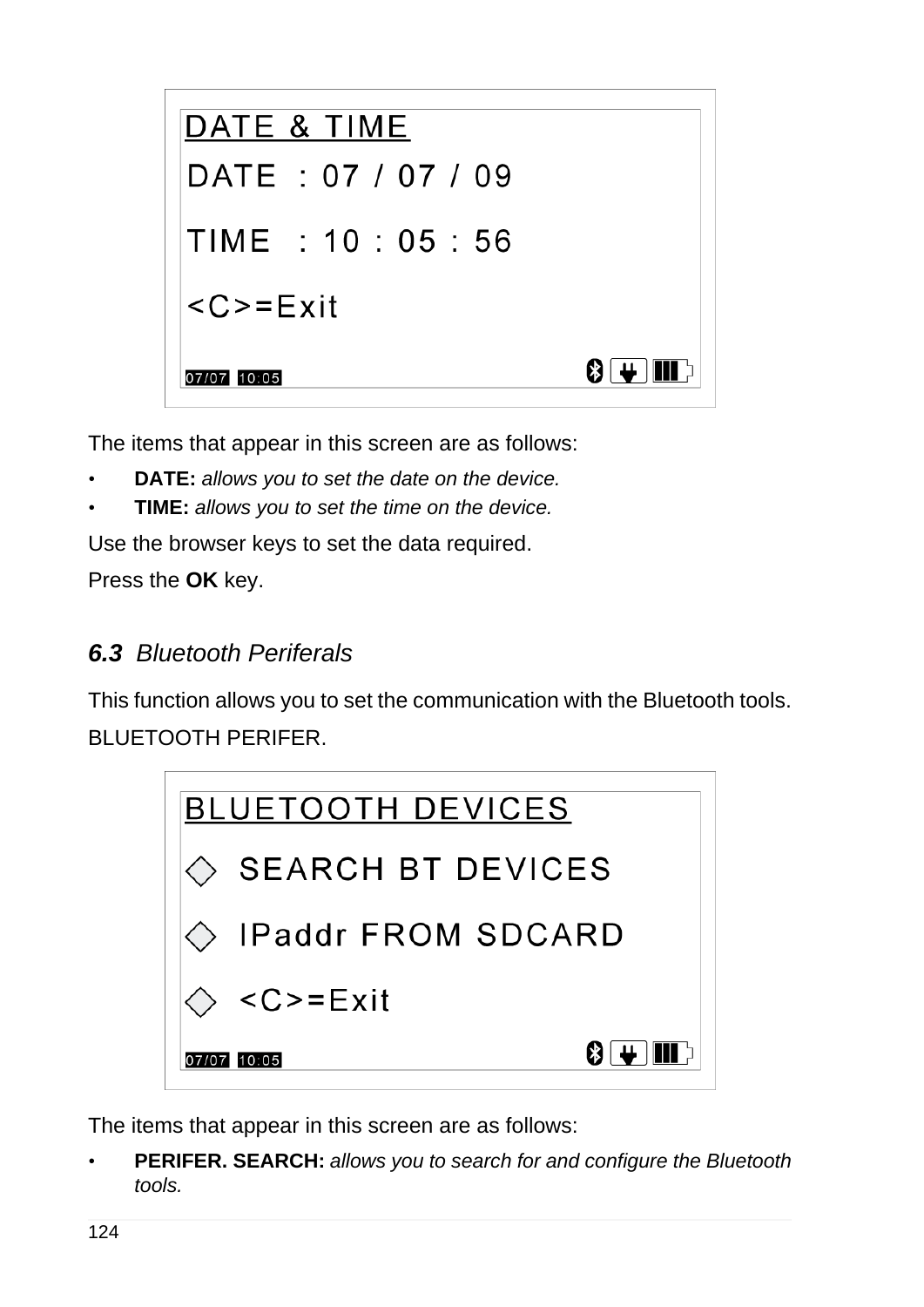*•* **SD CARD IPaddr:** *allows you to set the IP address of the Bluetooth devices saved on the SD CARD of the tool.*

Select the desired item.

Press the **OK** key.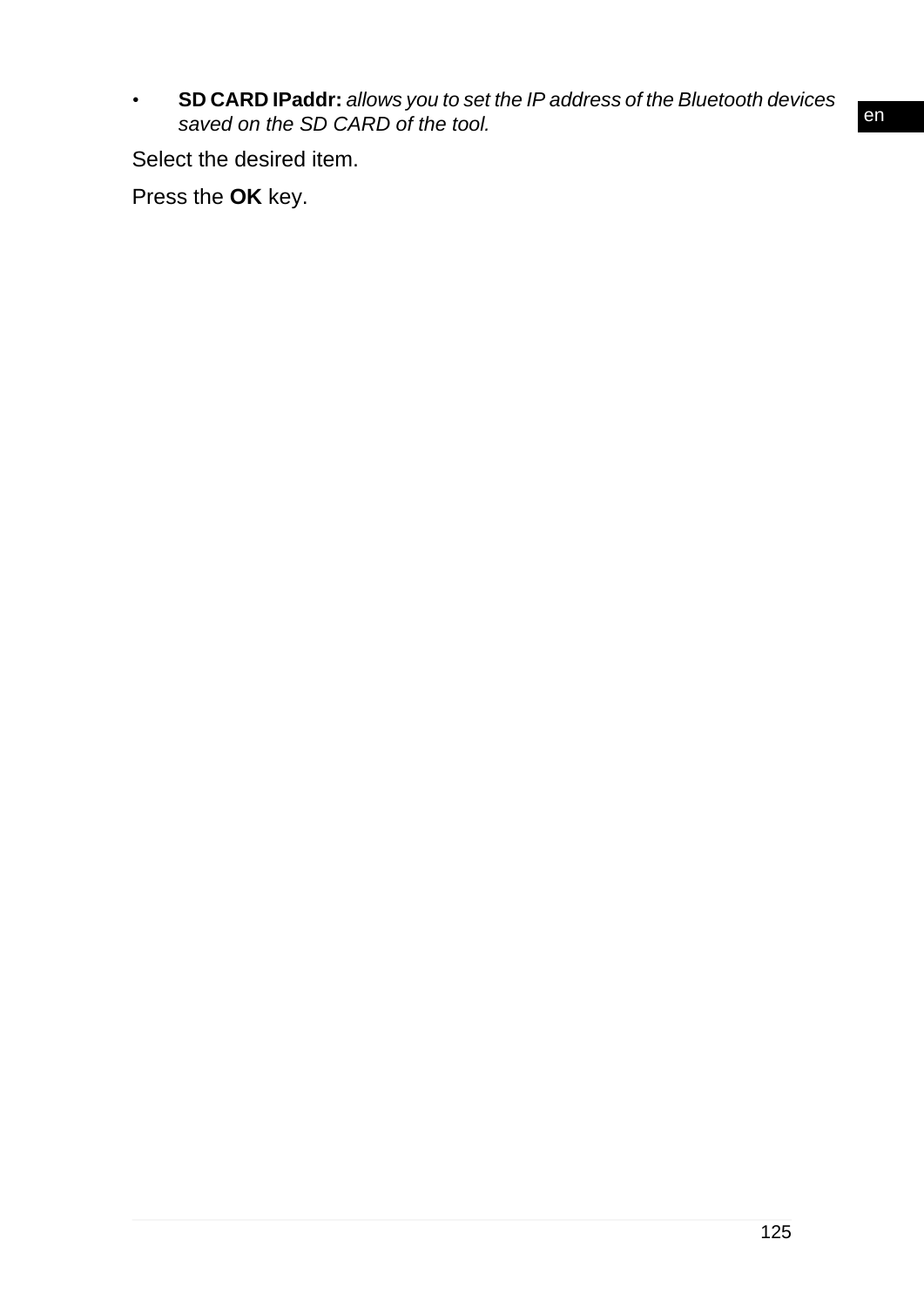### *6.3.1 Periferal Search*

This function allows you to search for and configure the Bluetooth tools. **BLUETOOTH PERIFER.**



The device starts to search for Bluetooth tools within the workshop.

The tools can be selected if an empty rectangular box appears next to their serial number.

# **SELECT PERIFERALS**



The device will list the Bluetooth tools found.

Select the desired item.

Press the **OK** key.

A check mark will appear in the box corresponding to the tool selected.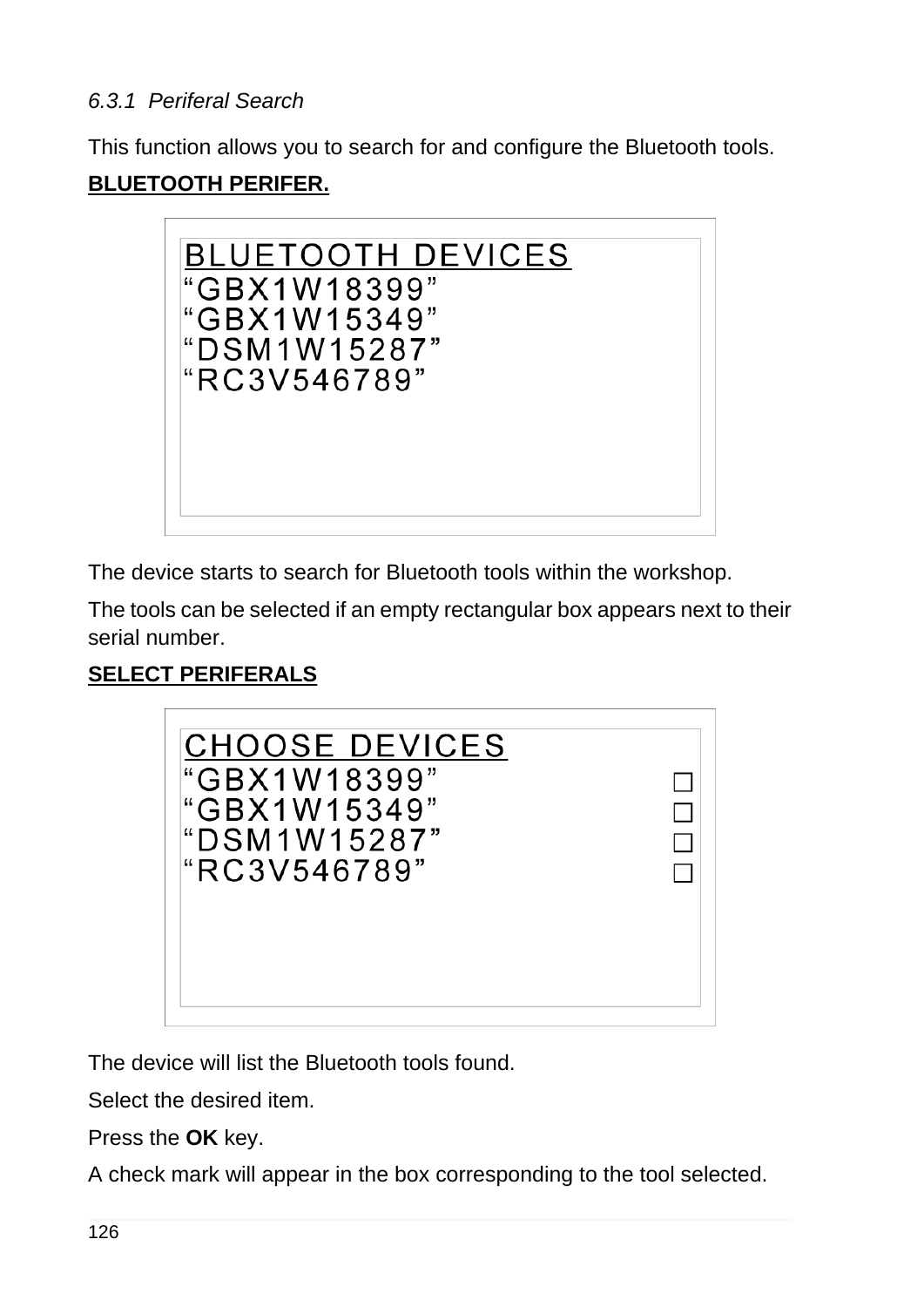Repeat the procedure for all the tools you want to configure.

**You can configure only one tool per type, example: one smoke meter only, one gas analyzer only, etc.**

Press the **C**key to exit.

#### *6.3.2 IPaddr from SD CARD*

This function allows you to set the IP address of the Bluetooth devices saved on the SD CARD of the tool.

### **BLUETOOTH PERIFER.**

| <b>BLUETOOTH DEVICES</b> |
|--------------------------|
| COPY IP ADDRESS          |
| FROM SDCARD              |
| COMPLETED                |
| 8 L H<br>07/07 10:05     |

The software will inform you to have correctly acquired the IP address and will automatically return to the previous menu.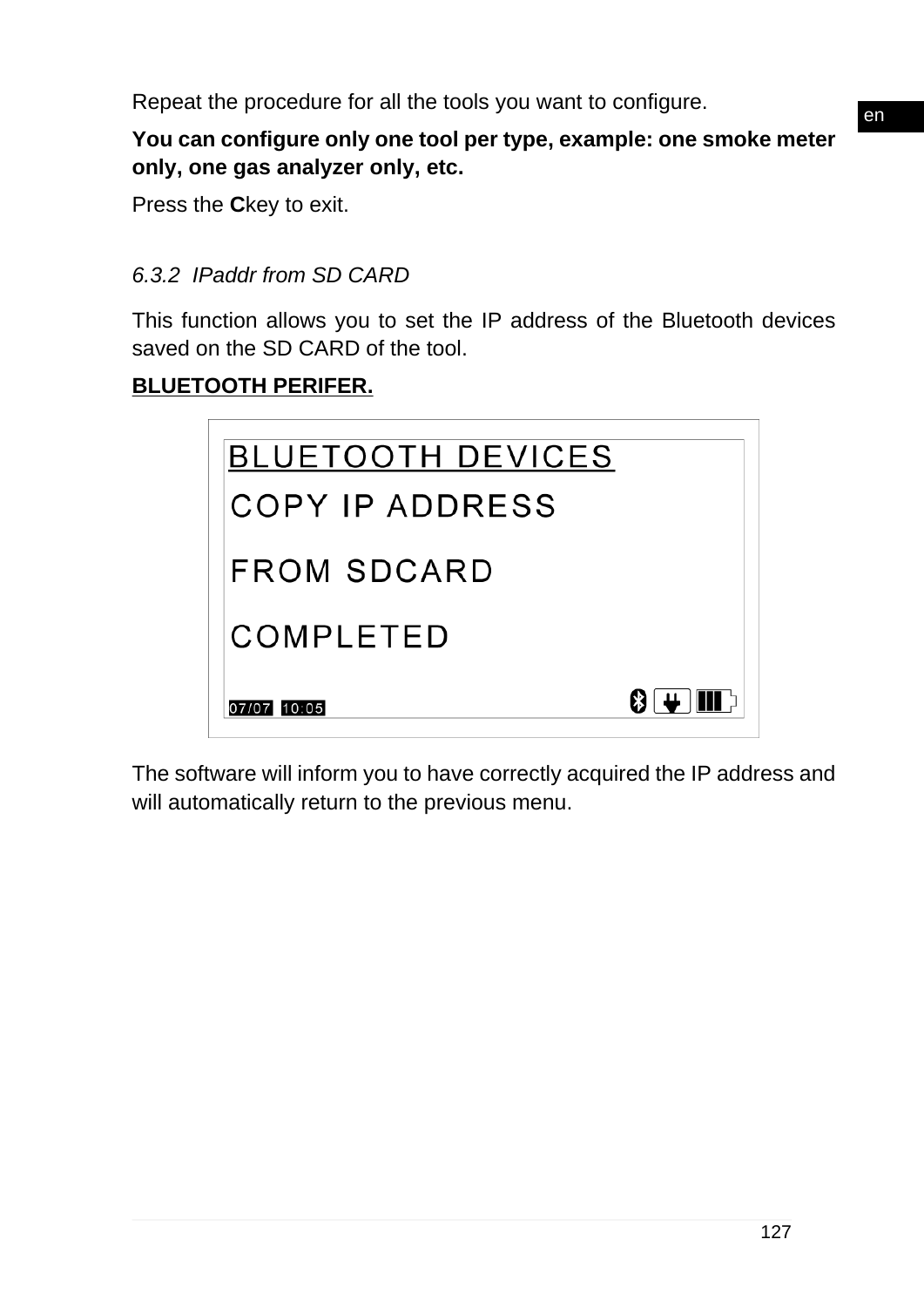# **7 Legal information**

Please read through the instructions in this operating manual carefully and keep it for future reference.

The data, characteristics and descriptions in this manual are presented only as information with reference to a specific version of software.

It does not oblige the manufacturer in any way who moreover reserves the right to modify, at any time and without notice, the tool when deemed necessary to improve the product or for any other technical or trading requirement.

Any useful descriptions of the new versions of the program and new functions associated with it, may be sent to you through our TEXA technical bulletin service.

This manual shows and describes optional and standard features of the product. The tool you have purchased may not be equipped with certain features or elements described in this document.

This manual should be considered as an integral part of the tool to which it is referred. If the tool is sold, therefore, the manual must also be forwarded to the new owner along with the tool itself.

Reading and understanding this manual can avoid damage to things and injury to people due to an improper use of the tool. They cannot, however, replace or complete the skill of the professionals for whom the tool is intended.

Texa S.p.a. is not responsible for damages to things or persons resulting from changes performed based on any wrong or incomplete instructions contained in this manual.

Total or partial reproduction of this manual in any form, without authorisation by TEXA S.p.A. is forbidden.